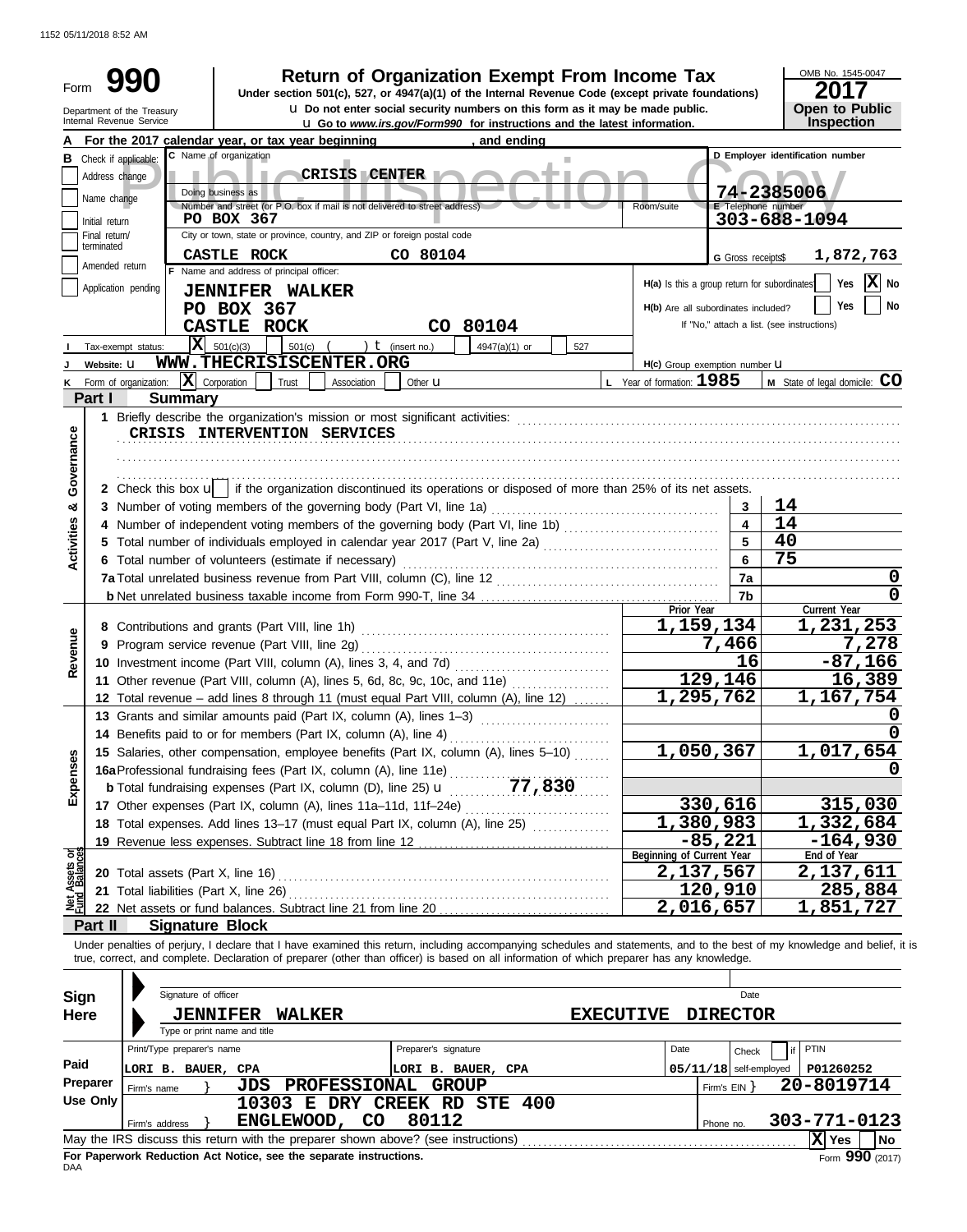|                | Form 990 (2017) CRISIS CENTER                        |                                                                                                                                | 74-2385006  |               | Page 2                                            |
|----------------|------------------------------------------------------|--------------------------------------------------------------------------------------------------------------------------------|-------------|---------------|---------------------------------------------------|
| Part III       |                                                      | <b>Statement of Program Service Accomplishments</b>                                                                            |             |               |                                                   |
|                | 1 Briefly describe the organization's mission:       |                                                                                                                                |             |               |                                                   |
|                | CRISIS INTERVENTION SERVICES                         |                                                                                                                                |             |               |                                                   |
|                |                                                      | <u> Uulalia linenaantian kumany</u>                                                                                            |             |               |                                                   |
|                |                                                      |                                                                                                                                |             |               |                                                   |
|                |                                                      | 2 Did the organization undertake any significant program services during the year which were not listed on the                 |             |               | $Yes \ \overline{X}\ $ No                         |
|                | If "Yes," describe these new services on Schedule O. |                                                                                                                                |             |               |                                                   |
| 3<br>services? |                                                      | Did the organization cease conducting, or make significant changes in how it conducts, any program                             |             |               | $\boxed{\phantom{1}}$ Yes $\boxed{\textbf{X}}$ No |
|                | If "Yes," describe these changes on Schedule O.      |                                                                                                                                |             |               |                                                   |
|                |                                                      | Describe the organization's program service accomplishments for each of its three largest program services, as measured by     |             |               |                                                   |
|                |                                                      | expenses. Section 501(c)(3) and 501(c)(4) organizations are required to report the amount of grants and allocations to others, |             |               |                                                   |
|                |                                                      | the total expenses, and revenue, if any, for each program service reported.                                                    |             |               |                                                   |
|                |                                                      |                                                                                                                                |             |               |                                                   |
| 4a (Code:      |                                                      | PROVIDES CRISIS HOTLINE, THERAPY, LEGAL ADVOCACY, SHELTER AND SUPPORTIVE                                                       |             | ) (Revenue \$ | $7,278$ )                                         |
|                |                                                      | CASE MANAGEMENT SERVICES TO FAMILIES IMPACTED BY DOMESTIC VIOLENCE. ALSO                                                       |             |               |                                                   |
|                |                                                      | PROVIDES EDUCATION ABOUT DOMESTIC VIOLENCE TO THE GREATER COMMUNITY, AND                                                       |             |               |                                                   |
|                |                                                      | OTHER PROFESSIONALS WHO WORK WITH VICTIMS OF FAMILY VIOLENCE.                                                                  |             |               |                                                   |
|                |                                                      |                                                                                                                                |             |               |                                                   |
|                |                                                      |                                                                                                                                |             |               |                                                   |
|                |                                                      |                                                                                                                                |             |               |                                                   |
|                |                                                      |                                                                                                                                |             |               |                                                   |
|                |                                                      |                                                                                                                                |             |               |                                                   |
|                |                                                      |                                                                                                                                |             |               |                                                   |
|                |                                                      |                                                                                                                                |             |               |                                                   |
|                |                                                      |                                                                                                                                |             |               |                                                   |
|                |                                                      |                                                                                                                                |             |               |                                                   |
|                |                                                      |                                                                                                                                |             |               |                                                   |
|                |                                                      |                                                                                                                                |             |               |                                                   |
|                |                                                      |                                                                                                                                |             |               |                                                   |
|                |                                                      |                                                                                                                                |             |               |                                                   |
|                |                                                      |                                                                                                                                |             |               |                                                   |
|                |                                                      |                                                                                                                                |             |               |                                                   |
|                |                                                      |                                                                                                                                |             |               |                                                   |
|                |                                                      |                                                                                                                                |             |               |                                                   |
|                |                                                      |                                                                                                                                |             |               |                                                   |
|                |                                                      |                                                                                                                                |             |               |                                                   |
|                |                                                      |                                                                                                                                |             |               |                                                   |
|                |                                                      |                                                                                                                                |             |               |                                                   |
|                |                                                      |                                                                                                                                |             |               |                                                   |
|                |                                                      |                                                                                                                                |             |               |                                                   |
|                |                                                      |                                                                                                                                |             |               |                                                   |
|                |                                                      |                                                                                                                                |             |               |                                                   |
|                |                                                      |                                                                                                                                |             |               |                                                   |
|                |                                                      |                                                                                                                                |             |               |                                                   |
|                |                                                      |                                                                                                                                |             |               |                                                   |
|                |                                                      |                                                                                                                                |             |               |                                                   |
|                |                                                      |                                                                                                                                |             |               |                                                   |
| (Expenses \$   | 4d Other program services (Describe in Schedule O.)  | including grants of\$                                                                                                          | (Revenue \$ |               |                                                   |
|                | 4e Total program service expenses u                  | 1,111,106                                                                                                                      |             |               |                                                   |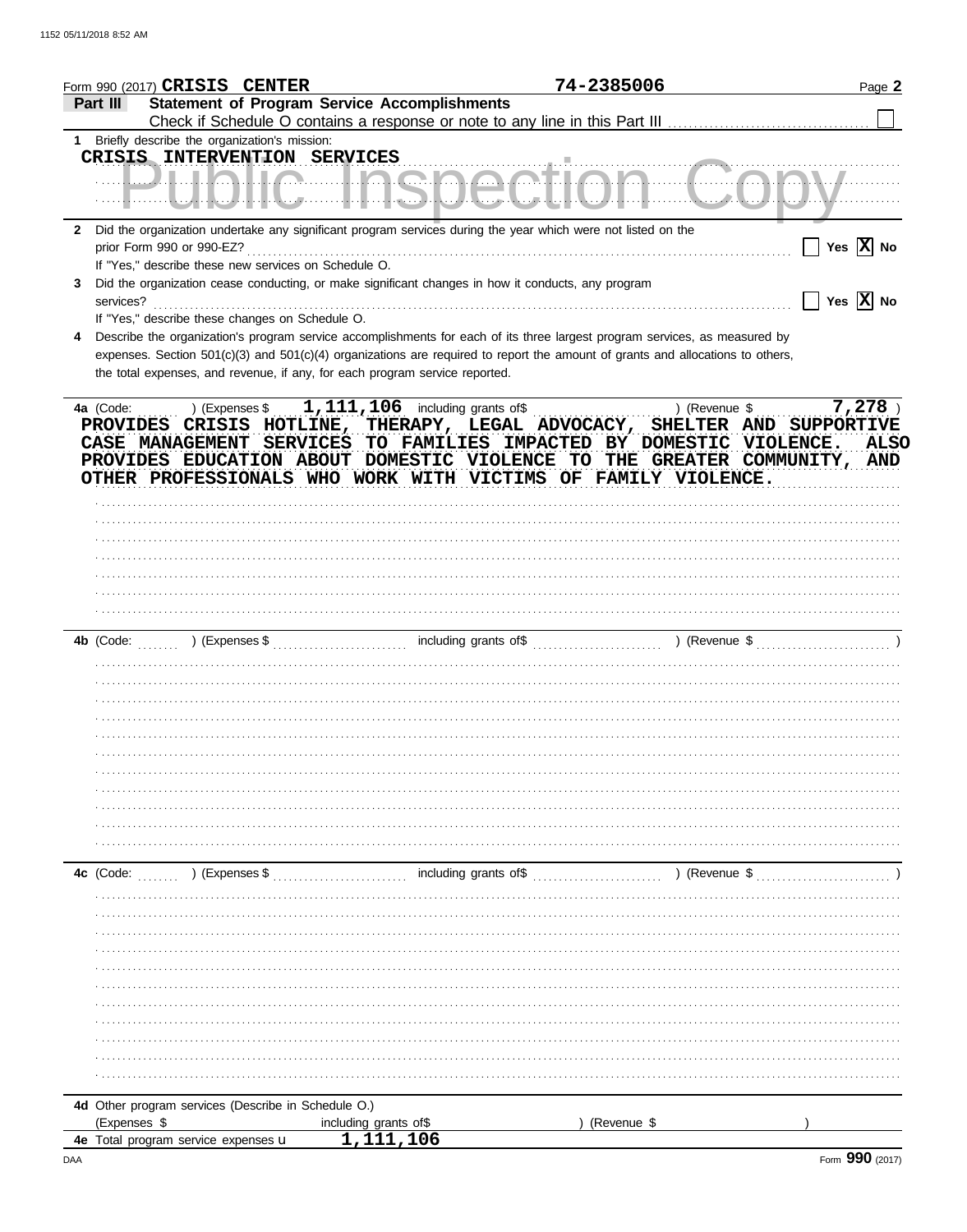|     | 74-2385006<br>Form 990 (2017) CRISIS CENTER                                                                             |            |             | Page 3   |
|-----|-------------------------------------------------------------------------------------------------------------------------|------------|-------------|----------|
|     | Part IV<br><b>Checklist of Required Schedules</b>                                                                       |            |             |          |
|     |                                                                                                                         |            |             | Yes   No |
| 1   | Is the organization described in section $501(c)(3)$ or $4947(a)(1)$ (other than a private foundation)? If "Yes,"       |            |             |          |
|     | complete Schedule A                                                                                                     | 1          | $\mathbf X$ |          |
| 2   | Is the organization required to complete Schedule B, Schedule of Contributors (see instructions)?                       | $\sqrt{2}$ | X           |          |
| 3   | Did the organization engage in direct or indirect political campaign activities on behalf of or in opposition to        |            |             |          |
|     | candidates for public office? If "Yes," complete Schedule C, Part I                                                     | 3          |             | X        |
| 4   | Section 501(c)(3) organizations. Did the organization engage in lobbying activities, or have a section 501(h)           |            |             |          |
|     | election in effect during the tax year? If "Yes," complete Schedule C, Part II                                          | 4          |             | X        |
| 5   | Is the organization a section $501(c)(4)$ , $501(c)(5)$ , or $501(c)(6)$ organization that receives membership dues,    |            |             |          |
|     | assessments, or similar amounts as defined in Revenue Procedure 98-19? If "Yes," complete Schedule C,                   |            |             |          |
|     | Part III                                                                                                                | 5          |             | X        |
| 6   | Did the organization maintain any donor advised funds or any similar funds or accounts for which donors                 |            |             |          |
|     | have the right to provide advice on the distribution or investment of amounts in such funds or accounts? If             |            |             |          |
|     |                                                                                                                         |            |             | X        |
|     | "Yes," complete Schedule D, Part I                                                                                      | 6          |             |          |
| 7   | Did the organization receive or hold a conservation easement, including easements to preserve open space,               |            |             |          |
|     | the environment, historic land areas, or historic structures? If "Yes," complete Schedule D, Part II                    | 7          |             | X        |
| 8   | Did the organization maintain collections of works of art, historical treasures, or other similar assets? If "Yes,"     |            |             |          |
|     | complete Schedule D, Part III                                                                                           | 8          |             | X        |
| 9   | Did the organization report an amount in Part X, line 21, for escrow or custodial account liability, serve as a         |            |             |          |
|     | custodian for amounts not listed in Part X; or provide credit counseling, debt management, credit repair, or            |            |             |          |
|     | debt negotiation services? If "Yes," complete Schedule D, Part IV                                                       | 9          |             | X        |
| 10  | Did the organization, directly or through a related organization, hold assets in temporarily restricted                 |            |             |          |
|     | endowments, permanent endowments, or quasi-endowments? If "Yes," complete Schedule D, Part V                            | 10         |             | X        |
| 11  | If the organization's answer to any of the following questions is "Yes," then complete Schedule D, Parts VI,            |            |             |          |
|     | VII, VIII, IX, or X as applicable.                                                                                      |            |             |          |
| а   | Did the organization report an amount for land, buildings, and equipment in Part X, line 10? If "Yes,"                  |            |             |          |
|     | complete Schedule D, Part VI                                                                                            | 11a        | X           |          |
|     | Did the organization report an amount for investments-other securities in Part X, line 12 that is 5% or more            |            |             |          |
|     | of its total assets reported in Part X, line 16? If "Yes," complete Schedule D, Part VII                                | 11b        |             | X        |
| c   | Did the organization report an amount for investments—program related in Part X, line 13 that is 5% or more             |            |             |          |
|     | of its total assets reported in Part X, line 16? If "Yes," complete Schedule D, Part VIII                               | 11c        |             | X        |
| d   | Did the organization report an amount for other assets in Part X, line 15 that is 5% or more of its total assets        |            |             |          |
|     | reported in Part X, line 16? If "Yes," complete Schedule D, Part IX                                                     | 11d        |             | X        |
|     | Did the organization report an amount for other liabilities in Part X, line 25? If "Yes," complete Schedule D, Part X   | 11e        | X           |          |
|     | Did the organization's separate or consolidated financial statements for the tax year include a footnote that addresses |            |             |          |
|     | the organization's liability for uncertain tax positions under FIN 48 (ASC 740)? If "Yes," complete Schedule D, Part X  | 11f        | X           |          |
|     | 12a Did the organization obtain separate, independent audited financial statements for the tax year? If "Yes," complete |            |             |          |
|     |                                                                                                                         | 12a        | X           |          |
| b   | Was the organization included in consolidated, independent audited financial statements for the tax year? If            |            |             |          |
|     | "Yes," and if the organization answered "No" to line 12a, then completing Schedule D, Parts XI and XII is optional      | 12b        |             | X        |
| 13  |                                                                                                                         | 13         |             | X        |
| 14a | Did the organization maintain an office, employees, or agents outside of the United States?                             | 14a        |             | X        |
|     |                                                                                                                         |            |             |          |
| b   | Did the organization have aggregate revenues or expenses of more than \$10,000 from grantmaking,                        |            |             |          |
|     | fundraising, business, investment, and program service activities outside the United States, or aggregate               |            |             |          |
|     | foreign investments valued at \$100,000 or more? If "Yes," complete Schedule F, Parts I and IV                          | 14b        |             | X        |
| 15  | Did the organization report on Part IX, column (A), line 3, more than \$5,000 of grants or other assistance to or       |            |             |          |
|     | for any foreign organization? If "Yes," complete Schedule F, Parts II and IV                                            | 15         |             | X        |
| 16  | Did the organization report on Part IX, column (A), line 3, more than \$5,000 of aggregate grants or other              |            |             |          |
|     |                                                                                                                         | 16         |             | X        |
| 17  | Did the organization report a total of more than \$15,000 of expenses for professional fundraising services on          |            |             |          |
|     |                                                                                                                         | 17         |             | X        |
| 18  | Did the organization report more than \$15,000 total of fundraising event gross income and contributions on             |            |             |          |
|     | Part VIII, lines 1c and 8a? If "Yes," complete Schedule G, Part II                                                      | 18         | X           |          |
| 19  | Did the organization report more than \$15,000 of gross income from gaming activities on Part VIII, line 9a?            |            |             |          |
|     |                                                                                                                         | 19         |             | X        |

Form **990** (2017)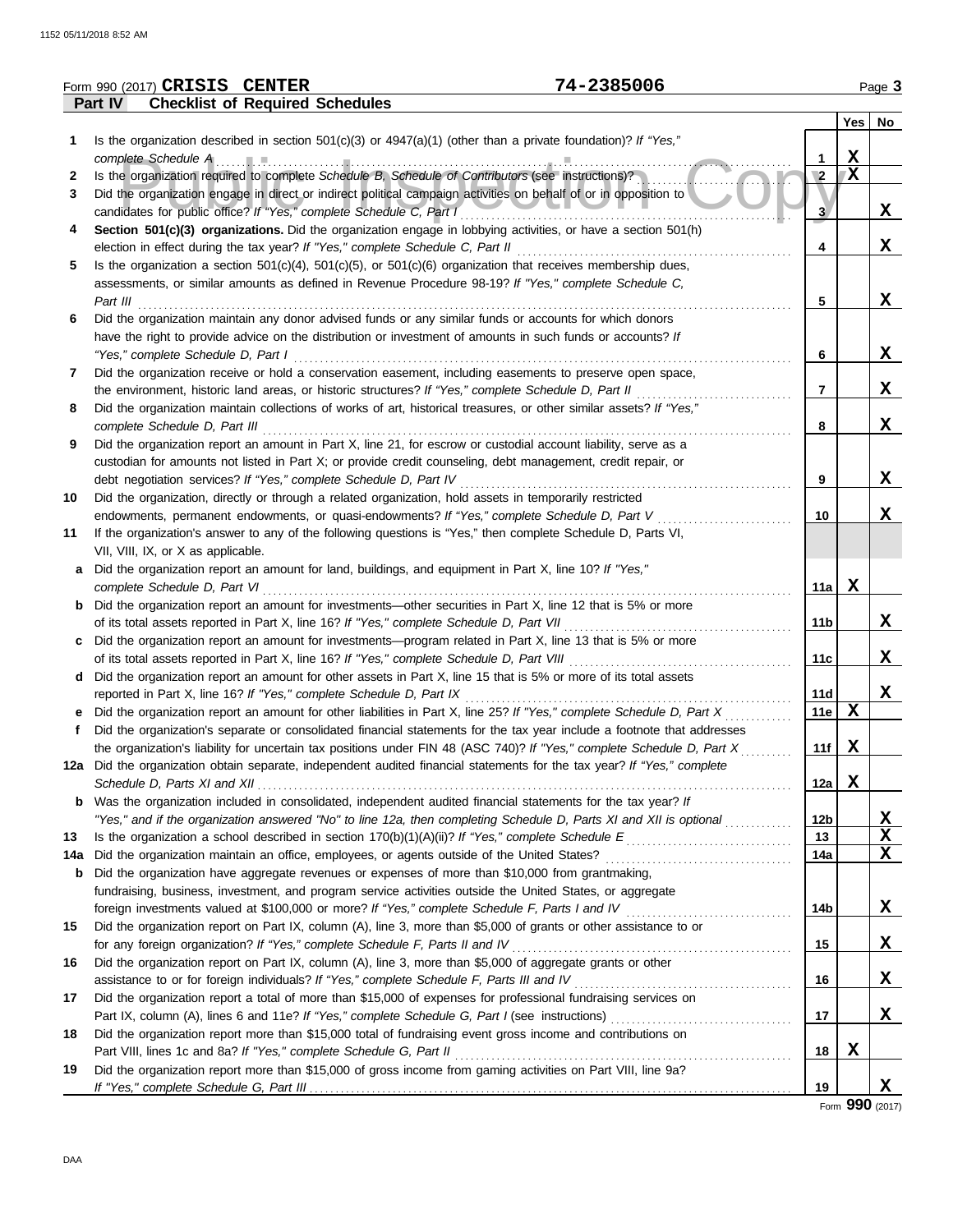|     | 74-2385006<br>Form 990 (2017) CRISIS CENTER                                                                      |                 |            | Page 4                  |
|-----|------------------------------------------------------------------------------------------------------------------|-----------------|------------|-------------------------|
|     | <b>Checklist of Required Schedules (continued)</b><br>Part IV                                                    |                 |            |                         |
|     |                                                                                                                  |                 | <b>Yes</b> | No                      |
|     | 20a Did the organization operate one or more hospital facilities? If "Yes," complete Schedule H                  | 20a             |            | X                       |
| b   |                                                                                                                  | 20 <sub>b</sub> |            |                         |
| 21  | Did the organization report more than \$5,000 of grants or other assistance to any domestic organization or      |                 |            |                         |
|     | domestic government on Part IX, column (A), line 1? If "Yes," complete Schedule I, Parts I and II                | 21              |            | X                       |
|     |                                                                                                                  |                 |            |                         |
| 22  | Did the organization report more than \$5,000 of grants or other assistance to or for domestic individuals on    |                 |            |                         |
|     | Part IX, column (A), line 2? If "Yes," complete Schedule I, Parts I and III                                      | 22              |            | X                       |
| 23  | Did the organization answer "Yes" to Part VII, Section A, line 3, 4, or 5 about compensation of the              |                 |            |                         |
|     | organization's current and former officers, directors, trustees, key employees, and highest compensated          |                 |            |                         |
|     | employees? If "Yes," complete Schedule J                                                                         | 23              |            | X                       |
|     | 24a Did the organization have a tax-exempt bond issue with an outstanding principal amount of more than          |                 |            |                         |
|     | \$100,000 as of the last day of the year, that was issued after December 31, 2002? If "Yes," answer lines 24b    |                 |            |                         |
|     | through 24d and complete Schedule K. If "No," go to line 25a                                                     | 24a             |            | X                       |
| b   | Did the organization invest any proceeds of tax-exempt bonds beyond a temporary period exception?                | 24b             |            |                         |
| c   | Did the organization maintain an escrow account other than a refunding escrow at any time during the year        |                 |            |                         |
|     | to defease any tax-exempt bonds?                                                                                 | 24c             |            |                         |
|     | Did the organization act as an "on behalf of" issuer for bonds outstanding at any time during the year?          | 24d             |            |                         |
| d   |                                                                                                                  |                 |            |                         |
|     | 25a Section 501(c)(3), 501(c)(4), and 501(c)(29) organizations. Did the organization engage in an excess benefit |                 |            |                         |
|     | transaction with a disqualified person during the year? If "Yes," complete Schedule L, Part I                    | 25a             |            | X                       |
| b   | Is the organization aware that it engaged in an excess benefit transaction with a disqualified person in a prior |                 |            |                         |
|     | year, and that the transaction has not been reported on any of the organization's prior Forms 990 or 990-EZ?     |                 |            |                         |
|     | If "Yes," complete Schedule L, Part I                                                                            | 25 <sub>b</sub> |            | X                       |
| 26  | Did the organization report any amount on Part X, line 5, 6, or 22 for receivables from or payables to any       |                 |            |                         |
|     | current or former officers, directors, trustees, key employees, highest compensated employees, or                |                 |            |                         |
|     | disqualified persons? If "Yes," complete Schedule L, Part II                                                     | 26              |            | X                       |
| 27  | Did the organization provide a grant or other assistance to an officer, director, trustee, key employee,         |                 |            |                         |
|     | substantial contributor or employee thereof, a grant selection committee member, or to a 35% controlled          |                 |            |                         |
|     | entity or family member of any of these persons? If "Yes," complete Schedule L, Part III                         | 27              |            | X                       |
| 28  | Was the organization a party to a business transaction with one of the following parties (see Schedule L,        |                 |            |                         |
|     |                                                                                                                  |                 |            |                         |
|     | Part IV instructions for applicable filing thresholds, conditions, and exceptions):                              |                 |            |                         |
| а   | A current or former officer, director, trustee, or key employee? If "Yes," complete Schedule L, Part IV          | 28a             |            | $\mathbf x$             |
| b   | A family member of a current or former officer, director, trustee, or key employee? If "Yes," complete           |                 |            |                         |
|     | Schedule L, Part IV                                                                                              | 28b             |            | X                       |
| c   | An entity of which a current or former officer, director, trustee, or key employee (or a family member thereof)  |                 |            |                         |
|     | was an officer, director, trustee, or direct or indirect owner? If "Yes," complete Schedule L, Part IV           | 28c             |            | X                       |
| 29  | Did the organization receive more than \$25,000 in non-cash contributions? If "Yes," complete Schedule M         | 29              |            | $\overline{\mathbf{x}}$ |
| 30  | Did the organization receive contributions of art, historical treasures, or other similar assets, or qualified   |                 |            |                         |
|     | conservation contributions? If "Yes," complete Schedule M                                                        | 30              |            | X                       |
| 31  | Did the organization liquidate, terminate, or dissolve and cease operations? If "Yes," complete Schedule N,      |                 |            |                         |
|     | Part I                                                                                                           | 31              |            | X                       |
| 32  | Did the organization sell, exchange, dispose of, or transfer more than 25% of its net assets? If "Yes,"          |                 |            |                         |
|     | complete Schedule N, Part II                                                                                     |                 |            |                         |
|     |                                                                                                                  | 32              |            | X                       |
| 33  | Did the organization own 100% of an entity disregarded as separate from the organization under Regulations       |                 |            |                         |
|     | sections 301.7701-2 and 301.7701-3? If "Yes," complete Schedule R, Part I                                        | 33              |            | X                       |
| 34  | Was the organization related to any tax-exempt or taxable entity? If "Yes," complete Schedule R, Part II, III,   |                 |            |                         |
|     | or IV, and Part V, line 1                                                                                        | 34              |            | <u>x</u>                |
| 35a |                                                                                                                  | 35a             |            | $\mathbf{x}$            |
| b   | If "Yes" to line 35a, did the organization receive any payment from or engage in any transaction with a          |                 |            |                         |
|     | controlled entity within the meaning of section 512(b)(13)? If "Yes," complete Schedule R, Part V, line 2        | 35b             |            |                         |
| 36  | Section 501(c)(3) organizations. Did the organization make any transfers to an exempt non-charitable             |                 |            |                         |
|     | related organization? If "Yes," complete Schedule R, Part V, line 2                                              | 36              |            | $\mathbf x$             |
|     | Did the organization conduct more than 5% of its activities through an entity that is not a related organization |                 |            |                         |
| 37  |                                                                                                                  |                 |            |                         |
|     | and that is treated as a partnership for federal income tax purposes? If "Yes," complete Schedule R,             |                 |            |                         |
|     | Part VI                                                                                                          | 37              |            | X                       |
| 38  | Did the organization complete Schedule O and provide explanations in Schedule O for Part VI, lines 11b and       |                 |            |                         |
|     | 19? Note. All Form 990 filers are required to complete Schedule O.                                               | 38              | X          |                         |

Form **990** (2017)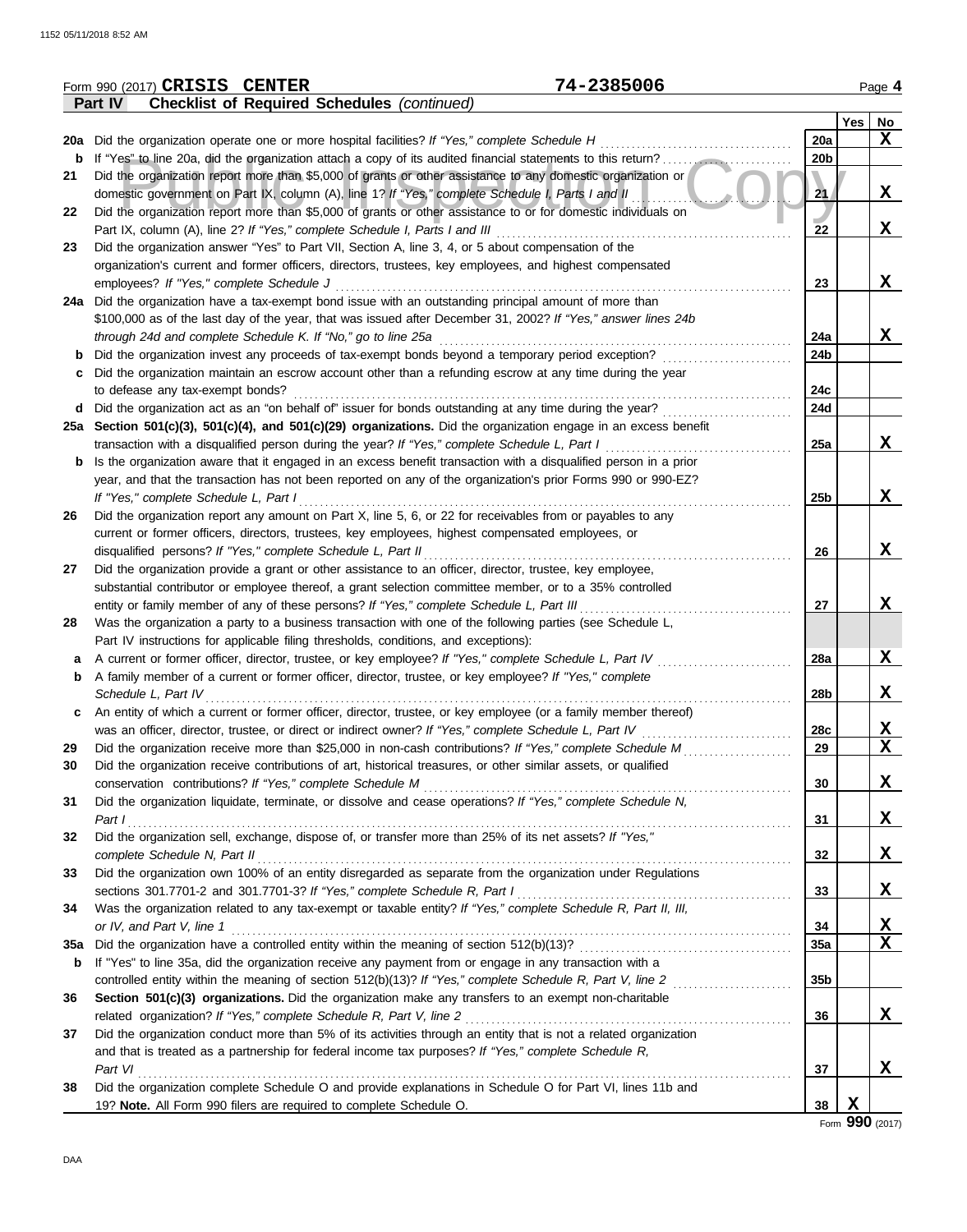|         | 74-2385006<br>Form 990 (2017) CRISIS CENTER                                                                                                                                                           |                |             | Page 5      |
|---------|-------------------------------------------------------------------------------------------------------------------------------------------------------------------------------------------------------|----------------|-------------|-------------|
|         | Statements Regarding Other IRS Filings and Tax Compliance<br>Part V                                                                                                                                   |                |             |             |
|         | Check if Schedule O contains a response or note to any line in this Part V.                                                                                                                           |                |             |             |
|         |                                                                                                                                                                                                       |                | Yes         | No          |
|         | $\mathbf 0$<br>1a<br>1a Enter the number reported in Box 3 of Form 1096. Enter -0- if not applicable<br>$\mathbf 0$                                                                                   |                |             |             |
| b       | Enter the number of Forms W-2G included in line 1a. Enter -0- if not applicable<br>1 <sub>b</sub><br>Did the organization comply with backup withholding rules for reportable payments to vendors and |                |             |             |
| c       |                                                                                                                                                                                                       | 1c             | $\mathbf x$ |             |
| 2a      | Enter the number of employees reported on Form W-3, Transmittal of Wage and Tax                                                                                                                       |                |             |             |
|         | 40<br>Statements, filed for the calendar year ending with or within the year covered by this return<br>2a                                                                                             |                |             |             |
| b       | If at least one is reported on line 2a, did the organization file all required federal employment tax returns?                                                                                        | 2 <sub>b</sub> | $\mathbf x$ |             |
|         | Note. If the sum of lines 1a and 2a is greater than 250, you may be required to e-file (see instructions)                                                                                             |                |             |             |
| За      | Did the organization have unrelated business gross income of \$1,000 or more during the year?                                                                                                         | 3a             |             | X           |
| b       | If "Yes," has it filed a Form 990-T for this year? If "No" to line 3b, provide an explanation in Schedule O                                                                                           | 3 <sub>b</sub> |             |             |
| 4a      | At any time during the calendar year, did the organization have an interest in, or a signature or other authority                                                                                     |                |             |             |
|         | over, a financial account in a foreign country (such as a bank account, securities account, or other financial                                                                                        |                |             |             |
|         | account)?                                                                                                                                                                                             | 4a             |             | X           |
| b       | If "Yes," enter the name of the foreign country: u                                                                                                                                                    |                |             |             |
|         | See instructions for filing requirements for FinCEN Form 114, Report of Foreign Bank and Financial Accounts                                                                                           |                |             |             |
|         | (FBAR).                                                                                                                                                                                               |                |             |             |
| 5a      | Was the organization a party to a prohibited tax shelter transaction at any time during the tax year?                                                                                                 | 5a             |             | X           |
|         | Did any taxable party notify the organization that it was or is a party to a prohibited tax shelter transaction?                                                                                      | 5 <sub>b</sub> |             | $\mathbf x$ |
| c       | If "Yes" to line 5a or 5b, did the organization file Form 8886-T?                                                                                                                                     | 5c             |             |             |
| 6a      | Does the organization have annual gross receipts that are normally greater than \$100,000, and did the                                                                                                |                |             |             |
|         | organization solicit any contributions that were not tax deductible as charitable contributions?                                                                                                      | 6a             |             | X           |
| b       | If "Yes," did the organization include with every solicitation an express statement that such contributions or                                                                                        |                |             |             |
|         | gifts were not tax deductible?                                                                                                                                                                        | 6b             |             |             |
| 7       | Organizations that may receive deductible contributions under section 170(c).<br>Did the organization receive a payment in excess of \$75 made partly as a contribution and partly for goods          |                |             |             |
| a       | and services provided to the payor?                                                                                                                                                                   | 7a             | X           |             |
|         | If "Yes," did the organization notify the donor of the value of the goods or services provided?                                                                                                       | 7b             | $\mathbf x$ |             |
|         | Did the organization sell, exchange, or otherwise dispose of tangible personal property for which it was                                                                                              |                |             |             |
|         | required to file Form 8282?                                                                                                                                                                           | 7c             |             | X           |
|         | If "Yes," indicate the number of Forms 8282 filed during the year<br>7d                                                                                                                               |                |             |             |
|         | Did the organization receive any funds, directly or indirectly, to pay premiums on a personal benefit contract?                                                                                       | 7е             |             | <u>x</u>    |
|         | Did the organization, during the year, pay premiums, directly or indirectly, on a personal benefit contract?                                                                                          | 7f             |             | $\mathbf X$ |
|         | If the organization received a contribution of qualified intellectual property, did the organization file Form 8899 as required?                                                                      | 7g             |             |             |
| n       | If the organization received a contribution of cars, boats, airplanes, or other vehicles, did the organization file a Form 1098-C?                                                                    | 7h             |             |             |
| 8       | Sponsoring organizations maintaining donor advised funds. Did a donor advised fund maintained by the                                                                                                  |                |             |             |
|         |                                                                                                                                                                                                       | 8              |             |             |
| 9       | Sponsoring organizations maintaining donor advised funds.                                                                                                                                             |                |             |             |
| a       | Did the sponsoring organization make any taxable distributions under section 4966?                                                                                                                    | 9a             |             |             |
| b       |                                                                                                                                                                                                       | 9b             |             |             |
| 10      | Section 501(c)(7) organizations. Enter:                                                                                                                                                               |                |             |             |
| a       | 10a<br>Initiation fees and capital contributions included on Part VIII, line 12 [11][11][11][11][11][11][11][11][11]                                                                                  |                |             |             |
| b       | 10 <sub>b</sub><br>Gross receipts, included on Form 990, Part VIII, line 12, for public use of club facilities                                                                                        |                |             |             |
| 11      | Section 501(c)(12) organizations. Enter:                                                                                                                                                              |                |             |             |
| a       | 11a<br>Gross income from members or shareholders                                                                                                                                                      |                |             |             |
| b       | Gross income from other sources (Do not net amounts due or paid to other sources                                                                                                                      |                |             |             |
|         | 11 <sub>b</sub><br>against amounts due or received from them.)<br>Section 4947(a)(1) non-exempt charitable trusts. Is the organization filing Form 990 in lieu of Form 1041?                          | 12a            |             |             |
| 12a     | 12b                                                                                                                                                                                                   |                |             |             |
| b<br>13 | If "Yes," enter the amount of tax-exempt interest received or accrued during the year<br>Section 501(c)(29) qualified nonprofit health insurance issuers.                                             |                |             |             |
| а       | Is the organization licensed to issue qualified health plans in more than one state?                                                                                                                  | 13a            |             |             |
|         | Note. See the instructions for additional information the organization must report on Schedule O.                                                                                                     |                |             |             |
| b       | Enter the amount of reserves the organization is required to maintain by the states in which                                                                                                          |                |             |             |
|         | 13 <sub>b</sub>                                                                                                                                                                                       |                |             |             |
| c       | 13 <sub>c</sub><br>Enter the amount of reserves on hand                                                                                                                                               |                |             |             |
| 14a     | Did the organization receive any payments for indoor tanning services during the tax year?                                                                                                            | 14a            |             | X           |
|         | <b>b</b> If "Yes," has it filed a Form 720 to report these payments? If "No," provide an explanation in Schedule O                                                                                    | 14b            |             |             |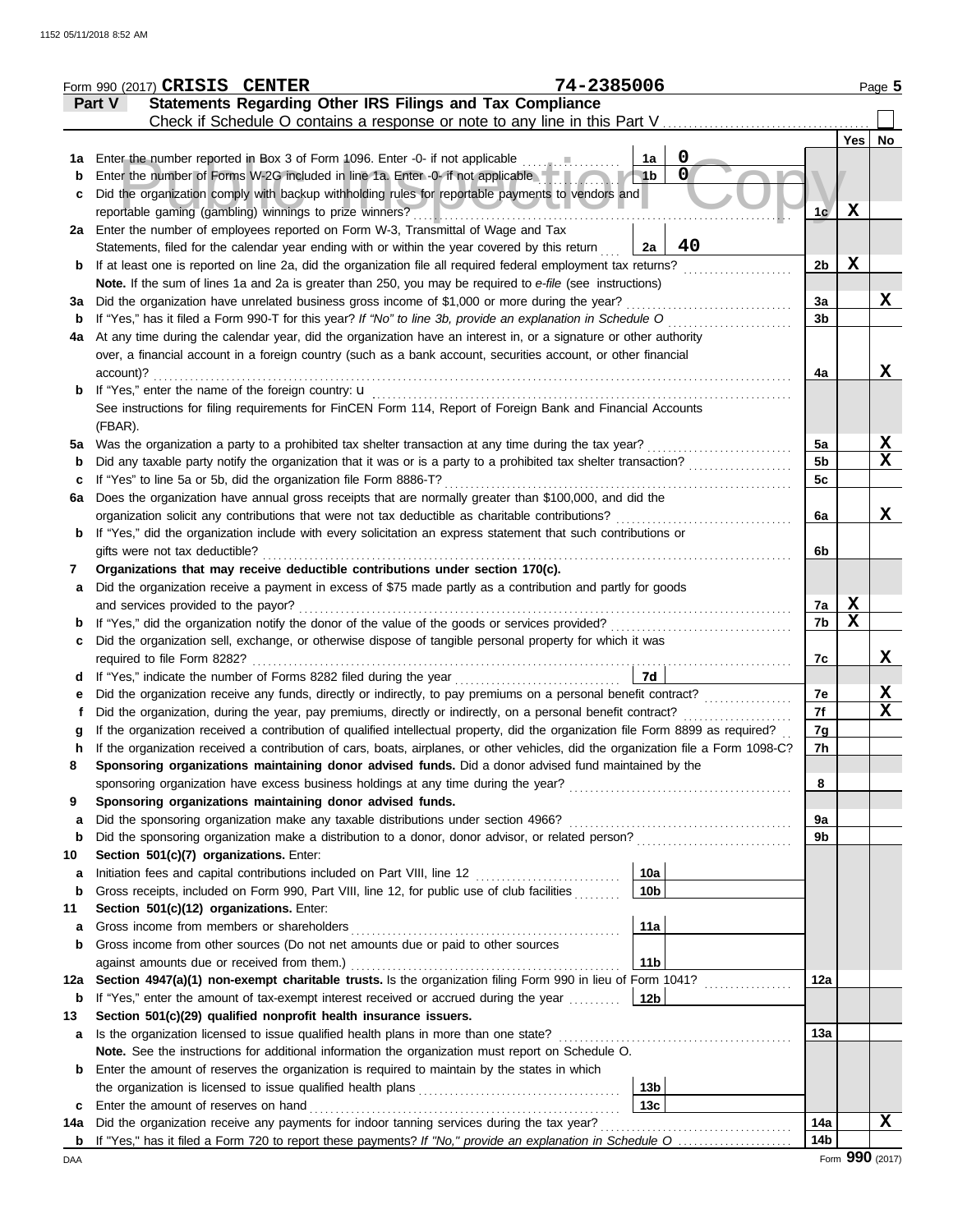|     | Form 990 (2017) CRISIS CENTER                                                                                                              | 74-2385006                                                                                                                          |                 |                  | Page 6          |
|-----|--------------------------------------------------------------------------------------------------------------------------------------------|-------------------------------------------------------------------------------------------------------------------------------------|-----------------|------------------|-----------------|
|     | Part VI                                                                                                                                    | Governance, Management, and Disclosure For each "Yes" response to lines 2 through 7b below, and for a "No"                          |                 |                  |                 |
|     |                                                                                                                                            | response to line 8a, 8b, or 10b below, describe the circumstances, processes, or changes in Schedule O. See instructions.           |                 |                  |                 |
|     |                                                                                                                                            |                                                                                                                                     |                 |                  | X               |
|     | Section A. Governing Body and Management                                                                                                   |                                                                                                                                     |                 |                  |                 |
|     |                                                                                                                                            |                                                                                                                                     |                 | Yes              | No              |
|     | 1a Enter the number of voting members of the governing body at the end of the tax year                                                     | 14<br>1a                                                                                                                            |                 |                  |                 |
|     | If there are material differences in voting rights among members of the governing body, or                                                 |                                                                                                                                     |                 |                  |                 |
|     | if the governing body delegated broad authority to an executive committee or similar                                                       |                                                                                                                                     |                 |                  |                 |
|     | committee, explain in Schedule O.                                                                                                          |                                                                                                                                     |                 |                  |                 |
| b   | Enter the number of voting members included in line 1a, above, who are independent                                                         | 14<br>1 <sub>b</sub>                                                                                                                |                 |                  |                 |
| 2   |                                                                                                                                            | Did any officer, director, trustee, or key employee have a family relationship or a business relationship with                      |                 |                  |                 |
|     | any other officer, director, trustee, or key employee?                                                                                     |                                                                                                                                     | 2               |                  | X               |
| 3   |                                                                                                                                            | Did the organization delegate control over management duties customarily performed by or under the direct                           |                 |                  |                 |
|     |                                                                                                                                            | supervision of officers, directors, or trustees, or key employees to a management company or other person?                          | 3               |                  | X               |
| 4   |                                                                                                                                            | Did the organization make any significant changes to its governing documents since the prior Form 990 was filed?                    | 4               |                  | X               |
| 5   |                                                                                                                                            | Did the organization become aware during the year of a significant diversion of the organization's assets?                          | 5               |                  | X               |
| 6   | Did the organization have members or stockholders?                                                                                         |                                                                                                                                     | 6               |                  | X               |
| 7a  |                                                                                                                                            | Did the organization have members, stockholders, or other persons who had the power to elect or appoint                             |                 |                  |                 |
|     | one or more members of the governing body?                                                                                                 |                                                                                                                                     | 7a              |                  | X               |
| b   | Are any governance decisions of the organization reserved to (or subject to approval by) members,                                          |                                                                                                                                     |                 |                  |                 |
|     | stockholders, or persons other than the governing body?                                                                                    |                                                                                                                                     | 7b              |                  | X               |
| 8   |                                                                                                                                            | Did the organization contemporaneously document the meetings held or written actions undertaken during the year by the following:   |                 |                  |                 |
| a   | The governing body?                                                                                                                        |                                                                                                                                     | 8а              | Х                |                 |
| b   | Each committee with authority to act on behalf of the governing body?                                                                      |                                                                                                                                     | 8b              | $\mathbf X$      |                 |
| 9   |                                                                                                                                            | Is there any officer, director, trustee, or key employee listed in Part VII, Section A, who cannot be reached at                    |                 |                  |                 |
|     |                                                                                                                                            |                                                                                                                                     |                 |                  | X               |
|     |                                                                                                                                            | Section B. Policies (This Section B requests information about policies not required by the Internal Revenue Code.)                 |                 |                  |                 |
|     |                                                                                                                                            |                                                                                                                                     |                 | Yes              | No              |
|     | 10a Did the organization have local chapters, branches, or affiliates?                                                                     |                                                                                                                                     | 10a             |                  | X               |
|     |                                                                                                                                            | <b>b</b> If "Yes," did the organization have written policies and procedures governing the activities of such chapters,             |                 |                  |                 |
|     |                                                                                                                                            | affiliates, and branches to ensure their operations are consistent with the organization's exempt purposes?                         | 10b             |                  |                 |
|     |                                                                                                                                            | 11a Has the organization provided a complete copy of this Form 990 to all members of its governing body before filing the form?     | 11a             | X                |                 |
| b   | Describe in Schedule O the process, if any, used by the organization to review this Form 990.                                              |                                                                                                                                     |                 |                  |                 |
| 12a | Did the organization have a written conflict of interest policy? If "No," go to line 13                                                    |                                                                                                                                     | 12a             | $\mathbf x$      |                 |
| b   |                                                                                                                                            | Were officers, directors, or trustees, and key employees required to disclose annually interests that could give rise to conflicts? | 12 <sub>b</sub> | $\mathbf x$      |                 |
|     |                                                                                                                                            | Did the organization regularly and consistently monitor and enforce compliance with the policy? If "Yes,"                           |                 |                  |                 |
|     | describe in Schedule O how this was done                                                                                                   |                                                                                                                                     | 12c             | X.               |                 |
| 13  | Did the organization have a written whistleblower policy?                                                                                  |                                                                                                                                     | 13              | X                |                 |
| 14  | Did the organization have a written document retention and destruction policy?                                                             |                                                                                                                                     | 14              | X                |                 |
| 15  |                                                                                                                                            | Did the process for determining compensation of the following persons include a review and approval by                              |                 |                  |                 |
|     |                                                                                                                                            | independent persons, comparability data, and contemporaneous substantiation of the deliberation and decision?                       |                 |                  |                 |
|     | The organization's CEO, Executive Director, or top management official                                                                     |                                                                                                                                     | 15a             | X<br>$\mathbf x$ |                 |
| b   | Other officers or key employees of the organization<br>If "Yes" to line 15a or 15b, describe the process in Schedule O (see instructions). |                                                                                                                                     | 15 <sub>b</sub> |                  |                 |
|     |                                                                                                                                            |                                                                                                                                     |                 |                  |                 |
| 16a |                                                                                                                                            | Did the organization invest in, contribute assets to, or participate in a joint venture or similar arrangement                      |                 |                  | X               |
| b   | with a taxable entity during the year?                                                                                                     | If "Yes," did the organization follow a written policy or procedure requiring the organization to evaluate its                      | 16a             |                  |                 |
|     |                                                                                                                                            | participation in joint venture arrangements under applicable federal tax law, and take steps to safeguard the                       |                 |                  |                 |
|     |                                                                                                                                            |                                                                                                                                     |                 |                  |                 |
|     | <b>Section C. Disclosure</b>                                                                                                               |                                                                                                                                     | 16b             |                  |                 |
| 17  | List the states with which a copy of this Form 990 is required to be filed $\mathbf{u}$ CO                                                 |                                                                                                                                     |                 |                  |                 |
| 18  |                                                                                                                                            | Section 6104 requires an organization to make its Forms 1023 (or 1024 if applicable), 990, and 990-T (Section 501(c)(3)s only)      |                 |                  |                 |
|     | available for public inspection. Indicate how you made these available. Check all that apply.                                              |                                                                                                                                     |                 |                  |                 |
|     | IХ<br>Another's website $ \mathbf{X} $ Upon request<br>Own website                                                                         | Other (explain in Schedule O)                                                                                                       |                 |                  |                 |
| 19  |                                                                                                                                            | Describe in Schedule O whether (and if so, how) the organization made its governing documents, conflict of interest policy, and     |                 |                  |                 |
|     | financial statements available to the public during the tax year.                                                                          |                                                                                                                                     |                 |                  |                 |
| 20  |                                                                                                                                            | State the name, address, and telephone number of the person who possesses the organization's books and records: <b>u</b>            |                 |                  |                 |
|     | THE ORGANIZATION                                                                                                                           | PO BOX 367                                                                                                                          |                 |                  |                 |
|     | <b>CASTLE ROCK</b>                                                                                                                         | CO 80104<br>303-688-1094                                                                                                            |                 |                  |                 |
| DAA |                                                                                                                                            |                                                                                                                                     |                 |                  | Form 990 (2017) |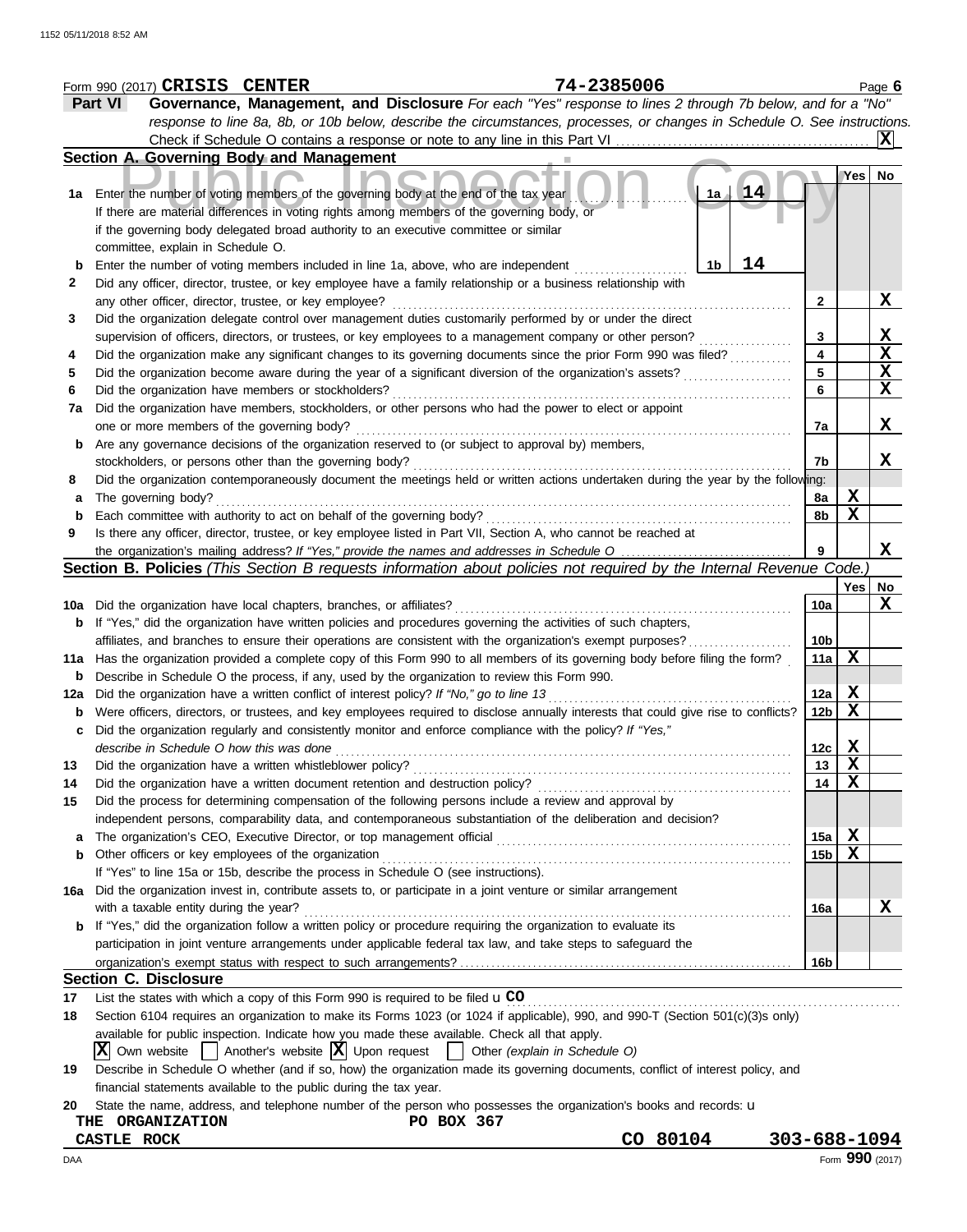| Form 990 (2017) CRISIS CENTER                                                                                                                                                                                                                                                                              |                             |                           |              |          |          |                                                                  |        | 74-2385006                                                                      |                                        | Page 7                                                                                           |
|------------------------------------------------------------------------------------------------------------------------------------------------------------------------------------------------------------------------------------------------------------------------------------------------------------|-----------------------------|---------------------------|--------------|----------|----------|------------------------------------------------------------------|--------|---------------------------------------------------------------------------------|----------------------------------------|--------------------------------------------------------------------------------------------------|
| Part VII                                                                                                                                                                                                                                                                                                   |                             |                           |              |          |          |                                                                  |        |                                                                                 |                                        | Compensation of Officers, Directors, Trustees, Key Employees, Highest Compensated Employees, and |
| <b>Independent Contractors</b>                                                                                                                                                                                                                                                                             |                             |                           |              |          |          |                                                                  |        |                                                                                 |                                        |                                                                                                  |
|                                                                                                                                                                                                                                                                                                            |                             |                           |              |          |          |                                                                  |        | Check if Schedule O contains a response or note to any line in this Part VII    |                                        |                                                                                                  |
| Section A.<br>1a Complete this table for all persons required to be listed. Report compensation for the calendar year ending with or within the<br>organization's tax year.                                                                                                                                |                             |                           |              |          |          |                                                                  |        | Officers, Directors, Trustees, Key Employees, and Highest Compensated Employees |                                        |                                                                                                  |
| • List all of the organization's current officers, directors, trustees (whether individuals or organizations), regardless of amount of<br>compensation. Enter -0- in columns (D), (E), and (F) if no compensation was paid.                                                                                |                             |                           |              |          |          |                                                                  |        |                                                                                 |                                        |                                                                                                  |
| • List all of the organization's current key employees, if any. See instructions for definition of "key employee."                                                                                                                                                                                         |                             |                           |              |          |          |                                                                  |        |                                                                                 |                                        |                                                                                                  |
| • List the organization's five current highest compensated employees (other than an officer, director, trustee, or key employee)<br>who received reportable compensation (Box 5 of Form W-2 and/or Box 7 of Form 1099-MISC) of more than \$100,000 from the<br>organization and any related organizations. |                             |                           |              |          |          |                                                                  |        |                                                                                 |                                        |                                                                                                  |
| • List all of the organization's former officers, key employees, and highest compensated employees who received more than<br>\$100,000 of reportable compensation from the organization and any related organizations.                                                                                     |                             |                           |              |          |          |                                                                  |        |                                                                                 |                                        |                                                                                                  |
| • List all of the organization's former directors or trustees that received, in the capacity as a former director or trustee of the<br>organization, more than \$10,000 of reportable compensation from the organization and any related organizations.                                                    |                             |                           |              |          |          |                                                                  |        |                                                                                 |                                        |                                                                                                  |
| List persons in the following order: individual trustees or directors; institutional trustees; officers; key employees; highest<br>compensated employees; and former such persons.                                                                                                                         |                             |                           |              |          |          |                                                                  |        |                                                                                 |                                        |                                                                                                  |
| Check this box if neither the organization nor any related organization compensated any current officer, director, or trustee.                                                                                                                                                                             |                             |                           |              |          |          |                                                                  |        |                                                                                 |                                        |                                                                                                  |
| (A)<br>Name and Title                                                                                                                                                                                                                                                                                      | (B)<br>Average<br>hours per |                           |              | Position | (C)      | (do not check more than one                                      |        | (D)<br>Reportable<br>compensation                                               | (F)<br>Reportable<br>compensation from | (F)<br>Estimated<br>amount of                                                                    |
|                                                                                                                                                                                                                                                                                                            | week                        |                           |              |          |          | box, unless person is both an<br>officer and a director/trustee) |        | from<br>the                                                                     | related<br>organizations               | other<br>compensation                                                                            |
|                                                                                                                                                                                                                                                                                                            | (list any<br>hours for      |                           |              |          | Key      |                                                                  |        | organization<br>(W-2/1099-MISC)                                                 | (W-2/1099-MISC)                        | from the                                                                                         |
|                                                                                                                                                                                                                                                                                                            | related<br>organizations    | Individual<br>or director | nstitutional | Officer  |          |                                                                  | Former |                                                                                 |                                        | organization<br>and related                                                                      |
|                                                                                                                                                                                                                                                                                                            | below dotted<br>line)       |                           |              |          | employee |                                                                  |        |                                                                                 |                                        | organizations                                                                                    |
|                                                                                                                                                                                                                                                                                                            |                             | trustee                   | trustee      |          |          | Highest compensated<br>employee                                  |        |                                                                                 |                                        |                                                                                                  |
| PRENDERGAST<br>$(1)$ MIKE                                                                                                                                                                                                                                                                                  |                             |                           |              |          |          |                                                                  |        |                                                                                 |                                        |                                                                                                  |
|                                                                                                                                                                                                                                                                                                            | 2.00                        |                           |              |          |          |                                                                  |        |                                                                                 |                                        |                                                                                                  |
| <b>PRESIDENT</b><br><b>HARCOURT</b><br>$(2)$ HEATHER                                                                                                                                                                                                                                                       | 0.00                        | X                         |              | X        |          |                                                                  |        | 0                                                                               | 0                                      | 0                                                                                                |
|                                                                                                                                                                                                                                                                                                            | 2.00                        |                           |              |          |          |                                                                  |        |                                                                                 |                                        |                                                                                                  |
| <b>VICE-PRESIDENT</b>                                                                                                                                                                                                                                                                                      | 0.00                        | X                         |              | X        |          |                                                                  |        | 0                                                                               | 0                                      | 0                                                                                                |
| (3) CRAIG SAMMONS                                                                                                                                                                                                                                                                                          |                             |                           |              |          |          |                                                                  |        |                                                                                 |                                        |                                                                                                  |
| TREASURER                                                                                                                                                                                                                                                                                                  | 2.00<br>0.00                | X                         |              | X        |          |                                                                  |        | 0                                                                               | 0                                      | $\mathbf 0$                                                                                      |
| (4) BECKI RUPP                                                                                                                                                                                                                                                                                             |                             |                           |              |          |          |                                                                  |        |                                                                                 |                                        |                                                                                                  |
|                                                                                                                                                                                                                                                                                                            | 2.00                        |                           |              |          |          |                                                                  |        |                                                                                 |                                        |                                                                                                  |
| <b>DIRECTOR</b>                                                                                                                                                                                                                                                                                            | 0.00                        | $\mathbf x$               |              |          |          |                                                                  |        | 0                                                                               | 0                                      | $\mathbf 0$                                                                                      |
| (5) TIM MOORE                                                                                                                                                                                                                                                                                              |                             |                           |              |          |          |                                                                  |        |                                                                                 |                                        |                                                                                                  |
| <b>DIRECTOR</b>                                                                                                                                                                                                                                                                                            | 2.00<br>0.00                | $\mathbf x$               |              |          |          |                                                                  |        | 0                                                                               | 0                                      | $\mathbf 0$                                                                                      |
| (6) JASON CHRISTENSEN                                                                                                                                                                                                                                                                                      |                             |                           |              |          |          |                                                                  |        |                                                                                 |                                        |                                                                                                  |
|                                                                                                                                                                                                                                                                                                            | 2.00                        |                           |              |          |          |                                                                  |        |                                                                                 |                                        |                                                                                                  |
| <b>DIRECTOR</b>                                                                                                                                                                                                                                                                                            | 0.00                        | $\mathbf x$               |              |          |          |                                                                  |        | 0                                                                               | 0                                      | $\mathbf 0$                                                                                      |
| (7) LORI NEBELSICK-GULLETT                                                                                                                                                                                                                                                                                 |                             |                           |              |          |          |                                                                  |        |                                                                                 |                                        |                                                                                                  |
| <b>DIRECTOR</b>                                                                                                                                                                                                                                                                                            | 2.00<br>0.00                | X                         |              |          |          |                                                                  |        | 0                                                                               | 0                                      | $\mathbf 0$                                                                                      |
| (8) MARSHA ALSTON                                                                                                                                                                                                                                                                                          |                             |                           |              |          |          |                                                                  |        |                                                                                 |                                        |                                                                                                  |
|                                                                                                                                                                                                                                                                                                            | 2.00                        |                           |              |          |          |                                                                  |        |                                                                                 |                                        |                                                                                                  |
| <b>DIRECTOR</b>                                                                                                                                                                                                                                                                                            | 0.00                        | X                         |              |          |          |                                                                  |        | 0                                                                               | 0                                      | $\mathbf 0$                                                                                      |
| (9) KATHIE SHANDRO                                                                                                                                                                                                                                                                                         |                             |                           |              |          |          |                                                                  |        |                                                                                 |                                        |                                                                                                  |
| <b>DIRECTOR</b>                                                                                                                                                                                                                                                                                            | 2.00<br>0.00                | X                         |              |          |          |                                                                  |        | 0                                                                               | 0                                      | $\mathbf 0$                                                                                      |
| (10) CAROL PONTIUS                                                                                                                                                                                                                                                                                         |                             |                           |              |          |          |                                                                  |        |                                                                                 |                                        |                                                                                                  |
|                                                                                                                                                                                                                                                                                                            | 2.00                        |                           |              |          |          |                                                                  |        |                                                                                 |                                        |                                                                                                  |
| <b>DIRECTOR</b><br>(11) DARREN WEEKLY                                                                                                                                                                                                                                                                      | 0.00                        | X                         |              |          |          |                                                                  |        | 0                                                                               | 0                                      | $\mathbf 0$                                                                                      |
|                                                                                                                                                                                                                                                                                                            | 2.00                        |                           |              |          |          |                                                                  |        |                                                                                 |                                        |                                                                                                  |
| <b>DIRECTOR</b>                                                                                                                                                                                                                                                                                            | 0.00                        | $\mathbf X$               |              |          |          |                                                                  |        | 0                                                                               | 0                                      | $\mathbf 0$                                                                                      |

**0.00 X 0 0 0**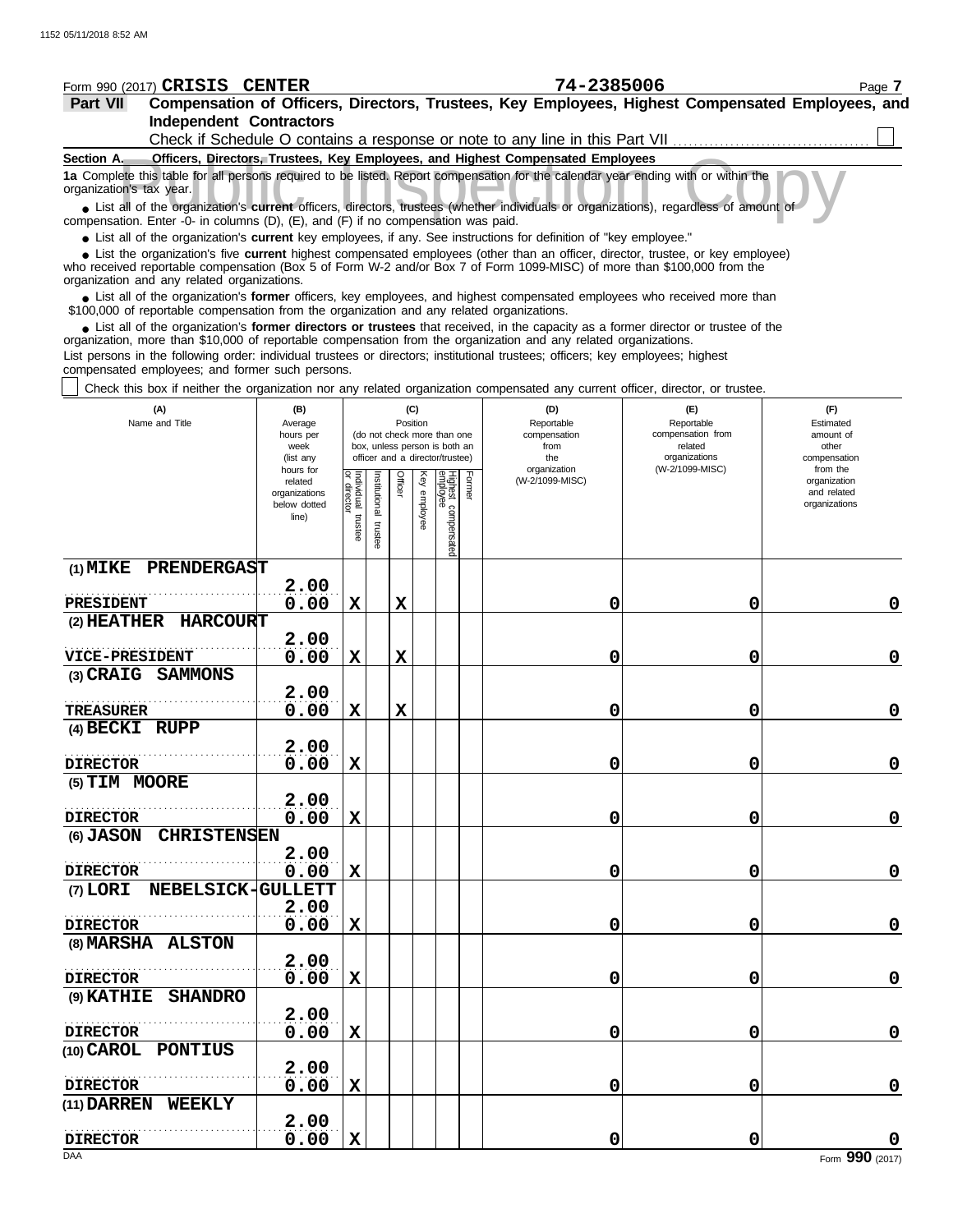| Form 990 (2017) CRISIS CENTER                                                                                                                                                                                                                               |                                                                                                                                                     |                                   |                          |                                     |              |                                 |        | 74-2385006                                                                                             |                                                                    |  |                                                          |             |  |
|-------------------------------------------------------------------------------------------------------------------------------------------------------------------------------------------------------------------------------------------------------------|-----------------------------------------------------------------------------------------------------------------------------------------------------|-----------------------------------|--------------------------|-------------------------------------|--------------|---------------------------------|--------|--------------------------------------------------------------------------------------------------------|--------------------------------------------------------------------|--|----------------------------------------------------------|-------------|--|
| <b>Part VII</b>                                                                                                                                                                                                                                             |                                                                                                                                                     |                                   |                          |                                     |              |                                 |        | Section A. Officers, Directors, Trustees, Key Employees, and Highest Compensated Employees (continued) |                                                                    |  |                                                          |             |  |
| (A)<br>Name and title                                                                                                                                                                                                                                       | (B)<br>Average<br>hours per<br>(do not check more than one<br>box, unless person is both an<br>week<br>officer and a director/trustee)<br>(list any |                                   |                          | (C)<br>Position                     |              |                                 |        | (D)<br>Reportable<br>compensation<br>from<br>the                                                       | (F)<br>Reportable<br>compensation from<br>related<br>organizations |  | (F)<br>Estimated<br>amount of<br>other<br>compensation   |             |  |
| Pur                                                                                                                                                                                                                                                         | hours for<br>related<br>organizations<br>below dotted<br>line)                                                                                      | Individual trustee<br>or director | Institutional<br>trustee | Officer<br>$\overline{\phantom{0}}$ | Key employee | Highest compensatec<br>employee | Former | organization<br>(W-2/1099-MISC)                                                                        | (W-2/1099-MISC)                                                    |  | from the<br>organization<br>and related<br>organizations |             |  |
| LISA STULL<br>(12)                                                                                                                                                                                                                                          |                                                                                                                                                     |                                   |                          |                                     |              |                                 |        |                                                                                                        |                                                                    |  |                                                          |             |  |
| <b>DIRECTOR</b>                                                                                                                                                                                                                                             | 2.00<br>0.00                                                                                                                                        | X                                 |                          |                                     |              |                                 |        | 0                                                                                                      | 0                                                                  |  |                                                          | 0           |  |
| (13)<br><b>JOSH MARTIN</b>                                                                                                                                                                                                                                  | 2.00                                                                                                                                                |                                   |                          |                                     |              |                                 |        |                                                                                                        |                                                                    |  |                                                          |             |  |
| <b>DIRECTOR</b>                                                                                                                                                                                                                                             | 0.00                                                                                                                                                | X                                 |                          |                                     |              |                                 |        | 0                                                                                                      | 0                                                                  |  |                                                          | $\mathbf 0$ |  |
| <b>ELAYNE</b><br><b>SPINDER</b><br>(14)                                                                                                                                                                                                                     | 2.00                                                                                                                                                |                                   |                          |                                     |              |                                 |        |                                                                                                        |                                                                    |  |                                                          |             |  |
| <b>DIRECTOR</b>                                                                                                                                                                                                                                             | 0.00                                                                                                                                                | X                                 |                          |                                     |              |                                 |        | 0                                                                                                      | 0                                                                  |  |                                                          | 0           |  |
| (15)<br><b>MICHELE DUNAN</b>                                                                                                                                                                                                                                | 2.00                                                                                                                                                |                                   |                          |                                     |              |                                 |        |                                                                                                        |                                                                    |  |                                                          |             |  |
| <b>DIRECTOR</b>                                                                                                                                                                                                                                             | 0.00                                                                                                                                                | X                                 |                          |                                     |              |                                 |        | 0                                                                                                      | 0                                                                  |  |                                                          | 0           |  |
| <b>AMY KAVALEC</b><br>(16)                                                                                                                                                                                                                                  |                                                                                                                                                     |                                   |                          |                                     |              |                                 |        |                                                                                                        |                                                                    |  |                                                          |             |  |
| <b>DIRECTOR</b>                                                                                                                                                                                                                                             | 2.00<br>0.00                                                                                                                                        | X                                 |                          |                                     |              |                                 |        | 0                                                                                                      | 0                                                                  |  |                                                          | 0           |  |
| LYNN WILLIAMSON<br>(17)                                                                                                                                                                                                                                     |                                                                                                                                                     |                                   |                          |                                     |              |                                 |        |                                                                                                        |                                                                    |  |                                                          |             |  |
|                                                                                                                                                                                                                                                             | 2.00                                                                                                                                                |                                   |                          |                                     |              |                                 |        |                                                                                                        |                                                                    |  |                                                          |             |  |
| <b>DIRECTOR</b><br><b>BARBARA</b><br><b>VERBLE</b><br>(18)                                                                                                                                                                                                  | 0.00                                                                                                                                                | X                                 |                          |                                     |              |                                 |        | 0                                                                                                      | 0                                                                  |  |                                                          | 0           |  |
| <b>DIRECTOR</b>                                                                                                                                                                                                                                             | 2.00<br>0.00                                                                                                                                        | X                                 |                          |                                     |              |                                 |        | 0                                                                                                      | 0                                                                  |  |                                                          | 0           |  |
| (19)<br><b>JENNIFER</b><br><b>WALKER</b>                                                                                                                                                                                                                    |                                                                                                                                                     |                                   |                          |                                     |              |                                 |        |                                                                                                        |                                                                    |  |                                                          |             |  |
| <b>EXECUTIVE</b><br><b>DIRECTOR</b>                                                                                                                                                                                                                         | 40.00<br>0.00                                                                                                                                       |                                   |                          | $\mathbf x$                         |              |                                 |        | 81,705                                                                                                 | 0                                                                  |  |                                                          | 2,400       |  |
| 1b Sub-total                                                                                                                                                                                                                                                |                                                                                                                                                     |                                   |                          |                                     |              |                                 | u      | 81,705                                                                                                 |                                                                    |  |                                                          | 2,400       |  |
| c Total from continuation sheets to Part VII, Section A.                                                                                                                                                                                                    |                                                                                                                                                     |                                   |                          |                                     |              |                                 | u      |                                                                                                        |                                                                    |  |                                                          |             |  |
| d<br>Total number of individuals (including but not limited to those listed above) who received more than \$100,000 of<br>$\mathbf{2}$                                                                                                                      |                                                                                                                                                     |                                   |                          |                                     |              |                                 | u      | 81,705                                                                                                 |                                                                    |  |                                                          | 2,400       |  |
| reportable compensation from the organization $\mathbf{u}$                                                                                                                                                                                                  |                                                                                                                                                     |                                   |                          |                                     |              |                                 |        |                                                                                                        |                                                                    |  | Yes                                                      | No          |  |
| Did the organization list any <b>former</b> officer, director, or trustee, key employee, or highest compensated<br>3<br>employee on line 1a? If "Yes," complete Schedule J for such individual                                                              |                                                                                                                                                     |                                   |                          |                                     |              |                                 |        |                                                                                                        |                                                                    |  | 3                                                        | x           |  |
| For any individual listed on line 1a, is the sum of reportable compensation and other compensation from the<br>4                                                                                                                                            |                                                                                                                                                     |                                   |                          |                                     |              |                                 |        |                                                                                                        |                                                                    |  |                                                          |             |  |
| organization and related organizations greater than \$150,000? If "Yes," complete Schedule J for such<br>individual                                                                                                                                         |                                                                                                                                                     |                                   |                          |                                     |              |                                 |        |                                                                                                        |                                                                    |  | 4                                                        | X           |  |
| Did any person listed on line 1a receive or accrue compensation from any unrelated organization or individual<br>5                                                                                                                                          |                                                                                                                                                     |                                   |                          |                                     |              |                                 |        |                                                                                                        |                                                                    |  |                                                          |             |  |
| Section B. Independent Contractors                                                                                                                                                                                                                          |                                                                                                                                                     |                                   |                          |                                     |              |                                 |        |                                                                                                        |                                                                    |  | 5                                                        | X           |  |
| Complete this table for your five highest compensated independent contractors that received more than \$100,000 of<br>1<br>compensation from the organization. Report compensation for the calendar year ending with or within the organization's tax year. |                                                                                                                                                     |                                   |                          |                                     |              |                                 |        |                                                                                                        |                                                                    |  |                                                          |             |  |
|                                                                                                                                                                                                                                                             | (A)<br>Name and business address                                                                                                                    |                                   |                          |                                     |              |                                 |        |                                                                                                        | (B)<br>Description of services                                     |  | (C)<br>Compensation                                      |             |  |
|                                                                                                                                                                                                                                                             |                                                                                                                                                     |                                   |                          |                                     |              |                                 |        |                                                                                                        |                                                                    |  |                                                          |             |  |
|                                                                                                                                                                                                                                                             |                                                                                                                                                     |                                   |                          |                                     |              |                                 |        |                                                                                                        |                                                                    |  |                                                          |             |  |
|                                                                                                                                                                                                                                                             |                                                                                                                                                     |                                   |                          |                                     |              |                                 |        |                                                                                                        |                                                                    |  |                                                          |             |  |
|                                                                                                                                                                                                                                                             |                                                                                                                                                     |                                   |                          |                                     |              |                                 |        |                                                                                                        |                                                                    |  |                                                          |             |  |
|                                                                                                                                                                                                                                                             |                                                                                                                                                     |                                   |                          |                                     |              |                                 |        |                                                                                                        |                                                                    |  |                                                          |             |  |
|                                                                                                                                                                                                                                                             |                                                                                                                                                     |                                   |                          |                                     |              |                                 |        |                                                                                                        |                                                                    |  |                                                          |             |  |
|                                                                                                                                                                                                                                                             |                                                                                                                                                     |                                   |                          |                                     |              |                                 |        |                                                                                                        |                                                                    |  |                                                          |             |  |

| Total number of independent contractors (including but not limited to those listed above) who |
|-----------------------------------------------------------------------------------------------|
| received more than \$100,000 of compensation from the organization <b>u</b>                   |

**0**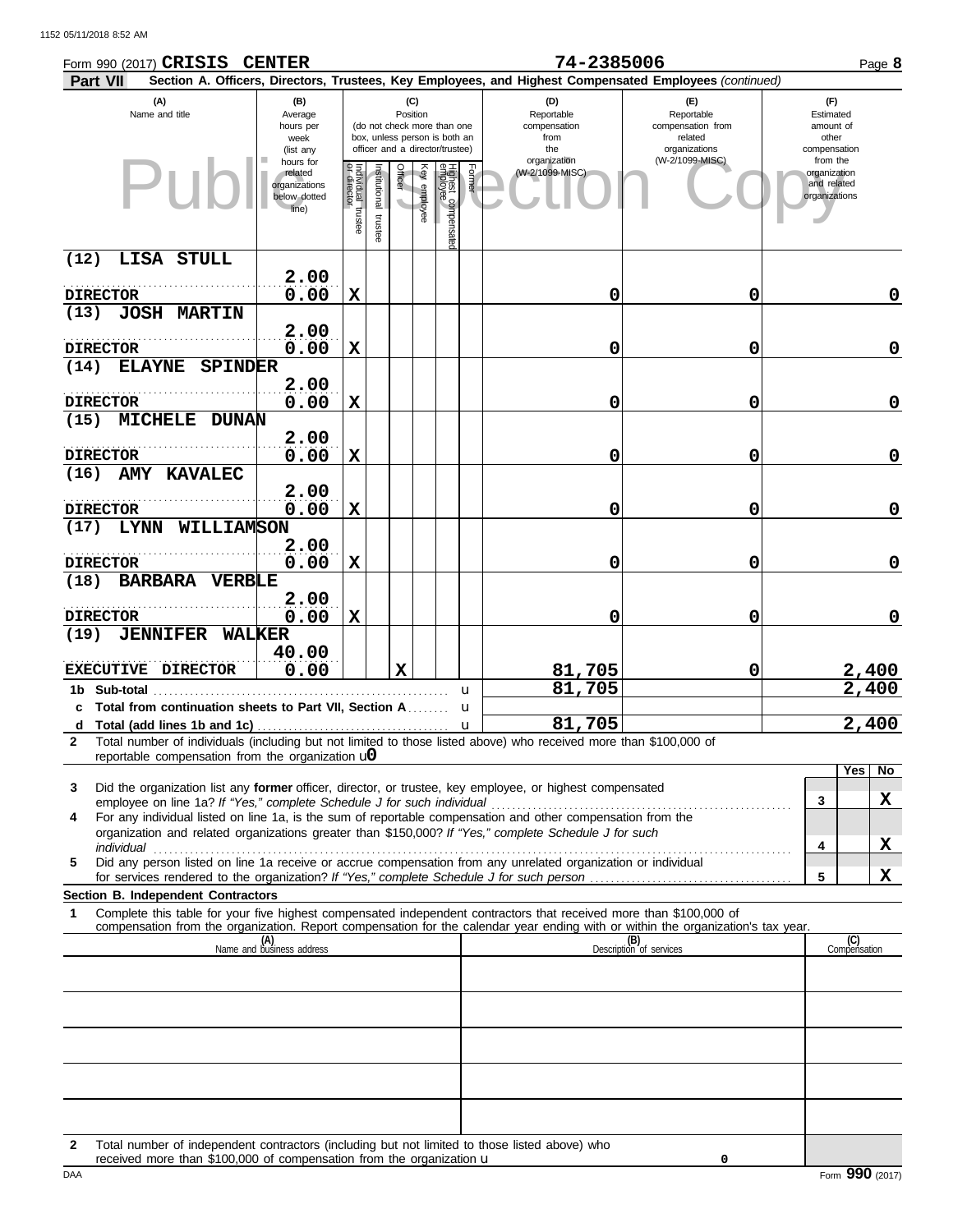|                                                      |                  | Form 990 (2017) CRISIS CENTER                                                                                   |                 |                      | 74-2385006                                         |                                         | Page 9                                                           |
|------------------------------------------------------|------------------|-----------------------------------------------------------------------------------------------------------------|-----------------|----------------------|----------------------------------------------------|-----------------------------------------|------------------------------------------------------------------|
|                                                      | <b>Part VIII</b> | <b>Statement of Revenue</b>                                                                                     |                 |                      |                                                    |                                         |                                                                  |
|                                                      |                  | Check if Schedule O contains a response or note to any line in this Part VIII                                   |                 |                      |                                                    |                                         |                                                                  |
|                                                      |                  |                                                                                                                 |                 | (A)<br>Total revenue | (B)<br>Related or<br>exempt<br>function<br>revenue | (C)<br>Unrelated<br>business<br>revenue | (D)<br>Revenue<br>excluded from tax<br>under sections<br>512-514 |
| Program Service Revenue Contributions, Gifts, Grants |                  | 1a Federated campaigns<br>1a<br><b>b</b> Membership dues<br>1 <sub>b</sub><br>c Fundraising events<br>1c        | 5,872<br>89,015 |                      |                                                    |                                         |                                                                  |
|                                                      |                  | 1d                                                                                                              |                 |                      |                                                    |                                         |                                                                  |
|                                                      |                  | d Related organizations<br><b>e</b> Government grants (contributions)<br>1e                                     | 779,816         |                      |                                                    |                                         |                                                                  |
|                                                      |                  | f All other contributions, gifts, grants,                                                                       |                 |                      |                                                    |                                         |                                                                  |
|                                                      |                  | and similar amounts not included above<br>1f                                                                    | 356,550         |                      |                                                    |                                         |                                                                  |
|                                                      |                  | g Noncash contributions included in lines 1a-1f: \$                                                             |                 |                      |                                                    |                                         |                                                                  |
|                                                      |                  |                                                                                                                 |                 | 1,231,253            |                                                    |                                         |                                                                  |
|                                                      |                  |                                                                                                                 | Busn. Code      |                      |                                                    |                                         |                                                                  |
|                                                      | 2a<br>b          | SERVICE FEES                                                                                                    |                 | 7,278                | 7,278                                              |                                         |                                                                  |
|                                                      |                  |                                                                                                                 |                 |                      |                                                    |                                         |                                                                  |
|                                                      | d                |                                                                                                                 |                 |                      |                                                    |                                         |                                                                  |
|                                                      |                  |                                                                                                                 |                 |                      |                                                    |                                         |                                                                  |
|                                                      |                  | f All other program service revenue                                                                             |                 |                      |                                                    |                                         |                                                                  |
|                                                      |                  |                                                                                                                 | u               | 7,278                |                                                    |                                         |                                                                  |
|                                                      | 3                | Investment income (including dividends, interest,                                                               |                 |                      |                                                    |                                         |                                                                  |
|                                                      |                  | and other similar amounts)                                                                                      | u               | 10                   |                                                    |                                         | 10                                                               |
|                                                      | 4                | Income from investment of tax-exempt bond proceeds                                                              |                 |                      |                                                    |                                         |                                                                  |
|                                                      | 5                |                                                                                                                 | u               |                      |                                                    |                                         |                                                                  |
|                                                      |                  | (i) Real                                                                                                        | (ii) Personal   |                      |                                                    |                                         |                                                                  |
|                                                      |                  | <b>6a</b> Gross rents                                                                                           |                 |                      |                                                    |                                         |                                                                  |
|                                                      | b                | Less: rental exps.                                                                                              |                 |                      |                                                    |                                         |                                                                  |
|                                                      | с                | Rental inc. or (loss)                                                                                           |                 |                      |                                                    |                                         |                                                                  |
|                                                      | d                | <b>7a</b> Gross amount from                                                                                     | u               |                      |                                                    |                                         |                                                                  |
|                                                      |                  | (i) Securities<br>sales of assets                                                                               | (ii) Other      |                      |                                                    |                                         |                                                                  |
|                                                      |                  | other than inventor                                                                                             | 580,000         |                      |                                                    |                                         |                                                                  |
|                                                      |                  | <b>b</b> Less: cost or other                                                                                    |                 |                      |                                                    |                                         |                                                                  |
|                                                      |                  | basis & sales exps                                                                                              | 667,176         |                      |                                                    |                                         |                                                                  |
|                                                      |                  | c Gain or (loss)                                                                                                | $-87,176$       |                      |                                                    |                                         |                                                                  |
|                                                      |                  |                                                                                                                 |                 | $-87,176$            |                                                    |                                         | $-87,176$                                                        |
| Other Revenue                                        |                  | 8a Gross income from fundraising events<br>(not including \$ $89,015$<br>of contributions reported on line 1c). |                 |                      |                                                    |                                         |                                                                  |
|                                                      |                  | See Part IV, line $18$<br>a                                                                                     | 50,827          |                      |                                                    |                                         |                                                                  |
|                                                      |                  | $\boldsymbol{\mathsf{b}}$<br><b>b</b> Less: direct expenses                                                     | 37,833          |                      |                                                    |                                         |                                                                  |
|                                                      |                  | c Net income or (loss) from fundraising events  u                                                               |                 | 12,994               |                                                    |                                         | 12,994                                                           |
|                                                      |                  | 9a Gross income from gaming activities.                                                                         |                 |                      |                                                    |                                         |                                                                  |
|                                                      |                  | See Part IV, line $19$<br>a                                                                                     |                 |                      |                                                    |                                         |                                                                  |
|                                                      |                  | b<br><b>b</b> Less: direct expenses                                                                             |                 |                      |                                                    |                                         |                                                                  |
|                                                      |                  | c Net income or (loss) from gaming activities  u                                                                |                 |                      |                                                    |                                         |                                                                  |
|                                                      |                  | 10a Gross sales of inventory, less                                                                              |                 |                      |                                                    |                                         |                                                                  |
|                                                      |                  | returns and allowances<br>al                                                                                    | 2,856           |                      |                                                    |                                         |                                                                  |
|                                                      |                  | <b>b</b> Less: $cost$ of goods sold $\ldots$<br>b                                                               |                 |                      |                                                    |                                         |                                                                  |
|                                                      |                  | c Net income or (loss) from sales of inventory                                                                  | u               | 2,856                | 2,856                                              |                                         |                                                                  |
|                                                      |                  | Miscellaneous Revenue                                                                                           | Busn. Code      |                      |                                                    |                                         |                                                                  |
|                                                      |                  | 11a MISCELLANEOUS                                                                                               |                 | 539                  | 539                                                |                                         |                                                                  |
|                                                      | b                |                                                                                                                 |                 |                      |                                                    |                                         |                                                                  |
|                                                      | с                |                                                                                                                 |                 |                      |                                                    |                                         |                                                                  |
|                                                      | d                | All other revenue                                                                                               |                 |                      |                                                    |                                         |                                                                  |
|                                                      |                  |                                                                                                                 | $\mathbf{u}$    | 539                  |                                                    |                                         |                                                                  |
|                                                      | 12               | Total revenue. See instructions.                                                                                | $\mathbf{u}$    | 1,167,754            | 10,673                                             | 0                                       | $-74,172$                                                        |

Form **990** (2017)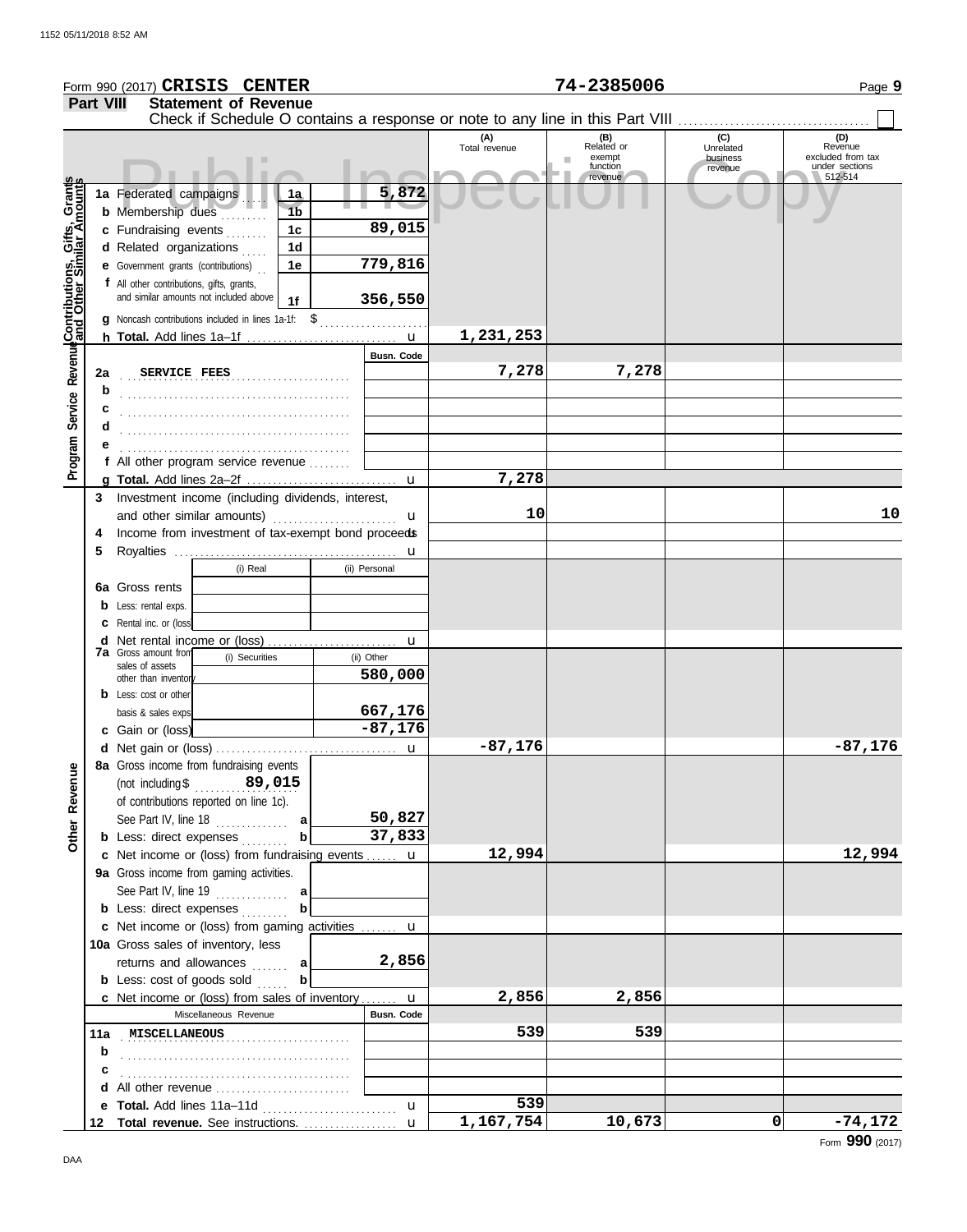#### Course amounts reported on lines 6b, Total expenses<br>
Program service Management and Copyright Service Expenses<br>
and other assistance to domestic organizations<br>
Sand other assistance to domestic organizations<br>
Sand other as **Part IX Statement of Functional Expenses** Form 990 (2017) Page **10 CRISIS CENTER 74-2385006** *Section 501(c)(3) and 501(c)(4) organizations must complete all columns. All other organizations must complete column (A). Do not include amounts reported on lines 6b, 7b, 8b, 9b, and 10b of Part VIII.* **1 2 3 4** Benefits paid to or for members **........**.. **5 6** Compensation not included above, to disqualified **7** Other salaries and wages **. . . . . . . . . . . .** . . **8 9 10** Payroll taxes ............................... **11 a** Management .............................. **b** Legal **c** Accounting . . . . . . . . . . . . . . . . . . . . . . . . . . . . . . . . **d e** Professional fundraising services. See Part IV, line 17 **f g 12** Advertising and promotion ............... **13** Office expenses **.......................**... **14 15 16 17** Travel . . . . . . . . . . . . . . . . . . . . . . . . . . . . . . . . . . . . . . **18** Payments of travel or entertainment expenses **19 20** Interest . . . . . . . . . . . . . . . . . . . . . . . . . . . . . . . . . . . . **21 22** Depreciation, depletion, and amortization . **23** Insurance . . . . . . . . . . . . . . . . . . . . . . . . . . . . . . . . . . **24** Other expenses. Itemize expenses not covered **a** . . . . . . . . . . . . . . . . . . . . . . . . . . . . . . . . . . . . . . . . . . . . . **MAINT. & REPAIR 51,154 40,792 8,240 2,122 b** PROGRAM EXPENSE 22,778 22,778 **c d e** All other expenses . . . . . . . . . . . . . . . . . . . . . . . . **25 Total functional expenses.** Add lines 1 through 24e . . . **26** Grants and other assistance to domestic organizations and domestic governments. See Part IV, line 21 . . . . . . . . Grants and other assistance to domestic individuals. See Part IV, line 22 Grants and other assistance to foreign organizations, foreign governments, and foreign individuals. See Part IV, lines 15 and 16 Compensation of current officers, directors, trustees, and key employees .............. persons (as defined under section 4958(f)(1)) and persons described in section 4958(c)(3)(B) . . . . . Pension plan accruals and contributions (include section 401(k) and 403(b) employer contributions) Other employee benefits .................. Fees for services (non-employees): . . . . . . . . . . . . . . . . . . . . . . . . . . . . . . . . . . . . . . Lobbying . . . . . . . . . . . . . . . . . . . . . . . . . . . . . . . . . . . Investment management fees Other. (If line 11g amount exceeds 10% of line 25, column Information technology . . . . . . . . . . . . . . . . . . . . Royalties . . . . . . . . . . . . . . . . . . . . . . . . . . . . . . . . . . Occupancy . . . . . . . . . . . . . . . . . . . . . . . . . . . . . . . . for any federal, state, or local public officials Conferences, conventions, and meetings . Payments to affiliates . . . . . . . . . . . . . . . . . . . . . above (List miscellaneous expenses in line 24e. If line 24e amount exceeds 10% of line 25, column (A) amount, list line 24e expenses on Schedule O.) organization reported in column (B) joint costs from a combined educational campaign and **(A) (B) (C) (D)** Total expenses Program service Management and expenses (B)<br>
Program service Management and general expenses Fundraising expenses . . . . . . . . . . . . . . . . . . . . . . . . . . . . . . . . . . . . . . . . . . . . . **SPECIAL EVENTS** 4,414 4,414 4,414 Check if Schedule O contains a response or note to any line in this Part IX . . . . . . . . . . . . . . . . . . . . . . . . . . . . . . . . . . . . . . . . . . . . . . . . . . . . . . . . . . . **Joint costs.** Complete this line only if the (A) amount, list line 11g expenses on Schedule O.) . . . . . . **84,105 72,347 6,594 5,164 843,137 725,267 66,102 51,768 20,901 17,979 1,639 1,283 69,511 59,793 5,450 4,268 15,211 15,211 17,030 14,778 1,263 989 14,231 12,243 1,115 873 32,927 28,670 3,399 858 40,638 30,628 10,010 19,937 17,150 1,563 1,224 61,918 53,265 4,851 3,802 19,602 15,375 3,162 1,065 MISC 15,190 41 15,149 1,332,684 1,111,106 143,748 77,830**

fundraising solicitation. Check here  $\mathbf{u}$  | if

following SOP 98-2 (ASC 958-720)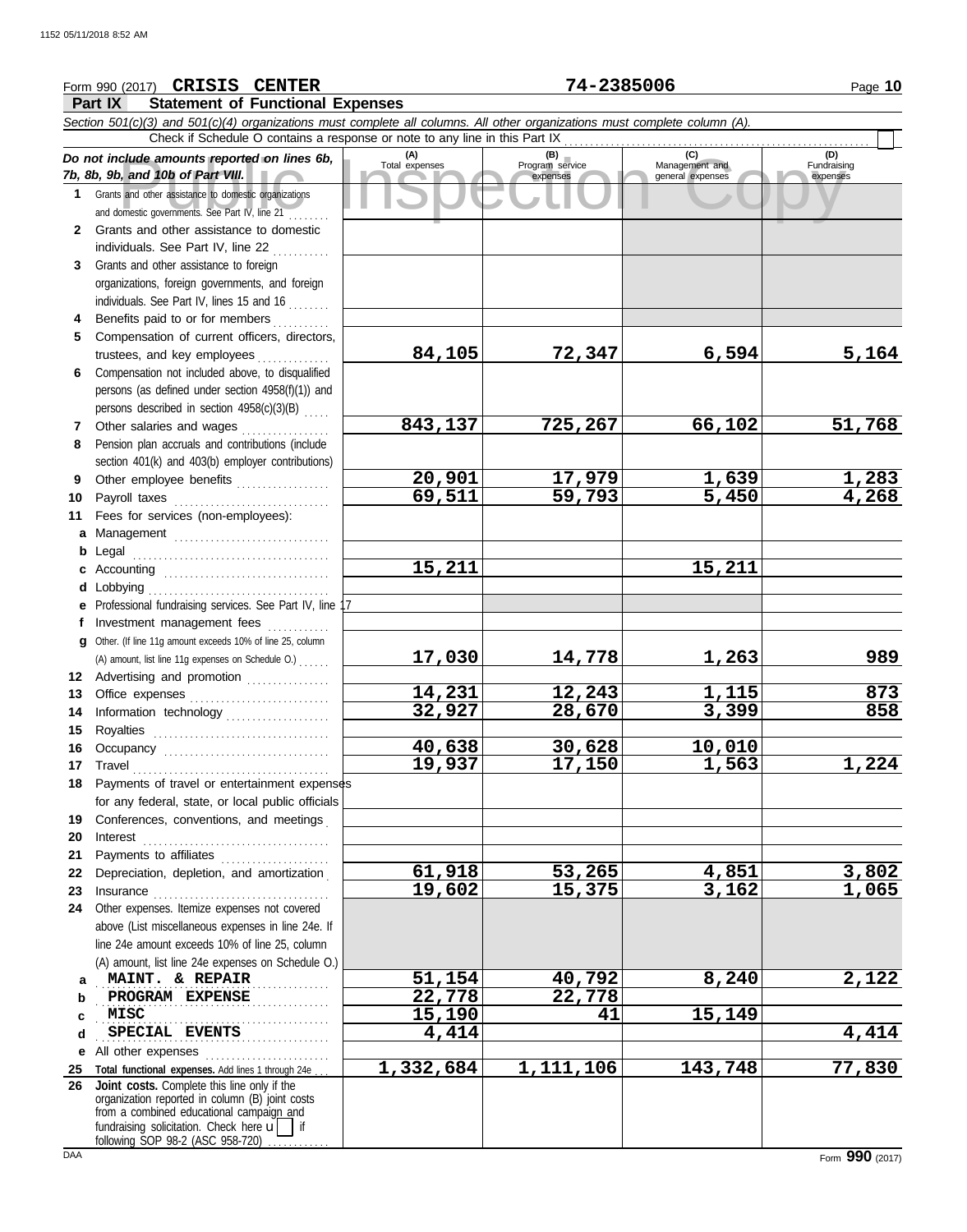# Form 990 (2017) Page **11 CRISIS CENTER 74-2385006**

|                         | Part X   | <b>Balance Sheet</b>                                                                                 |                 |                      |                   |          |                  |
|-------------------------|----------|------------------------------------------------------------------------------------------------------|-----------------|----------------------|-------------------|----------|------------------|
|                         |          | Check if Schedule O contains a response or note to any line in this Part X                           |                 |                      |                   |          |                  |
|                         |          |                                                                                                      |                 |                      | (A)               |          | (B)              |
|                         |          |                                                                                                      |                 |                      | Beginning of year |          | End of year      |
|                         | 1        |                                                                                                      | 280             | $\sqrt{1}$           | 251               |          |                  |
|                         | 2        |                                                                                                      |                 |                      | $27,355$ 2        |          | 328,353          |
|                         | 3        |                                                                                                      |                 |                      | 12,500            | $3-$     | 114,601          |
|                         | 4        | Accounts receivable, net                                                                             |                 |                      | 117,419           | 4        | 200,980          |
|                         | 5        | Loans and other receivables from current and former officers, directors,                             |                 |                      |                   |          |                  |
|                         |          | trustees, key employees, and highest compensated employees.                                          |                 |                      |                   |          |                  |
|                         |          | Complete Part II of Schedule L                                                                       | 5               |                      |                   |          |                  |
|                         | 6        | Loans and other receivables from other disqualified persons (as defined under section                |                 |                      |                   |          |                  |
|                         |          | $4958(f)(1)$ , persons described in section $4958(c)(3)(B)$ , and contributing employers and         |                 |                      |                   |          |                  |
|                         |          | sponsoring organizations of section 501(c)(9) voluntary employees' beneficiary                       |                 |                      |                   |          |                  |
|                         |          | organizations (see instructions). Complete Part II of Schedule L                                     |                 |                      |                   | 6        |                  |
| Assets                  | 7        |                                                                                                      |                 |                      |                   | 7        |                  |
|                         | 8        | Inventories for sale or use                                                                          |                 |                      | 8,442             | 8        | 2,170            |
|                         | 9        |                                                                                                      |                 |                      | 1,748             | 9        |                  |
|                         |          | 10a Land, buildings, and equipment: cost or                                                          |                 |                      |                   |          |                  |
|                         |          | other basis. Complete Part VI of Schedule D  10a                                                     | 10 <sub>b</sub> | 1,867,853<br>376,597 |                   |          | 1,491,256        |
|                         |          | <b>b</b> Less: accumulated depreciation                                                              |                 |                      | $1,969,823$ 10c   |          |                  |
|                         | 11       | Investments-publicly traded securities                                                               |                 |                      |                   | 11<br>12 |                  |
|                         | 12<br>13 |                                                                                                      |                 | 13                   |                   |          |                  |
|                         | 14       | Intangible assets                                                                                    |                 | 14                   |                   |          |                  |
|                         | 15       | Other assets. See Part IV, line 11                                                                   |                 |                      |                   | 15       |                  |
|                         | 16       |                                                                                                      |                 |                      | 2,137,567         | 16       | 2,137,611        |
|                         | 17       |                                                                                                      |                 |                      | 23,254            | 17       | 142,613          |
|                         | 18       | Grants payable                                                                                       |                 | 18                   |                   |          |                  |
|                         | 19       | Deferred revenue                                                                                     |                 |                      |                   | 19       |                  |
|                         | 20       | Tax-exempt bond liabilities                                                                          |                 | 20                   |                   |          |                  |
|                         | 21       | Escrow or custodial account liability. Complete Part IV of Schedule D                                |                 |                      |                   | 21       |                  |
|                         | 22       | Loans and other payables to current and former officers, directors,                                  |                 |                      |                   |          |                  |
| Liabilities             |          | trustees, key employees, highest compensated employees, and                                          |                 |                      |                   |          |                  |
|                         |          | disqualified persons. Complete Part II of Schedule L                                                 |                 |                      |                   | 22       |                  |
|                         | 23       | Secured mortgages and notes payable to unrelated third parties                                       |                 |                      | 58,705            | 23       |                  |
|                         | 24       | Unsecured notes and loans payable to unrelated third parties                                         |                 |                      | 38,951            | 24       | 120,204          |
|                         |          | Other liabilities (including federal income tax, payables to related third                           |                 |                      |                   |          |                  |
|                         |          | parties, and other liabilities not included on lines 17-24). Complete Part X                         |                 |                      |                   |          |                  |
|                         |          | of Schedule D                                                                                        |                 |                      | 120,910           | 25       | 23,067           |
|                         | 26       | Organizations that follow SFAS 117 (ASC 958), check here $\mathbf{u}[\overline{X}]$ and              |                 |                      |                   | 26       | 285,884          |
|                         |          | complete lines 27 through 29, and lines 33 and 34.                                                   |                 |                      |                   |          |                  |
|                         | 27       | Unrestricted net assets                                                                              |                 |                      | 2,004,157         | 27       | <u>1,737,126</u> |
|                         | 28       | Temporarily restricted net assets                                                                    |                 |                      | 12,500            | 28       | 114,601          |
|                         | 29       | Permanently restricted net assets                                                                    |                 |                      |                   | 29       |                  |
|                         |          | Organizations that do not follow SFAS 117 (ASC 958), check here u                                    |                 | and                  |                   |          |                  |
|                         |          | complete lines 30 through 34.                                                                        |                 |                      |                   |          |                  |
| Assets or Fund Balances | 30       | Capital stock or trust principal, or current funds                                                   |                 |                      |                   | 30       |                  |
|                         | 31       | Paid-in or capital surplus, or land, building, or equipment fund [[[[[[[[[[[[[[[[[[[[[[[[[[[[[[[[[[[ |                 |                      |                   | 31       |                  |
| <b>Net</b>              | 32       | Retained earnings, endowment, accumulated income, or other funds                                     |                 |                      |                   | 32       |                  |
|                         | 33       | Total net assets or fund balances                                                                    |                 |                      | 2,016,657         | 33       | 1,851,727        |
|                         | 34       |                                                                                                      |                 |                      | 2,137,567         | 34       | 2,137,611        |

Form **990** (2017)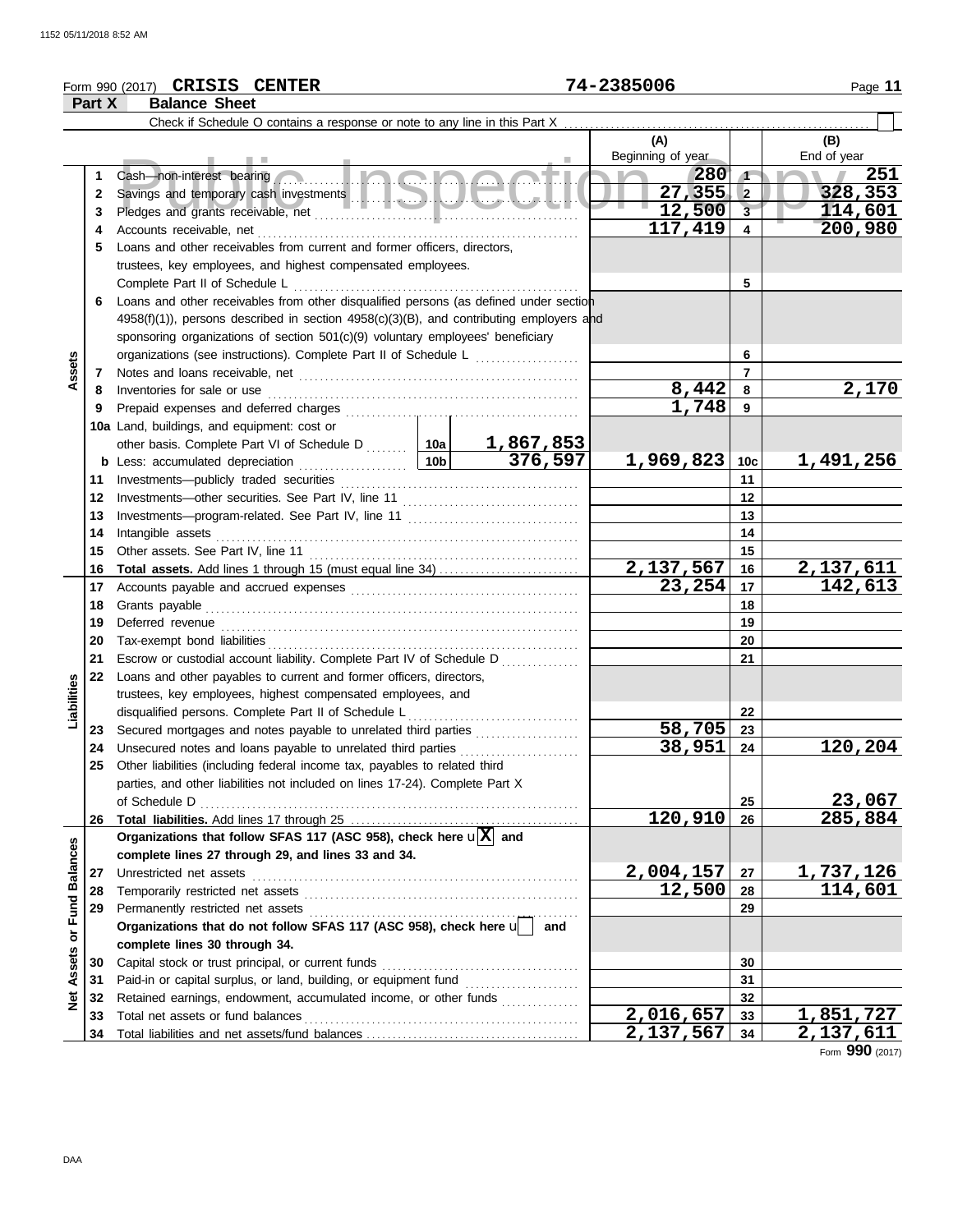|    | 74-2385006<br>Form 990 (2017) CRISIS CENTER                                                                                                                                                                                    |                |                  |             | Page 12   |
|----|--------------------------------------------------------------------------------------------------------------------------------------------------------------------------------------------------------------------------------|----------------|------------------|-------------|-----------|
|    | <b>Reconciliation of Net Assets</b><br>Part XI                                                                                                                                                                                 |                |                  |             |           |
|    |                                                                                                                                                                                                                                |                |                  |             |           |
| 1  |                                                                                                                                                                                                                                | $\mathbf{1}$   | 1,167,754        |             |           |
| 2  |                                                                                                                                                                                                                                | $\overline{2}$ | 1,332,684        |             |           |
| 3  | Revenue less expenses. Subtract line 2 from line 1 and 1 and 1 and 1 and 1 and 1 and 1 and 1 and 1 and 1 and 1<br>N.                                                                                                           | 3 <sup>2</sup> |                  | $-164,930$  |           |
| 4  |                                                                                                                                                                                                                                | $\overline{4}$ | 2,016,657        |             |           |
| 5  |                                                                                                                                                                                                                                | $\overline{5}$ |                  |             |           |
| 6  |                                                                                                                                                                                                                                | 6              |                  |             |           |
| 7  | Investment expenses                                                                                                                                                                                                            | $\overline{7}$ |                  |             |           |
| 8  | Prior period adjustments [11, 12] and the contract of the contract of the contract of the contract of the contract of the contract of the contract of the contract of the contract of the contract of the contract of the cont | 8              |                  |             |           |
| 9  |                                                                                                                                                                                                                                | $\overline{9}$ |                  |             |           |
| 10 | Net assets or fund balances at end of year. Combine lines 3 through 9 (must equal Part X, line                                                                                                                                 |                |                  |             |           |
|    | 33, column (B))                                                                                                                                                                                                                | 10             | <u>1,851,727</u> |             |           |
|    | <b>Financial Statements and Reporting</b><br><b>Part XII</b>                                                                                                                                                                   |                |                  |             |           |
|    |                                                                                                                                                                                                                                |                |                  |             |           |
|    |                                                                                                                                                                                                                                |                |                  | Yes         | <b>No</b> |
| 1  | $ \mathbf{X} $ Accrual<br>Accounting method used to prepare the Form 990:     Cash<br>Other                                                                                                                                    |                |                  |             |           |
|    | If the organization changed its method of accounting from a prior year or checked "Other," explain in                                                                                                                          |                |                  |             |           |
|    | Schedule O.                                                                                                                                                                                                                    |                |                  |             |           |
|    | 2a Were the organization's financial statements compiled or reviewed by an independent accountant?                                                                                                                             |                | 2a               |             | X         |
|    | If "Yes," check a box below to indicate whether the financial statements for the year were compiled or                                                                                                                         |                |                  |             |           |
|    | reviewed on a separate basis, consolidated basis, or both:                                                                                                                                                                     |                |                  |             |           |
|    | Separate basis<br>Consolidated basis<br>  Both consolidated and separate basis                                                                                                                                                 |                |                  |             |           |
|    | <b>b</b> Were the organization's financial statements audited by an independent accountant?                                                                                                                                    |                | 2b               | X           |           |
|    | If "Yes," check a box below to indicate whether the financial statements for the year were audited on a                                                                                                                        |                |                  |             |           |
|    | separate basis, consolidated basis, or both:                                                                                                                                                                                   |                |                  |             |           |
|    | $ \mathbf{X} $ Separate basis<br>  Consolidated basis<br>    Both consolidated and separate basis                                                                                                                              |                |                  |             |           |
|    | c If "Yes" to line 2a or 2b, does the organization have a committee that assumes responsibility for oversight                                                                                                                  |                |                  |             |           |
|    | of the audit, review, or compilation of its financial statements and selection of an independent accountant?                                                                                                                   |                | 2c               | $\mathbf x$ |           |
|    | If the organization changed either its oversight process or selection process during the tax year, explain in                                                                                                                  |                |                  |             |           |
|    | Schedule O.                                                                                                                                                                                                                    |                |                  |             |           |
|    | 3a As a result of a federal award, was the organization required to undergo an audit or audits as set forth in                                                                                                                 |                |                  |             |           |
|    | the Single Audit Act and OMB Circular A-133?                                                                                                                                                                                   |                | 3a               |             | x         |
|    | <b>b</b> If "Yes," did the organization undergo the required audit or audits? If the organization did not undergo the                                                                                                          |                |                  |             |           |
|    | required audit or audits, explain why in Schedule O and describe any steps taken to undergo such audits.                                                                                                                       |                | 3 <sub>b</sub>   |             |           |
|    |                                                                                                                                                                                                                                |                |                  | nnn         |           |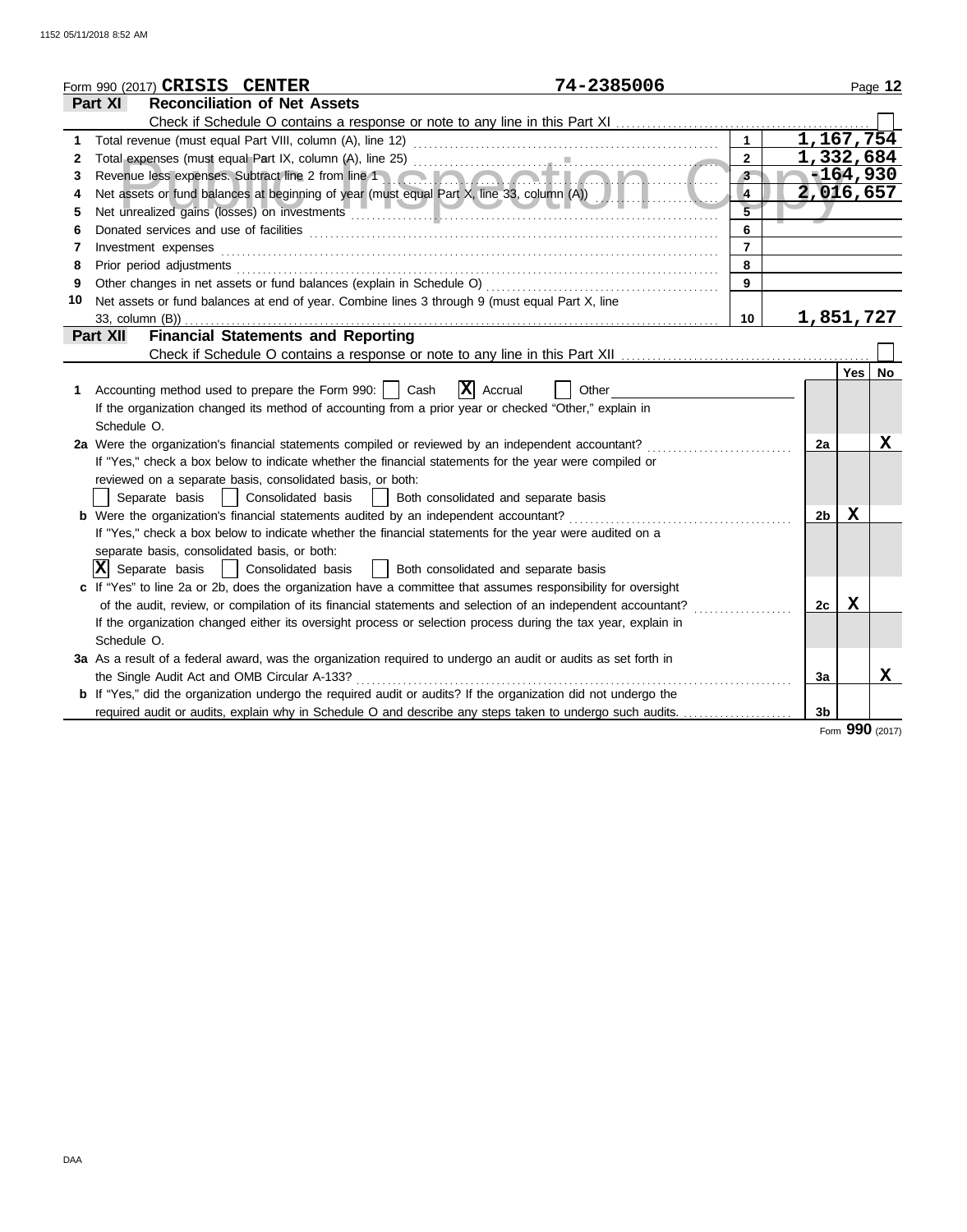|        | <b>SCHEDULE A</b>                                                                                                                                                                                                                               |                                                            | <b>Public Charity Status and Public Support</b>                                                                                                                                                       |                          |                                                                                                                                                                                                                                                                                                                                                                                 | OMB No. 1545-0047                    |  |  |
|--------|-------------------------------------------------------------------------------------------------------------------------------------------------------------------------------------------------------------------------------------------------|------------------------------------------------------------|-------------------------------------------------------------------------------------------------------------------------------------------------------------------------------------------------------|--------------------------|---------------------------------------------------------------------------------------------------------------------------------------------------------------------------------------------------------------------------------------------------------------------------------------------------------------------------------------------------------------------------------|--------------------------------------|--|--|
|        | (Form 990 or 990-EZ)                                                                                                                                                                                                                            |                                                            | 2017<br>Complete if the organization is a section $501(c)(3)$ organization or a section $4947(a)(1)$ nonexempt charitable trust.                                                                      |                          |                                                                                                                                                                                                                                                                                                                                                                                 |                                      |  |  |
|        | Department of the Treasury                                                                                                                                                                                                                      |                                                            | u Attach to Form 990 or Form 990-EZ.                                                                                                                                                                  |                          |                                                                                                                                                                                                                                                                                                                                                                                 |                                      |  |  |
|        | Internal Revenue Service                                                                                                                                                                                                                        |                                                            | <b>u</b> Go to <i>www.irs.gov/Form990</i> for instructions and the latest information.                                                                                                                |                          |                                                                                                                                                                                                                                                                                                                                                                                 | <b>Open to Public</b><br>Inspection  |  |  |
|        | Name of the organization                                                                                                                                                                                                                        | <b>CRISIS CENTER</b>                                       |                                                                                                                                                                                                       |                          | 74-2385006                                                                                                                                                                                                                                                                                                                                                                      | Employer identification number       |  |  |
|        | Part I                                                                                                                                                                                                                                          |                                                            |                                                                                                                                                                                                       |                          | Reason for Public Charity Status (All organizations must complete this part.) See instructions.                                                                                                                                                                                                                                                                                 |                                      |  |  |
|        |                                                                                                                                                                                                                                                 |                                                            | The organization is not a private foundation because it is: (For lines 1 through 12, check only one box.)                                                                                             |                          |                                                                                                                                                                                                                                                                                                                                                                                 |                                      |  |  |
| 1<br>2 |                                                                                                                                                                                                                                                 |                                                            | A church, convention of churches, or association of churches described in section 170(b)(1)(A)(i).<br>A school described in section 170(b)(1)(A)(ii). (Attach Schedule E (Form 990 or 990-EZ).)       |                          |                                                                                                                                                                                                                                                                                                                                                                                 |                                      |  |  |
| 3      |                                                                                                                                                                                                                                                 |                                                            |                                                                                                                                                                                                       |                          |                                                                                                                                                                                                                                                                                                                                                                                 |                                      |  |  |
| 4      | A hospital or a cooperative hospital service organization described in section 170(b)(1)(A)(iii).<br>A medical research organization operated in conjunction with a hospital described in section 170(b)(1)(A)(iii). Enter the hospital's name, |                                                            |                                                                                                                                                                                                       |                          |                                                                                                                                                                                                                                                                                                                                                                                 |                                      |  |  |
|        | city, and state:                                                                                                                                                                                                                                |                                                            |                                                                                                                                                                                                       |                          |                                                                                                                                                                                                                                                                                                                                                                                 |                                      |  |  |
| 5      |                                                                                                                                                                                                                                                 |                                                            |                                                                                                                                                                                                       |                          | An organization operated for the benefit of a college or university owned or operated by a governmental unit described in                                                                                                                                                                                                                                                       |                                      |  |  |
|        |                                                                                                                                                                                                                                                 | section 170(b)(1)(A)(iv). (Complete Part II.)              | A federal, state, or local government or governmental unit described in section 170(b)(1)(A)(v).                                                                                                      |                          |                                                                                                                                                                                                                                                                                                                                                                                 |                                      |  |  |
| 6<br>7 | X                                                                                                                                                                                                                                               | described in section 170(b)(1)(A)(vi). (Complete Part II.) |                                                                                                                                                                                                       |                          | An organization that normally receives a substantial part of its support from a governmental unit or from the general public                                                                                                                                                                                                                                                    |                                      |  |  |
| 8      |                                                                                                                                                                                                                                                 |                                                            | A community trust described in section 170(b)(1)(A)(vi). (Complete Part II.)                                                                                                                          |                          |                                                                                                                                                                                                                                                                                                                                                                                 |                                      |  |  |
| 9      |                                                                                                                                                                                                                                                 |                                                            |                                                                                                                                                                                                       |                          | An agricultural research organization described in section 170(b)(1)(A)(ix) operated in conjunction with a land-grant college<br>or university or a non-land grant college of agriculture (see instructions). Enter the name, city, and state of the college or                                                                                                                 |                                      |  |  |
|        | university:                                                                                                                                                                                                                                     |                                                            |                                                                                                                                                                                                       |                          |                                                                                                                                                                                                                                                                                                                                                                                 |                                      |  |  |
| 10     |                                                                                                                                                                                                                                                 |                                                            |                                                                                                                                                                                                       |                          | An organization that normally receives: (1) more than 33 1/3% of its support from contributions, membership fees, and gross<br>receipts from activities related to its exempt functions—subject to certain exceptions, and (2) no more than 33 1/3% of its<br>support from gross investment income and unrelated business taxable income (less section 511 tax) from businesses |                                      |  |  |
| 11     |                                                                                                                                                                                                                                                 |                                                            | acquired by the organization after June 30, 1975. See section 509(a)(2). (Complete Part III.)<br>An organization organized and operated exclusively to test for public safety. See section 509(a)(4). |                          |                                                                                                                                                                                                                                                                                                                                                                                 |                                      |  |  |
| 12     |                                                                                                                                                                                                                                                 |                                                            |                                                                                                                                                                                                       |                          | An organization organized and operated exclusively for the benefit of, to perform the functions of, or to carry out the purposes                                                                                                                                                                                                                                                |                                      |  |  |
|        |                                                                                                                                                                                                                                                 |                                                            |                                                                                                                                                                                                       |                          | of one or more publicly supported organizations described in section 509(a)(1) or section 509(a)(2). See section 509(a)(3).                                                                                                                                                                                                                                                     |                                      |  |  |
|        |                                                                                                                                                                                                                                                 |                                                            |                                                                                                                                                                                                       |                          | Check the box in lines 12a through 12d that describes the type of supporting organization and complete lines 12e, 12f, and 12g.                                                                                                                                                                                                                                                 |                                      |  |  |
|        | a                                                                                                                                                                                                                                               |                                                            | the supported organization(s) the power to regularly appoint or elect a majority of the directors or trustees of the                                                                                  |                          | Type I. A supporting organization operated, supervised, or controlled by its supported organization(s), typically by giving                                                                                                                                                                                                                                                     |                                      |  |  |
|        |                                                                                                                                                                                                                                                 |                                                            | supporting organization. You must complete Part IV, Sections A and B.                                                                                                                                 |                          |                                                                                                                                                                                                                                                                                                                                                                                 |                                      |  |  |
|        | b                                                                                                                                                                                                                                               |                                                            |                                                                                                                                                                                                       |                          | Type II. A supporting organization supervised or controlled in connection with its supported organization(s), by having<br>control or management of the supporting organization vested in the same persons that control or manage the supported                                                                                                                                 |                                      |  |  |
|        |                                                                                                                                                                                                                                                 |                                                            | organization(s). You must complete Part IV, Sections A and C.                                                                                                                                         |                          |                                                                                                                                                                                                                                                                                                                                                                                 |                                      |  |  |
|        | с                                                                                                                                                                                                                                               |                                                            | its supported organization(s) (see instructions). You must complete Part IV, Sections A, D, and E.                                                                                                    |                          | Type III functionally integrated. A supporting organization operated in connection with, and functionally integrated with,                                                                                                                                                                                                                                                      |                                      |  |  |
|        | d                                                                                                                                                                                                                                               |                                                            |                                                                                                                                                                                                       |                          | Type III non-functionally integrated. A supporting organization operated in connection with its supported organization(s)                                                                                                                                                                                                                                                       |                                      |  |  |
|        |                                                                                                                                                                                                                                                 |                                                            |                                                                                                                                                                                                       |                          | that is not functionally integrated. The organization generally must satisfy a distribution requirement and an attentiveness                                                                                                                                                                                                                                                    |                                      |  |  |
|        | е                                                                                                                                                                                                                                               |                                                            | requirement (see instructions). You must complete Part IV, Sections A and D, and Part V.                                                                                                              |                          | Check this box if the organization received a written determination from the IRS that it is a Type I, Type II, Type III                                                                                                                                                                                                                                                         |                                      |  |  |
|        |                                                                                                                                                                                                                                                 |                                                            | functionally integrated, or Type III non-functionally integrated supporting organization.                                                                                                             |                          |                                                                                                                                                                                                                                                                                                                                                                                 |                                      |  |  |
|        | f                                                                                                                                                                                                                                               | Enter the number of supported organizations                |                                                                                                                                                                                                       |                          |                                                                                                                                                                                                                                                                                                                                                                                 |                                      |  |  |
|        | g<br>(i) Name of supported                                                                                                                                                                                                                      | (ii) EIN                                                   | Provide the following information about the supported organization(s).<br>(iii) Type of organization                                                                                                  | (iv) Is the organization | (v) Amount of monetary                                                                                                                                                                                                                                                                                                                                                          | (vi) Amount of                       |  |  |
|        | organization                                                                                                                                                                                                                                    |                                                            | (described on lines 1-10                                                                                                                                                                              | listed in your governing | support (see                                                                                                                                                                                                                                                                                                                                                                    | other support (see                   |  |  |
|        |                                                                                                                                                                                                                                                 |                                                            | above (see instructions))                                                                                                                                                                             | document?<br>Yes<br>No   | instructions)                                                                                                                                                                                                                                                                                                                                                                   | instructions)                        |  |  |
| (A)    |                                                                                                                                                                                                                                                 |                                                            |                                                                                                                                                                                                       |                          |                                                                                                                                                                                                                                                                                                                                                                                 |                                      |  |  |
| (B)    |                                                                                                                                                                                                                                                 |                                                            |                                                                                                                                                                                                       |                          |                                                                                                                                                                                                                                                                                                                                                                                 |                                      |  |  |
| (C)    |                                                                                                                                                                                                                                                 |                                                            |                                                                                                                                                                                                       |                          |                                                                                                                                                                                                                                                                                                                                                                                 |                                      |  |  |
| (D)    |                                                                                                                                                                                                                                                 |                                                            |                                                                                                                                                                                                       |                          |                                                                                                                                                                                                                                                                                                                                                                                 |                                      |  |  |
|        |                                                                                                                                                                                                                                                 |                                                            |                                                                                                                                                                                                       |                          |                                                                                                                                                                                                                                                                                                                                                                                 |                                      |  |  |
| (E)    |                                                                                                                                                                                                                                                 |                                                            |                                                                                                                                                                                                       |                          |                                                                                                                                                                                                                                                                                                                                                                                 |                                      |  |  |
| Total  |                                                                                                                                                                                                                                                 |                                                            |                                                                                                                                                                                                       |                          |                                                                                                                                                                                                                                                                                                                                                                                 |                                      |  |  |
|        |                                                                                                                                                                                                                                                 |                                                            | For Paperwork Reduction Act Notice, see the Instructions for Form 990 or 990-EZ.                                                                                                                      |                          |                                                                                                                                                                                                                                                                                                                                                                                 | Schedule A (Form 990 or 990-EZ) 2017 |  |  |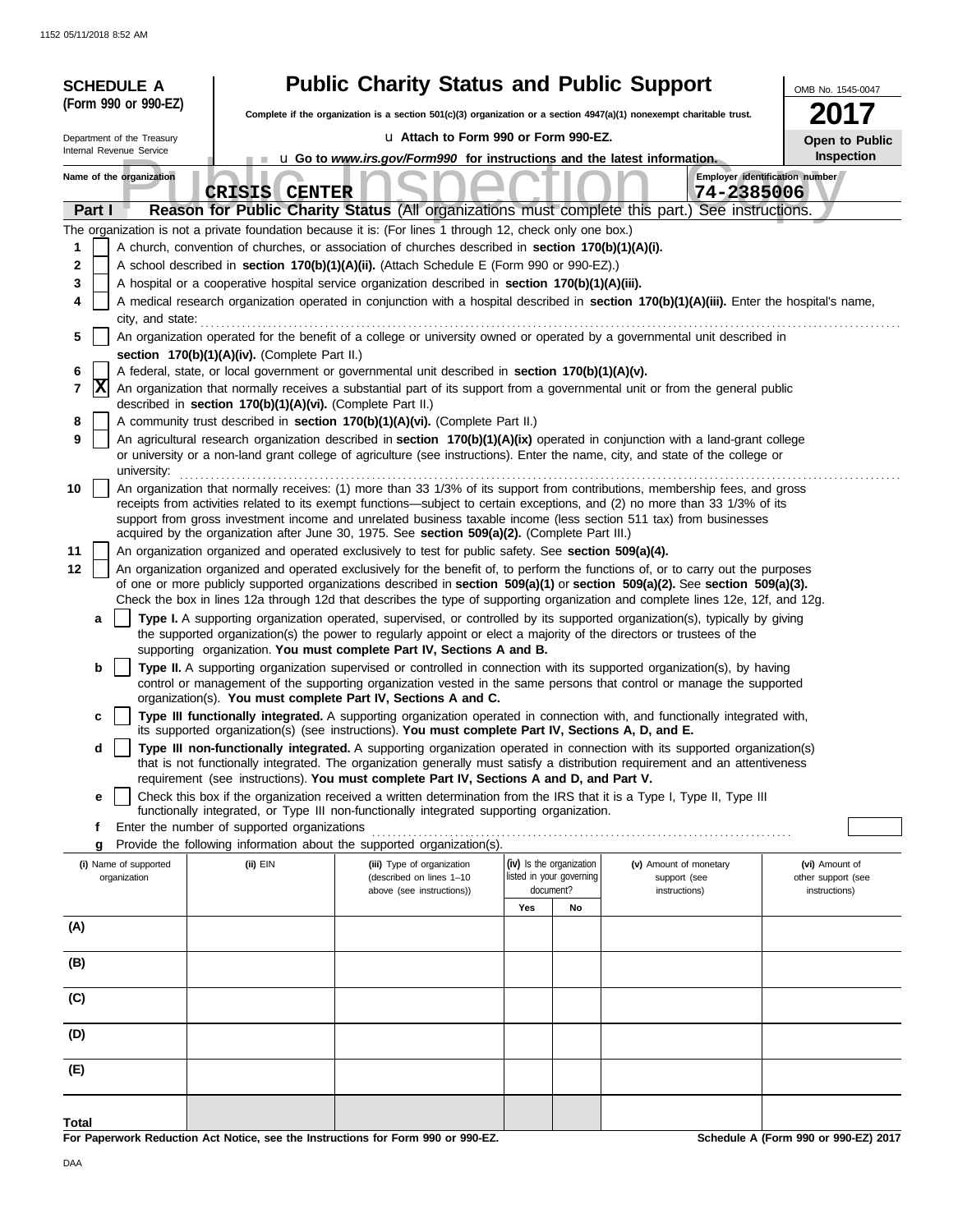|     | Schedule A (Form 990 or 990-EZ) 2017                                                                                                                                                                                           | <b>CRISIS CENTER</b> |           |            |            | 74-2385006 | Page 2                               |
|-----|--------------------------------------------------------------------------------------------------------------------------------------------------------------------------------------------------------------------------------|----------------------|-----------|------------|------------|------------|--------------------------------------|
|     | Support Schedule for Organizations Described in Sections 170(b)(1)(A)(iv) and 170(b)(1)(A)(vi)<br>Part II                                                                                                                      |                      |           |            |            |            |                                      |
|     | (Complete only if you checked the box on line 5, 7, or 8 of Part I or if the organization failed to qualify under                                                                                                              |                      |           |            |            |            |                                      |
|     | Part III. If the organization fails to qualify under the tests listed below, please complete Part III.)                                                                                                                        |                      |           |            |            |            |                                      |
|     | Section A. Public Support                                                                                                                                                                                                      |                      |           |            |            |            |                                      |
|     | Calendar year (or fiscal year beginning in) u                                                                                                                                                                                  | (a) 2013             | (b) 2014  | (c) 2015   | $(d)$ 2016 | (e) $2017$ | (f) Total                            |
| 1   |                                                                                                                                                                                                                                |                      |           |            |            |            |                                      |
|     | Gifts, grants, contributions, and<br>membership fees received. (Do not                                                                                                                                                         |                      |           |            |            |            |                                      |
|     | include any "unusual grants.")                                                                                                                                                                                                 | 1,164,197            | 1,059,765 | 1,062,989  | 1,159,134  | 1,231,253  | 5,677,338                            |
| 2   | Tax revenues levied for the                                                                                                                                                                                                    |                      |           |            |            |            |                                      |
|     | organization's benefit and either paid                                                                                                                                                                                         |                      |           |            |            |            |                                      |
|     | to or expended on its behalf                                                                                                                                                                                                   |                      |           |            |            |            |                                      |
| 3   | The value of services or facilities                                                                                                                                                                                            |                      |           |            |            |            |                                      |
|     | furnished by a governmental unit to the                                                                                                                                                                                        |                      |           |            |            |            |                                      |
|     | organization without charge                                                                                                                                                                                                    |                      |           |            |            |            |                                      |
| 4   | Total. Add lines 1 through 3                                                                                                                                                                                                   | 1,164,197            | 1,059,765 | 1,062,989  | 1,159,134  | 1,231,253  | 5,677,338                            |
| 5   | The portion of total contributions by                                                                                                                                                                                          |                      |           |            |            |            |                                      |
|     | each person (other than a<br>governmental unit or publicly                                                                                                                                                                     |                      |           |            |            |            |                                      |
|     | supported organization) included on                                                                                                                                                                                            |                      |           |            |            |            |                                      |
|     | line 1 that exceeds 2% of the amount                                                                                                                                                                                           |                      |           |            |            |            |                                      |
|     | shown on line 11, column (f) $\ldots$                                                                                                                                                                                          |                      |           |            |            |            | 46,274                               |
| 6   | Public support. Subtract line 5 from line 4.                                                                                                                                                                                   |                      |           |            |            |            | 5,631,064                            |
|     | <b>Section B. Total Support</b>                                                                                                                                                                                                |                      |           |            |            |            |                                      |
|     | Calendar year (or fiscal year beginning in) <b>u</b>                                                                                                                                                                           | (a) 2013             | (b) 2014  | $(c)$ 2015 | $(d)$ 2016 | (e) $2017$ | (f) Total                            |
| 7   | Amounts from line 4                                                                                                                                                                                                            | 1,164,197            | 1,059,765 | 1,062,989  | 1,159,134  | 1,231,253  | 5,677,338                            |
| 8   | Gross income from interest, dividends,<br>payments received on securities loans,                                                                                                                                               |                      |           |            |            |            |                                      |
|     | rents, royalties, and income from                                                                                                                                                                                              |                      |           |            |            |            |                                      |
|     | similar sources                                                                                                                                                                                                                | 388                  | 195       | 39         | 16         | 10         | 648                                  |
| 9   | Net income from unrelated business                                                                                                                                                                                             |                      |           |            |            |            |                                      |
|     | activities, whether or not the business                                                                                                                                                                                        |                      |           |            |            |            |                                      |
|     | is regularly carried on                                                                                                                                                                                                        |                      |           |            |            |            |                                      |
| 10  | Other income. Do not include gain or                                                                                                                                                                                           |                      |           |            |            |            |                                      |
|     | loss from the sale of capital assets<br>(Explain in Part VI.)                                                                                                                                                                  | 3,390                | 2,857     | 1,000      | 545        | 539        | 8,331                                |
| 11  | Total support. Add lines 7 through 10                                                                                                                                                                                          |                      |           |            |            |            | 5,686,317                            |
| 12  | Gross receipts from related activities, etc. (see instructions)                                                                                                                                                                |                      |           |            |            | 12         | 1,065,616                            |
| 13  | First five years. If the Form 990 is for the organization's first, second, third, fourth, or fifth tax year as a section 501(c)(3)                                                                                             |                      |           |            |            |            |                                      |
|     |                                                                                                                                                                                                                                |                      |           |            |            |            |                                      |
|     | Section C. Computation of Public Support Percentage                                                                                                                                                                            |                      |           |            |            |            |                                      |
| 14  |                                                                                                                                                                                                                                |                      |           |            |            | 14         | 99.03%                               |
| 15  |                                                                                                                                                                                                                                |                      |           |            |            | 15         | 98.07%                               |
| 16a | 33 1/3% support test-2017. If the organization did not check the box on line 13, and line 14 is 33 1/3% or more, check this                                                                                                    |                      |           |            |            |            |                                      |
|     |                                                                                                                                                                                                                                |                      |           |            |            |            | $\blacktriangleright$ $ \mathrm{X} $ |
| b   | 33 1/3% support test-2016. If the organization did not check a box on line 13 or 16a, and line 15 is 33 1/3% or more, check                                                                                                    |                      |           |            |            |            |                                      |
|     | this box and stop here. The organization qualifies as a publicly supported organization [11] [11] [11] [11] [1                                                                                                                 |                      |           |            |            |            |                                      |
| 17а | 10%-facts-and-circumstances test-2017. If the organization did not check a box on line 13, 16a, or 16b, and line 14 is                                                                                                         |                      |           |            |            |            |                                      |
|     | 10% or more, and if the organization meets the "facts-and-circumstances" test, check this box and stop here. Explain in                                                                                                        |                      |           |            |            |            |                                      |
|     | Part VI how the organization meets the "facts-and-circumstances" test. The organization qualifies as a publicly supported                                                                                                      |                      |           |            |            |            |                                      |
|     | organization www.community.com/www.community.com/www.community.com/www.community.com/www.community.com/www.com                                                                                                                 |                      |           |            |            |            |                                      |
| b   | 10%-facts-and-circumstances test-2016. If the organization did not check a box on line 13, 16a, 16b, or 17a, and line                                                                                                          |                      |           |            |            |            |                                      |
|     | 15 is 10% or more, and if the organization meets the "facts-and-circumstances" test, check this box and stop here.                                                                                                             |                      |           |            |            |            |                                      |
|     | Explain in Part VI how the organization meets the "facts-and-circumstances" test. The organization qualifies as a publicly                                                                                                     |                      |           |            |            |            |                                      |
|     | supported organization with an account of the contract or contract or contract or contract or contract or contract or contract or contract or contract or contract or contract or contract or contract or contract or contract |                      |           |            |            |            |                                      |
| 18  | Private foundation. If the organization did not check a box on line 13, 16a, 16b, 17a, or 17b, check this box and see                                                                                                          |                      |           |            |            |            |                                      |
|     | <b>instructions</b>                                                                                                                                                                                                            |                      |           |            |            |            |                                      |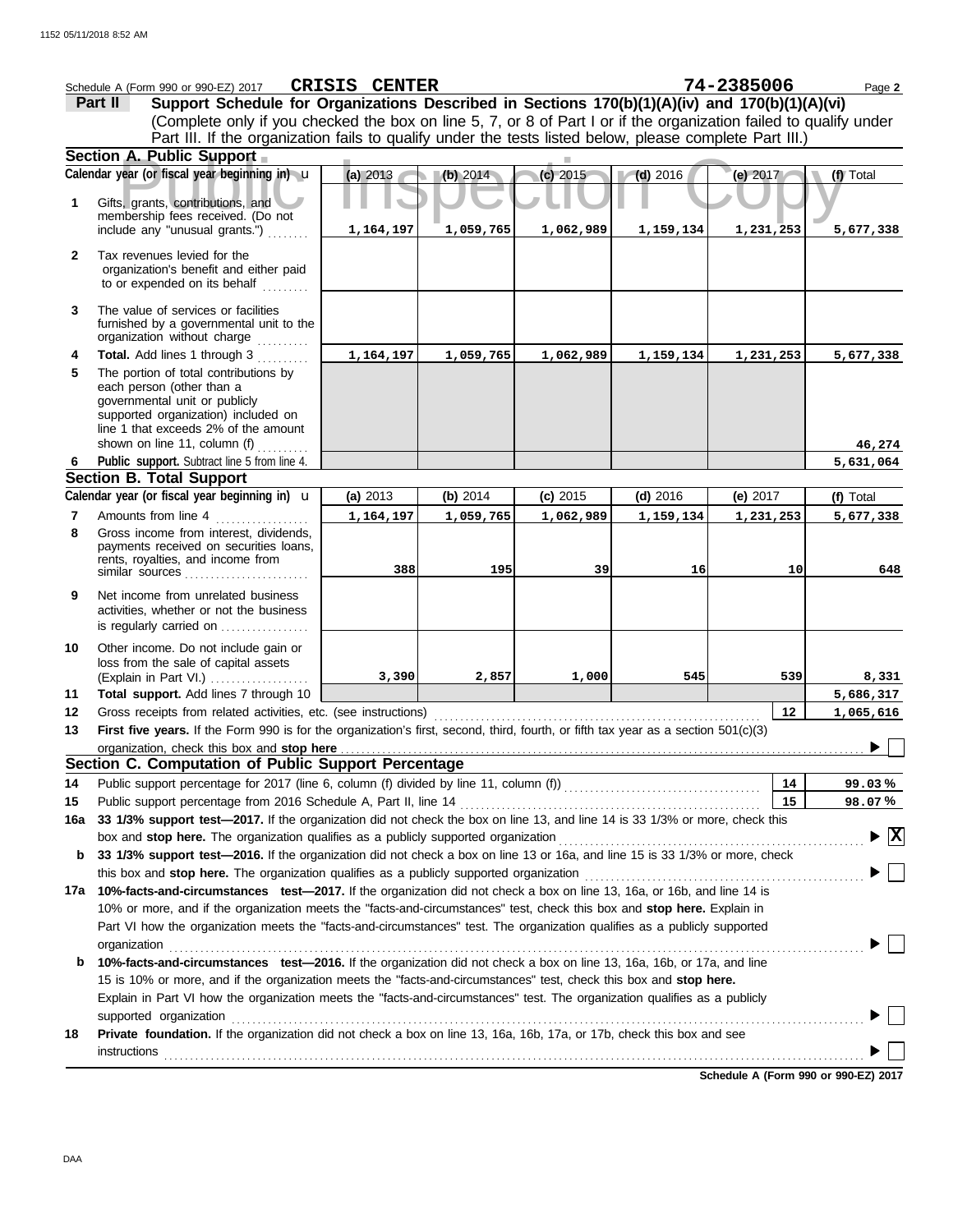|     | 74-2385006<br>CRISIS CENTER<br>Schedule A (Form 990 or 990-EZ) 2017<br>Page 3                                                                                                     |          |          |          |            |            |           |
|-----|-----------------------------------------------------------------------------------------------------------------------------------------------------------------------------------|----------|----------|----------|------------|------------|-----------|
|     | Support Schedule for Organizations Described in Section 509(a)(2)<br>Part III                                                                                                     |          |          |          |            |            |           |
|     | (Complete only if you checked the box on line 10 of Part I or if the organization failed to qualify under Part II.                                                                |          |          |          |            |            |           |
|     | If the organization fails to qualify under the tests listed below, please complete Part II.)                                                                                      |          |          |          |            |            |           |
|     | Section A. Public Support                                                                                                                                                         |          |          |          |            |            |           |
|     | Calendar year (or fiscal year beginning in) u                                                                                                                                     | (a) 2013 | (b) 2014 | (c) 2015 | $(d)$ 2016 | (e) 2017   | (f) Total |
| 1   | Gifts, grants, contributions, and membership<br>fees received. (Do not include any "unusual grants.")                                                                             |          |          |          |            |            |           |
| 2   | Gross receipts from admissions, merchandise<br>sold or services performed, or facilities<br>furnished in any activity that is related to the<br>organization's tax-exempt purpose |          |          |          |            |            |           |
| 3   | Gross receipts from activities that are not an<br>unrelated trade or business under section 513                                                                                   |          |          |          |            |            |           |
| 4   | Tax revenues levied for the<br>organization's benefit and either paid<br>to or expended on its behalf                                                                             |          |          |          |            |            |           |
| 5   | The value of services or facilities<br>furnished by a governmental unit to the<br>organization without charge                                                                     |          |          |          |            |            |           |
| 6   | Total. Add lines 1 through 5<br>and a state                                                                                                                                       |          |          |          |            |            |           |
|     | 7a Amounts included on lines 1, 2, and 3<br>received from disqualified persons                                                                                                    |          |          |          |            |            |           |
| b   | Amounts included on lines 2 and 3<br>received from other than disqualified<br>persons that exceed the greater of \$5,000<br>or 1% of the amount on line 13 for the year           |          |          |          |            |            |           |
| c   | Add lines 7a and 7b                                                                                                                                                               |          |          |          |            |            |           |
| 8   | Public support. (Subtract line 7c from                                                                                                                                            |          |          |          |            |            |           |
|     | line 6.) $\ldots$ $\ldots$ $\ldots$ $\ldots$ $\ldots$ $\ldots$<br><b>Section B. Total Support</b>                                                                                 |          |          |          |            |            |           |
|     | Calendar year (or fiscal year beginning in) <b>u</b>                                                                                                                              | (a) 2013 | (b) 2014 | (c) 2015 | $(d)$ 2016 | (e) $2017$ | (f) Total |
| 9   | Amounts from line 6<br><u>.</u><br>1986 - Paul Barbara, president al II-lea                                                                                                       |          |          |          |            |            |           |
| 10a | Gross income from interest, dividends,<br>payments received on securities loans, rents,<br>royalties, and income from similar sources.                                            |          |          |          |            |            |           |
|     | Unrelated business taxable income (less<br>section 511 taxes) from businesses<br>acquired after June 30, 1975                                                                     |          |          |          |            |            |           |
|     | Add lines 10a and 10b                                                                                                                                                             |          |          |          |            |            |           |
| 11  | Net income from unrelated business<br>activities not included in line 10b, whether<br>or not the business is regularly carried on                                                 |          |          |          |            |            |           |
| 12  | Other income. Do not include gain or<br>loss from the sale of capital assets<br>(Explain in Part VI.)                                                                             |          |          |          |            |            |           |
| 13  | Total support. (Add lines 9, 10c, 11,<br>and $12.$ )                                                                                                                              |          |          |          |            |            |           |
| 14  | First five years. If the Form 990 is for the organization's first, second, third, fourth, or fifth tax year as a section 501(c)(3)                                                |          |          |          |            |            |           |
|     | organization, check this box and stop here<br>Section C. Computation of Public Support Percentage                                                                                 |          |          |          |            |            |           |
| 15  | Public support percentage for 2017 (line 8, column (f) divided by line 13, column (f)) [[[[[[[[[[[[[[[[[[[[[[                                                                     |          |          |          |            | 15         | %         |
| 16  |                                                                                                                                                                                   |          |          |          |            | 16         | %         |
|     | Section D. Computation of Investment Income Percentage                                                                                                                            |          |          |          |            |            |           |
| 17  |                                                                                                                                                                                   |          |          |          |            | 17         | $\%$      |
| 18  | Investment income percentage from 2016 Schedule A, Part III, line 17                                                                                                              |          |          |          |            | 18         | %         |
| 19a | 33 1/3% support tests—2017. If the organization did not check the box on line 14, and line 15 is more than 33 1/3%, and line                                                      |          |          |          |            |            |           |
|     | 17 is not more than 33 1/3%, check this box and stop here. The organization qualifies as a publicly supported organization.                                                       |          |          |          |            |            |           |
| b   | 33 1/3% support tests-2016. If the organization did not check a box on line 14 or line 19a, and line 16 is more than 33 1/3%, and                                                 |          |          |          |            |            |           |
|     | line 18 is not more than 33 1/3%, check this box and stop here. The organization qualifies as a publicly supported organization                                                   |          |          |          |            |            |           |
| 20  | Private foundation. If the organization did not check a box on line 14, 19a, or 19b, check this box and see instructions                                                          |          |          |          |            |            |           |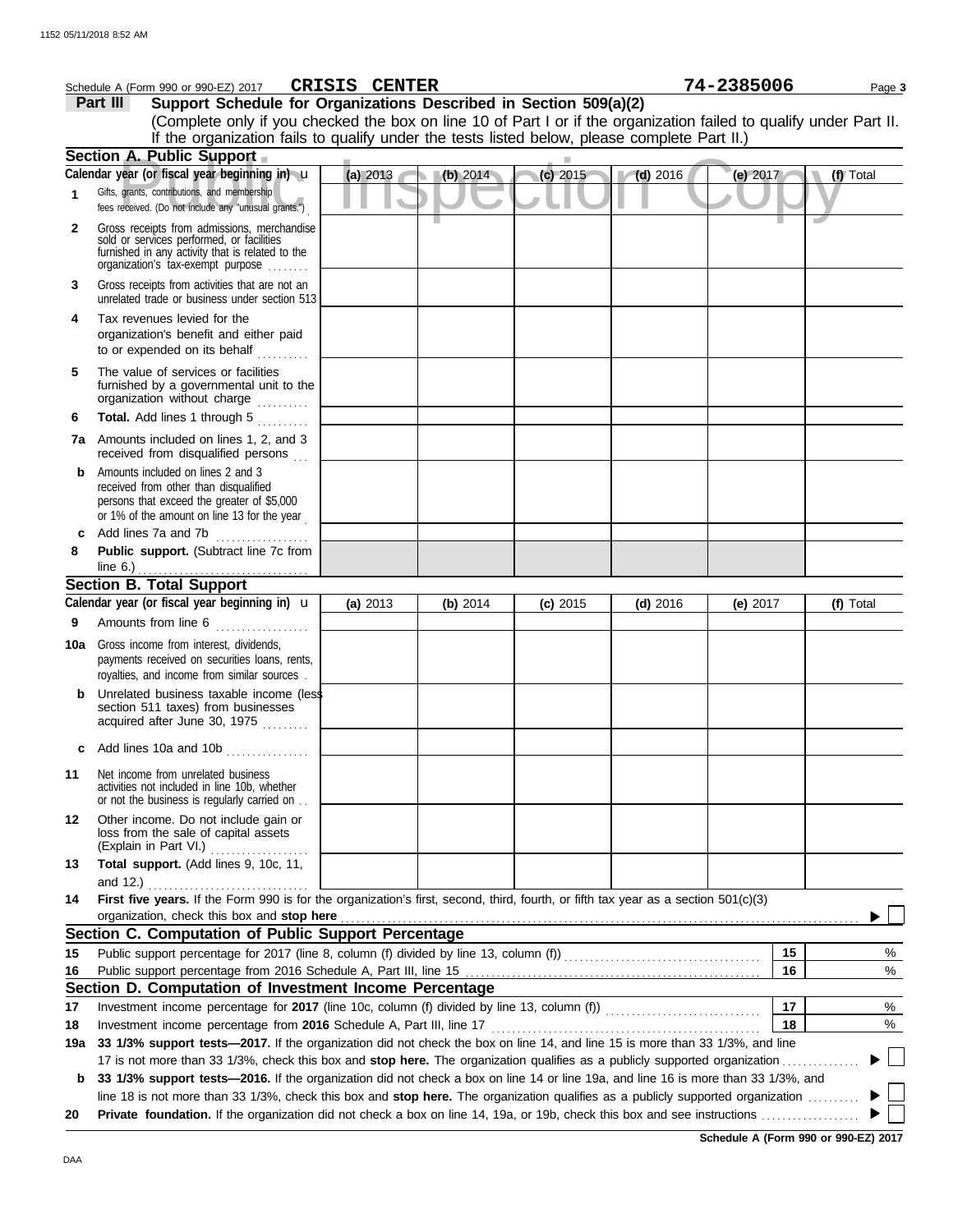| Part IV<br><b>Supporting Organizations</b><br>(Complete only if you checked a box in line 12 on Part I. If you checked 12a of Part I, complete Sections A<br>and B. If you checked 12b of Part I, complete Sections A and C. If you checked 12c of Part I, complete<br>Sections A, D, and E. If you checked 12d of Part I, complete Sections A and D, and complete Part V.)<br>Section A. All Supporting Organizations<br>Yes<br>No<br>Are all of the organization's supported organizations listed by name in the organization's governing<br>1<br>documents? If "No," describe in Part VI how the supported organizations are designated. If designated by<br>class or purpose, describe the designation. If historic and continuing relationship, explain.<br>1<br>Did the organization have any supported organization that does not have an IRS determination of status<br>2<br>under section 509(a)(1) or (2)? If "Yes," explain in Part VI how the organization determined that the supported<br>$\mathbf{2}$<br>organization was described in section 509(a)(1) or (2).<br>Did the organization have a supported organization described in section $501(c)(4)$ , (5), or (6)? If "Yes," answer<br>За<br>$(b)$ and $(c)$ below.<br>3a<br>Did the organization confirm that each supported organization qualified under section $501(c)(4)$ , (5), or (6) and<br>b<br>satisfied the public support tests under section 509(a)(2)? If "Yes," describe in Part VI when and how the<br>organization made the determination.<br>3b<br>Did the organization ensure that all support to such organizations was used exclusively for section $170(c)(2)(B)$<br>c<br>3c<br>purposes? If "Yes," explain in Part VI what controls the organization put in place to ensure such use.<br>Was any supported organization not organized in the United States ("foreign supported organization")? If<br>4a<br>"Yes," and if you checked 12a or 12b in Part I, answer (b) and (c) below.<br>4a<br>Did the organization have ultimate control and discretion in deciding whether to make grants to the foreign<br>b<br>supported organization? If "Yes," describe in Part VI how the organization had such control and discretion<br>despite being controlled or supervised by or in connection with its supported organizations.<br>4b<br>Did the organization support any foreign supported organization that does not have an IRS determination<br>c<br>under sections $501(c)(3)$ and $509(a)(1)$ or (2)? If "Yes," explain in Part VI what controls the organization used<br>to ensure that all support to the foreign supported organization was used exclusively for section $170(c)(2)(B)$<br>purposes.<br>4c<br>Did the organization add, substitute, or remove any supported organizations during the tax year? If "Yes,"<br>5a<br>answer (b) and (c) below (if applicable). Also, provide detail in Part VI, including (i) the names and EIN<br>numbers of the supported organizations added, substituted, or removed; (ii) the reasons for each such action;<br>(iii) the authority under the organization's organizing document authorizing such action; and (iv) how the action<br>was accomplished (such as by amendment to the organizing document).<br>5a<br>Type I or Type II only. Was any added or substituted supported organization part of a class already<br>b<br>designated in the organization's organizing document?<br>5b<br>Substitutions only. Was the substitution the result of an event beyond the organization's control?<br>5c<br>Did the organization provide support (whether in the form of grants or the provision of services or facilities) to<br>anyone other than (i) its supported organizations, (ii) individuals that are part of the charitable class benefited<br>by one or more of its supported organizations, or (iii) other supporting organizations that also support or<br>benefit one or more of the filing organization's supported organizations? If "Yes," provide detail in Part VI.<br>6<br>7<br>Did the organization provide a grant, loan, compensation, or other similar payment to a substantial contributor<br>(defined in section 4958(c)(3)(C)), a family member of a substantial contributor, or a 35% controlled entity with<br>$\overline{7}$<br>regard to a substantial contributor? If "Yes," complete Part I of Schedule L (Form 990 or 990-EZ).<br>Did the organization make a loan to a disqualified person (as defined in section 4958) not described in line 7?<br>8<br>If "Yes," complete Part I of Schedule L (Form 990 or 990-EZ).<br>8<br>Was the organization controlled directly or indirectly at any time during the tax year by one or more<br>9a<br>disqualified persons as defined in section 4946 (other than foundation managers and organizations described<br>in section $509(a)(1)$ or $(2)$ ? If "Yes," provide detail in Part VI.<br>9а<br>Did one or more disqualified persons (as defined in line 9a) hold a controlling interest in any entity in which<br>b<br>the supporting organization had an interest? If "Yes," provide detail in Part VI.<br>9b<br>Did a disqualified person (as defined in line 9a) have an ownership interest in, or derive any personal benefit<br>c<br>from, assets in which the supporting organization also had an interest? If "Yes," provide detail in Part VI.<br>9c<br>Was the organization subject to the excess business holdings rules of section 4943 because of section<br>10a<br>4943(f) (regarding certain Type II supporting organizations, and all Type III non-functionally integrated<br>supporting organizations)? If "Yes," answer 10b below.<br>10a<br>Did the organization have any excess business holdings in the tax year? (Use Schedule C, Form 4720, to<br>b<br>10 <sub>b</sub><br>determine whether the organization had excess business holdings.) | <b>CRISIS CENTER</b><br>Schedule A (Form 990 or 990-EZ) 2017 | 74-2385006 | Page 4 |
|--------------------------------------------------------------------------------------------------------------------------------------------------------------------------------------------------------------------------------------------------------------------------------------------------------------------------------------------------------------------------------------------------------------------------------------------------------------------------------------------------------------------------------------------------------------------------------------------------------------------------------------------------------------------------------------------------------------------------------------------------------------------------------------------------------------------------------------------------------------------------------------------------------------------------------------------------------------------------------------------------------------------------------------------------------------------------------------------------------------------------------------------------------------------------------------------------------------------------------------------------------------------------------------------------------------------------------------------------------------------------------------------------------------------------------------------------------------------------------------------------------------------------------------------------------------------------------------------------------------------------------------------------------------------------------------------------------------------------------------------------------------------------------------------------------------------------------------------------------------------------------------------------------------------------------------------------------------------------------------------------------------------------------------------------------------------------------------------------------------------------------------------------------------------------------------------------------------------------------------------------------------------------------------------------------------------------------------------------------------------------------------------------------------------------------------------------------------------------------------------------------------------------------------------------------------------------------------------------------------------------------------------------------------------------------------------------------------------------------------------------------------------------------------------------------------------------------------------------------------------------------------------------------------------------------------------------------------------------------------------------------------------------------------------------------------------------------------------------------------------------------------------------------------------------------------------------------------------------------------------------------------------------------------------------------------------------------------------------------------------------------------------------------------------------------------------------------------------------------------------------------------------------------------------------------------------------------------------------------------------------------------------------------------------------------------------------------------------------------------------------------------------------------------------------------------------------------------------------------------------------------------------------------------------------------------------------------------------------------------------------------------------------------------------------------------------------------------------------------------------------------------------------------------------------------------------------------------------------------------------------------------------------------------------------------------------------------------------------------------------------------------------------------------------------------------------------------------------------------------------------------------------------------------------------------------------------------------------------------------------------------------------------------------------------------------------------------------------------------------------------------------------------------------------------------------------------------------------------------------------------------------------------------------------------------------------------------------------------------------------------------------------------------------------------------------------------------------------------------------------------------------------------------------------------------------------------------------------------------------------------------------------------------------------------------------------------------------------------------------------------------------------------------------------------------------------------------------------------------------------------------------------------------------------------------------------------------------------------------------------------------------------------------------------------------------------------------------------------------------------------------------------------------------------------------------------------------------------------------------------------------------------------|--------------------------------------------------------------|------------|--------|
|                                                                                                                                                                                                                                                                                                                                                                                                                                                                                                                                                                                                                                                                                                                                                                                                                                                                                                                                                                                                                                                                                                                                                                                                                                                                                                                                                                                                                                                                                                                                                                                                                                                                                                                                                                                                                                                                                                                                                                                                                                                                                                                                                                                                                                                                                                                                                                                                                                                                                                                                                                                                                                                                                                                                                                                                                                                                                                                                                                                                                                                                                                                                                                                                                                                                                                                                                                                                                                                                                                                                                                                                                                                                                                                                                                                                                                                                                                                                                                                                                                                                                                                                                                                                                                                                                                                                                                                                                                                                                                                                                                                                                                                                                                                                                                                                                                                                                                                                                                                                                                                                                                                                                                                                                                                                                                                                                                                                                                                                                                                                                                                                                                                                                                                                                                                                                                                                                                  |                                                              |            |        |
|                                                                                                                                                                                                                                                                                                                                                                                                                                                                                                                                                                                                                                                                                                                                                                                                                                                                                                                                                                                                                                                                                                                                                                                                                                                                                                                                                                                                                                                                                                                                                                                                                                                                                                                                                                                                                                                                                                                                                                                                                                                                                                                                                                                                                                                                                                                                                                                                                                                                                                                                                                                                                                                                                                                                                                                                                                                                                                                                                                                                                                                                                                                                                                                                                                                                                                                                                                                                                                                                                                                                                                                                                                                                                                                                                                                                                                                                                                                                                                                                                                                                                                                                                                                                                                                                                                                                                                                                                                                                                                                                                                                                                                                                                                                                                                                                                                                                                                                                                                                                                                                                                                                                                                                                                                                                                                                                                                                                                                                                                                                                                                                                                                                                                                                                                                                                                                                                                                  |                                                              |            |        |
|                                                                                                                                                                                                                                                                                                                                                                                                                                                                                                                                                                                                                                                                                                                                                                                                                                                                                                                                                                                                                                                                                                                                                                                                                                                                                                                                                                                                                                                                                                                                                                                                                                                                                                                                                                                                                                                                                                                                                                                                                                                                                                                                                                                                                                                                                                                                                                                                                                                                                                                                                                                                                                                                                                                                                                                                                                                                                                                                                                                                                                                                                                                                                                                                                                                                                                                                                                                                                                                                                                                                                                                                                                                                                                                                                                                                                                                                                                                                                                                                                                                                                                                                                                                                                                                                                                                                                                                                                                                                                                                                                                                                                                                                                                                                                                                                                                                                                                                                                                                                                                                                                                                                                                                                                                                                                                                                                                                                                                                                                                                                                                                                                                                                                                                                                                                                                                                                                                  |                                                              |            |        |
|                                                                                                                                                                                                                                                                                                                                                                                                                                                                                                                                                                                                                                                                                                                                                                                                                                                                                                                                                                                                                                                                                                                                                                                                                                                                                                                                                                                                                                                                                                                                                                                                                                                                                                                                                                                                                                                                                                                                                                                                                                                                                                                                                                                                                                                                                                                                                                                                                                                                                                                                                                                                                                                                                                                                                                                                                                                                                                                                                                                                                                                                                                                                                                                                                                                                                                                                                                                                                                                                                                                                                                                                                                                                                                                                                                                                                                                                                                                                                                                                                                                                                                                                                                                                                                                                                                                                                                                                                                                                                                                                                                                                                                                                                                                                                                                                                                                                                                                                                                                                                                                                                                                                                                                                                                                                                                                                                                                                                                                                                                                                                                                                                                                                                                                                                                                                                                                                                                  |                                                              |            |        |
|                                                                                                                                                                                                                                                                                                                                                                                                                                                                                                                                                                                                                                                                                                                                                                                                                                                                                                                                                                                                                                                                                                                                                                                                                                                                                                                                                                                                                                                                                                                                                                                                                                                                                                                                                                                                                                                                                                                                                                                                                                                                                                                                                                                                                                                                                                                                                                                                                                                                                                                                                                                                                                                                                                                                                                                                                                                                                                                                                                                                                                                                                                                                                                                                                                                                                                                                                                                                                                                                                                                                                                                                                                                                                                                                                                                                                                                                                                                                                                                                                                                                                                                                                                                                                                                                                                                                                                                                                                                                                                                                                                                                                                                                                                                                                                                                                                                                                                                                                                                                                                                                                                                                                                                                                                                                                                                                                                                                                                                                                                                                                                                                                                                                                                                                                                                                                                                                                                  |                                                              |            |        |
|                                                                                                                                                                                                                                                                                                                                                                                                                                                                                                                                                                                                                                                                                                                                                                                                                                                                                                                                                                                                                                                                                                                                                                                                                                                                                                                                                                                                                                                                                                                                                                                                                                                                                                                                                                                                                                                                                                                                                                                                                                                                                                                                                                                                                                                                                                                                                                                                                                                                                                                                                                                                                                                                                                                                                                                                                                                                                                                                                                                                                                                                                                                                                                                                                                                                                                                                                                                                                                                                                                                                                                                                                                                                                                                                                                                                                                                                                                                                                                                                                                                                                                                                                                                                                                                                                                                                                                                                                                                                                                                                                                                                                                                                                                                                                                                                                                                                                                                                                                                                                                                                                                                                                                                                                                                                                                                                                                                                                                                                                                                                                                                                                                                                                                                                                                                                                                                                                                  |                                                              |            |        |
|                                                                                                                                                                                                                                                                                                                                                                                                                                                                                                                                                                                                                                                                                                                                                                                                                                                                                                                                                                                                                                                                                                                                                                                                                                                                                                                                                                                                                                                                                                                                                                                                                                                                                                                                                                                                                                                                                                                                                                                                                                                                                                                                                                                                                                                                                                                                                                                                                                                                                                                                                                                                                                                                                                                                                                                                                                                                                                                                                                                                                                                                                                                                                                                                                                                                                                                                                                                                                                                                                                                                                                                                                                                                                                                                                                                                                                                                                                                                                                                                                                                                                                                                                                                                                                                                                                                                                                                                                                                                                                                                                                                                                                                                                                                                                                                                                                                                                                                                                                                                                                                                                                                                                                                                                                                                                                                                                                                                                                                                                                                                                                                                                                                                                                                                                                                                                                                                                                  |                                                              |            |        |
|                                                                                                                                                                                                                                                                                                                                                                                                                                                                                                                                                                                                                                                                                                                                                                                                                                                                                                                                                                                                                                                                                                                                                                                                                                                                                                                                                                                                                                                                                                                                                                                                                                                                                                                                                                                                                                                                                                                                                                                                                                                                                                                                                                                                                                                                                                                                                                                                                                                                                                                                                                                                                                                                                                                                                                                                                                                                                                                                                                                                                                                                                                                                                                                                                                                                                                                                                                                                                                                                                                                                                                                                                                                                                                                                                                                                                                                                                                                                                                                                                                                                                                                                                                                                                                                                                                                                                                                                                                                                                                                                                                                                                                                                                                                                                                                                                                                                                                                                                                                                                                                                                                                                                                                                                                                                                                                                                                                                                                                                                                                                                                                                                                                                                                                                                                                                                                                                                                  |                                                              |            |        |
|                                                                                                                                                                                                                                                                                                                                                                                                                                                                                                                                                                                                                                                                                                                                                                                                                                                                                                                                                                                                                                                                                                                                                                                                                                                                                                                                                                                                                                                                                                                                                                                                                                                                                                                                                                                                                                                                                                                                                                                                                                                                                                                                                                                                                                                                                                                                                                                                                                                                                                                                                                                                                                                                                                                                                                                                                                                                                                                                                                                                                                                                                                                                                                                                                                                                                                                                                                                                                                                                                                                                                                                                                                                                                                                                                                                                                                                                                                                                                                                                                                                                                                                                                                                                                                                                                                                                                                                                                                                                                                                                                                                                                                                                                                                                                                                                                                                                                                                                                                                                                                                                                                                                                                                                                                                                                                                                                                                                                                                                                                                                                                                                                                                                                                                                                                                                                                                                                                  |                                                              |            |        |
|                                                                                                                                                                                                                                                                                                                                                                                                                                                                                                                                                                                                                                                                                                                                                                                                                                                                                                                                                                                                                                                                                                                                                                                                                                                                                                                                                                                                                                                                                                                                                                                                                                                                                                                                                                                                                                                                                                                                                                                                                                                                                                                                                                                                                                                                                                                                                                                                                                                                                                                                                                                                                                                                                                                                                                                                                                                                                                                                                                                                                                                                                                                                                                                                                                                                                                                                                                                                                                                                                                                                                                                                                                                                                                                                                                                                                                                                                                                                                                                                                                                                                                                                                                                                                                                                                                                                                                                                                                                                                                                                                                                                                                                                                                                                                                                                                                                                                                                                                                                                                                                                                                                                                                                                                                                                                                                                                                                                                                                                                                                                                                                                                                                                                                                                                                                                                                                                                                  |                                                              |            |        |
|                                                                                                                                                                                                                                                                                                                                                                                                                                                                                                                                                                                                                                                                                                                                                                                                                                                                                                                                                                                                                                                                                                                                                                                                                                                                                                                                                                                                                                                                                                                                                                                                                                                                                                                                                                                                                                                                                                                                                                                                                                                                                                                                                                                                                                                                                                                                                                                                                                                                                                                                                                                                                                                                                                                                                                                                                                                                                                                                                                                                                                                                                                                                                                                                                                                                                                                                                                                                                                                                                                                                                                                                                                                                                                                                                                                                                                                                                                                                                                                                                                                                                                                                                                                                                                                                                                                                                                                                                                                                                                                                                                                                                                                                                                                                                                                                                                                                                                                                                                                                                                                                                                                                                                                                                                                                                                                                                                                                                                                                                                                                                                                                                                                                                                                                                                                                                                                                                                  |                                                              |            |        |
|                                                                                                                                                                                                                                                                                                                                                                                                                                                                                                                                                                                                                                                                                                                                                                                                                                                                                                                                                                                                                                                                                                                                                                                                                                                                                                                                                                                                                                                                                                                                                                                                                                                                                                                                                                                                                                                                                                                                                                                                                                                                                                                                                                                                                                                                                                                                                                                                                                                                                                                                                                                                                                                                                                                                                                                                                                                                                                                                                                                                                                                                                                                                                                                                                                                                                                                                                                                                                                                                                                                                                                                                                                                                                                                                                                                                                                                                                                                                                                                                                                                                                                                                                                                                                                                                                                                                                                                                                                                                                                                                                                                                                                                                                                                                                                                                                                                                                                                                                                                                                                                                                                                                                                                                                                                                                                                                                                                                                                                                                                                                                                                                                                                                                                                                                                                                                                                                                                  |                                                              |            |        |
|                                                                                                                                                                                                                                                                                                                                                                                                                                                                                                                                                                                                                                                                                                                                                                                                                                                                                                                                                                                                                                                                                                                                                                                                                                                                                                                                                                                                                                                                                                                                                                                                                                                                                                                                                                                                                                                                                                                                                                                                                                                                                                                                                                                                                                                                                                                                                                                                                                                                                                                                                                                                                                                                                                                                                                                                                                                                                                                                                                                                                                                                                                                                                                                                                                                                                                                                                                                                                                                                                                                                                                                                                                                                                                                                                                                                                                                                                                                                                                                                                                                                                                                                                                                                                                                                                                                                                                                                                                                                                                                                                                                                                                                                                                                                                                                                                                                                                                                                                                                                                                                                                                                                                                                                                                                                                                                                                                                                                                                                                                                                                                                                                                                                                                                                                                                                                                                                                                  |                                                              |            |        |
|                                                                                                                                                                                                                                                                                                                                                                                                                                                                                                                                                                                                                                                                                                                                                                                                                                                                                                                                                                                                                                                                                                                                                                                                                                                                                                                                                                                                                                                                                                                                                                                                                                                                                                                                                                                                                                                                                                                                                                                                                                                                                                                                                                                                                                                                                                                                                                                                                                                                                                                                                                                                                                                                                                                                                                                                                                                                                                                                                                                                                                                                                                                                                                                                                                                                                                                                                                                                                                                                                                                                                                                                                                                                                                                                                                                                                                                                                                                                                                                                                                                                                                                                                                                                                                                                                                                                                                                                                                                                                                                                                                                                                                                                                                                                                                                                                                                                                                                                                                                                                                                                                                                                                                                                                                                                                                                                                                                                                                                                                                                                                                                                                                                                                                                                                                                                                                                                                                  |                                                              |            |        |
|                                                                                                                                                                                                                                                                                                                                                                                                                                                                                                                                                                                                                                                                                                                                                                                                                                                                                                                                                                                                                                                                                                                                                                                                                                                                                                                                                                                                                                                                                                                                                                                                                                                                                                                                                                                                                                                                                                                                                                                                                                                                                                                                                                                                                                                                                                                                                                                                                                                                                                                                                                                                                                                                                                                                                                                                                                                                                                                                                                                                                                                                                                                                                                                                                                                                                                                                                                                                                                                                                                                                                                                                                                                                                                                                                                                                                                                                                                                                                                                                                                                                                                                                                                                                                                                                                                                                                                                                                                                                                                                                                                                                                                                                                                                                                                                                                                                                                                                                                                                                                                                                                                                                                                                                                                                                                                                                                                                                                                                                                                                                                                                                                                                                                                                                                                                                                                                                                                  |                                                              |            |        |
|                                                                                                                                                                                                                                                                                                                                                                                                                                                                                                                                                                                                                                                                                                                                                                                                                                                                                                                                                                                                                                                                                                                                                                                                                                                                                                                                                                                                                                                                                                                                                                                                                                                                                                                                                                                                                                                                                                                                                                                                                                                                                                                                                                                                                                                                                                                                                                                                                                                                                                                                                                                                                                                                                                                                                                                                                                                                                                                                                                                                                                                                                                                                                                                                                                                                                                                                                                                                                                                                                                                                                                                                                                                                                                                                                                                                                                                                                                                                                                                                                                                                                                                                                                                                                                                                                                                                                                                                                                                                                                                                                                                                                                                                                                                                                                                                                                                                                                                                                                                                                                                                                                                                                                                                                                                                                                                                                                                                                                                                                                                                                                                                                                                                                                                                                                                                                                                                                                  |                                                              |            |        |
|                                                                                                                                                                                                                                                                                                                                                                                                                                                                                                                                                                                                                                                                                                                                                                                                                                                                                                                                                                                                                                                                                                                                                                                                                                                                                                                                                                                                                                                                                                                                                                                                                                                                                                                                                                                                                                                                                                                                                                                                                                                                                                                                                                                                                                                                                                                                                                                                                                                                                                                                                                                                                                                                                                                                                                                                                                                                                                                                                                                                                                                                                                                                                                                                                                                                                                                                                                                                                                                                                                                                                                                                                                                                                                                                                                                                                                                                                                                                                                                                                                                                                                                                                                                                                                                                                                                                                                                                                                                                                                                                                                                                                                                                                                                                                                                                                                                                                                                                                                                                                                                                                                                                                                                                                                                                                                                                                                                                                                                                                                                                                                                                                                                                                                                                                                                                                                                                                                  |                                                              |            |        |
|                                                                                                                                                                                                                                                                                                                                                                                                                                                                                                                                                                                                                                                                                                                                                                                                                                                                                                                                                                                                                                                                                                                                                                                                                                                                                                                                                                                                                                                                                                                                                                                                                                                                                                                                                                                                                                                                                                                                                                                                                                                                                                                                                                                                                                                                                                                                                                                                                                                                                                                                                                                                                                                                                                                                                                                                                                                                                                                                                                                                                                                                                                                                                                                                                                                                                                                                                                                                                                                                                                                                                                                                                                                                                                                                                                                                                                                                                                                                                                                                                                                                                                                                                                                                                                                                                                                                                                                                                                                                                                                                                                                                                                                                                                                                                                                                                                                                                                                                                                                                                                                                                                                                                                                                                                                                                                                                                                                                                                                                                                                                                                                                                                                                                                                                                                                                                                                                                                  |                                                              |            |        |
|                                                                                                                                                                                                                                                                                                                                                                                                                                                                                                                                                                                                                                                                                                                                                                                                                                                                                                                                                                                                                                                                                                                                                                                                                                                                                                                                                                                                                                                                                                                                                                                                                                                                                                                                                                                                                                                                                                                                                                                                                                                                                                                                                                                                                                                                                                                                                                                                                                                                                                                                                                                                                                                                                                                                                                                                                                                                                                                                                                                                                                                                                                                                                                                                                                                                                                                                                                                                                                                                                                                                                                                                                                                                                                                                                                                                                                                                                                                                                                                                                                                                                                                                                                                                                                                                                                                                                                                                                                                                                                                                                                                                                                                                                                                                                                                                                                                                                                                                                                                                                                                                                                                                                                                                                                                                                                                                                                                                                                                                                                                                                                                                                                                                                                                                                                                                                                                                                                  |                                                              |            |        |
|                                                                                                                                                                                                                                                                                                                                                                                                                                                                                                                                                                                                                                                                                                                                                                                                                                                                                                                                                                                                                                                                                                                                                                                                                                                                                                                                                                                                                                                                                                                                                                                                                                                                                                                                                                                                                                                                                                                                                                                                                                                                                                                                                                                                                                                                                                                                                                                                                                                                                                                                                                                                                                                                                                                                                                                                                                                                                                                                                                                                                                                                                                                                                                                                                                                                                                                                                                                                                                                                                                                                                                                                                                                                                                                                                                                                                                                                                                                                                                                                                                                                                                                                                                                                                                                                                                                                                                                                                                                                                                                                                                                                                                                                                                                                                                                                                                                                                                                                                                                                                                                                                                                                                                                                                                                                                                                                                                                                                                                                                                                                                                                                                                                                                                                                                                                                                                                                                                  |                                                              |            |        |
|                                                                                                                                                                                                                                                                                                                                                                                                                                                                                                                                                                                                                                                                                                                                                                                                                                                                                                                                                                                                                                                                                                                                                                                                                                                                                                                                                                                                                                                                                                                                                                                                                                                                                                                                                                                                                                                                                                                                                                                                                                                                                                                                                                                                                                                                                                                                                                                                                                                                                                                                                                                                                                                                                                                                                                                                                                                                                                                                                                                                                                                                                                                                                                                                                                                                                                                                                                                                                                                                                                                                                                                                                                                                                                                                                                                                                                                                                                                                                                                                                                                                                                                                                                                                                                                                                                                                                                                                                                                                                                                                                                                                                                                                                                                                                                                                                                                                                                                                                                                                                                                                                                                                                                                                                                                                                                                                                                                                                                                                                                                                                                                                                                                                                                                                                                                                                                                                                                  |                                                              |            |        |
|                                                                                                                                                                                                                                                                                                                                                                                                                                                                                                                                                                                                                                                                                                                                                                                                                                                                                                                                                                                                                                                                                                                                                                                                                                                                                                                                                                                                                                                                                                                                                                                                                                                                                                                                                                                                                                                                                                                                                                                                                                                                                                                                                                                                                                                                                                                                                                                                                                                                                                                                                                                                                                                                                                                                                                                                                                                                                                                                                                                                                                                                                                                                                                                                                                                                                                                                                                                                                                                                                                                                                                                                                                                                                                                                                                                                                                                                                                                                                                                                                                                                                                                                                                                                                                                                                                                                                                                                                                                                                                                                                                                                                                                                                                                                                                                                                                                                                                                                                                                                                                                                                                                                                                                                                                                                                                                                                                                                                                                                                                                                                                                                                                                                                                                                                                                                                                                                                                  |                                                              |            |        |
|                                                                                                                                                                                                                                                                                                                                                                                                                                                                                                                                                                                                                                                                                                                                                                                                                                                                                                                                                                                                                                                                                                                                                                                                                                                                                                                                                                                                                                                                                                                                                                                                                                                                                                                                                                                                                                                                                                                                                                                                                                                                                                                                                                                                                                                                                                                                                                                                                                                                                                                                                                                                                                                                                                                                                                                                                                                                                                                                                                                                                                                                                                                                                                                                                                                                                                                                                                                                                                                                                                                                                                                                                                                                                                                                                                                                                                                                                                                                                                                                                                                                                                                                                                                                                                                                                                                                                                                                                                                                                                                                                                                                                                                                                                                                                                                                                                                                                                                                                                                                                                                                                                                                                                                                                                                                                                                                                                                                                                                                                                                                                                                                                                                                                                                                                                                                                                                                                                  |                                                              |            |        |
|                                                                                                                                                                                                                                                                                                                                                                                                                                                                                                                                                                                                                                                                                                                                                                                                                                                                                                                                                                                                                                                                                                                                                                                                                                                                                                                                                                                                                                                                                                                                                                                                                                                                                                                                                                                                                                                                                                                                                                                                                                                                                                                                                                                                                                                                                                                                                                                                                                                                                                                                                                                                                                                                                                                                                                                                                                                                                                                                                                                                                                                                                                                                                                                                                                                                                                                                                                                                                                                                                                                                                                                                                                                                                                                                                                                                                                                                                                                                                                                                                                                                                                                                                                                                                                                                                                                                                                                                                                                                                                                                                                                                                                                                                                                                                                                                                                                                                                                                                                                                                                                                                                                                                                                                                                                                                                                                                                                                                                                                                                                                                                                                                                                                                                                                                                                                                                                                                                  |                                                              |            |        |
|                                                                                                                                                                                                                                                                                                                                                                                                                                                                                                                                                                                                                                                                                                                                                                                                                                                                                                                                                                                                                                                                                                                                                                                                                                                                                                                                                                                                                                                                                                                                                                                                                                                                                                                                                                                                                                                                                                                                                                                                                                                                                                                                                                                                                                                                                                                                                                                                                                                                                                                                                                                                                                                                                                                                                                                                                                                                                                                                                                                                                                                                                                                                                                                                                                                                                                                                                                                                                                                                                                                                                                                                                                                                                                                                                                                                                                                                                                                                                                                                                                                                                                                                                                                                                                                                                                                                                                                                                                                                                                                                                                                                                                                                                                                                                                                                                                                                                                                                                                                                                                                                                                                                                                                                                                                                                                                                                                                                                                                                                                                                                                                                                                                                                                                                                                                                                                                                                                  |                                                              |            |        |
|                                                                                                                                                                                                                                                                                                                                                                                                                                                                                                                                                                                                                                                                                                                                                                                                                                                                                                                                                                                                                                                                                                                                                                                                                                                                                                                                                                                                                                                                                                                                                                                                                                                                                                                                                                                                                                                                                                                                                                                                                                                                                                                                                                                                                                                                                                                                                                                                                                                                                                                                                                                                                                                                                                                                                                                                                                                                                                                                                                                                                                                                                                                                                                                                                                                                                                                                                                                                                                                                                                                                                                                                                                                                                                                                                                                                                                                                                                                                                                                                                                                                                                                                                                                                                                                                                                                                                                                                                                                                                                                                                                                                                                                                                                                                                                                                                                                                                                                                                                                                                                                                                                                                                                                                                                                                                                                                                                                                                                                                                                                                                                                                                                                                                                                                                                                                                                                                                                  |                                                              |            |        |
|                                                                                                                                                                                                                                                                                                                                                                                                                                                                                                                                                                                                                                                                                                                                                                                                                                                                                                                                                                                                                                                                                                                                                                                                                                                                                                                                                                                                                                                                                                                                                                                                                                                                                                                                                                                                                                                                                                                                                                                                                                                                                                                                                                                                                                                                                                                                                                                                                                                                                                                                                                                                                                                                                                                                                                                                                                                                                                                                                                                                                                                                                                                                                                                                                                                                                                                                                                                                                                                                                                                                                                                                                                                                                                                                                                                                                                                                                                                                                                                                                                                                                                                                                                                                                                                                                                                                                                                                                                                                                                                                                                                                                                                                                                                                                                                                                                                                                                                                                                                                                                                                                                                                                                                                                                                                                                                                                                                                                                                                                                                                                                                                                                                                                                                                                                                                                                                                                                  |                                                              |            |        |
|                                                                                                                                                                                                                                                                                                                                                                                                                                                                                                                                                                                                                                                                                                                                                                                                                                                                                                                                                                                                                                                                                                                                                                                                                                                                                                                                                                                                                                                                                                                                                                                                                                                                                                                                                                                                                                                                                                                                                                                                                                                                                                                                                                                                                                                                                                                                                                                                                                                                                                                                                                                                                                                                                                                                                                                                                                                                                                                                                                                                                                                                                                                                                                                                                                                                                                                                                                                                                                                                                                                                                                                                                                                                                                                                                                                                                                                                                                                                                                                                                                                                                                                                                                                                                                                                                                                                                                                                                                                                                                                                                                                                                                                                                                                                                                                                                                                                                                                                                                                                                                                                                                                                                                                                                                                                                                                                                                                                                                                                                                                                                                                                                                                                                                                                                                                                                                                                                                  |                                                              |            |        |
|                                                                                                                                                                                                                                                                                                                                                                                                                                                                                                                                                                                                                                                                                                                                                                                                                                                                                                                                                                                                                                                                                                                                                                                                                                                                                                                                                                                                                                                                                                                                                                                                                                                                                                                                                                                                                                                                                                                                                                                                                                                                                                                                                                                                                                                                                                                                                                                                                                                                                                                                                                                                                                                                                                                                                                                                                                                                                                                                                                                                                                                                                                                                                                                                                                                                                                                                                                                                                                                                                                                                                                                                                                                                                                                                                                                                                                                                                                                                                                                                                                                                                                                                                                                                                                                                                                                                                                                                                                                                                                                                                                                                                                                                                                                                                                                                                                                                                                                                                                                                                                                                                                                                                                                                                                                                                                                                                                                                                                                                                                                                                                                                                                                                                                                                                                                                                                                                                                  |                                                              |            |        |
|                                                                                                                                                                                                                                                                                                                                                                                                                                                                                                                                                                                                                                                                                                                                                                                                                                                                                                                                                                                                                                                                                                                                                                                                                                                                                                                                                                                                                                                                                                                                                                                                                                                                                                                                                                                                                                                                                                                                                                                                                                                                                                                                                                                                                                                                                                                                                                                                                                                                                                                                                                                                                                                                                                                                                                                                                                                                                                                                                                                                                                                                                                                                                                                                                                                                                                                                                                                                                                                                                                                                                                                                                                                                                                                                                                                                                                                                                                                                                                                                                                                                                                                                                                                                                                                                                                                                                                                                                                                                                                                                                                                                                                                                                                                                                                                                                                                                                                                                                                                                                                                                                                                                                                                                                                                                                                                                                                                                                                                                                                                                                                                                                                                                                                                                                                                                                                                                                                  |                                                              |            |        |
|                                                                                                                                                                                                                                                                                                                                                                                                                                                                                                                                                                                                                                                                                                                                                                                                                                                                                                                                                                                                                                                                                                                                                                                                                                                                                                                                                                                                                                                                                                                                                                                                                                                                                                                                                                                                                                                                                                                                                                                                                                                                                                                                                                                                                                                                                                                                                                                                                                                                                                                                                                                                                                                                                                                                                                                                                                                                                                                                                                                                                                                                                                                                                                                                                                                                                                                                                                                                                                                                                                                                                                                                                                                                                                                                                                                                                                                                                                                                                                                                                                                                                                                                                                                                                                                                                                                                                                                                                                                                                                                                                                                                                                                                                                                                                                                                                                                                                                                                                                                                                                                                                                                                                                                                                                                                                                                                                                                                                                                                                                                                                                                                                                                                                                                                                                                                                                                                                                  |                                                              |            |        |
|                                                                                                                                                                                                                                                                                                                                                                                                                                                                                                                                                                                                                                                                                                                                                                                                                                                                                                                                                                                                                                                                                                                                                                                                                                                                                                                                                                                                                                                                                                                                                                                                                                                                                                                                                                                                                                                                                                                                                                                                                                                                                                                                                                                                                                                                                                                                                                                                                                                                                                                                                                                                                                                                                                                                                                                                                                                                                                                                                                                                                                                                                                                                                                                                                                                                                                                                                                                                                                                                                                                                                                                                                                                                                                                                                                                                                                                                                                                                                                                                                                                                                                                                                                                                                                                                                                                                                                                                                                                                                                                                                                                                                                                                                                                                                                                                                                                                                                                                                                                                                                                                                                                                                                                                                                                                                                                                                                                                                                                                                                                                                                                                                                                                                                                                                                                                                                                                                                  |                                                              |            |        |
|                                                                                                                                                                                                                                                                                                                                                                                                                                                                                                                                                                                                                                                                                                                                                                                                                                                                                                                                                                                                                                                                                                                                                                                                                                                                                                                                                                                                                                                                                                                                                                                                                                                                                                                                                                                                                                                                                                                                                                                                                                                                                                                                                                                                                                                                                                                                                                                                                                                                                                                                                                                                                                                                                                                                                                                                                                                                                                                                                                                                                                                                                                                                                                                                                                                                                                                                                                                                                                                                                                                                                                                                                                                                                                                                                                                                                                                                                                                                                                                                                                                                                                                                                                                                                                                                                                                                                                                                                                                                                                                                                                                                                                                                                                                                                                                                                                                                                                                                                                                                                                                                                                                                                                                                                                                                                                                                                                                                                                                                                                                                                                                                                                                                                                                                                                                                                                                                                                  |                                                              |            |        |
|                                                                                                                                                                                                                                                                                                                                                                                                                                                                                                                                                                                                                                                                                                                                                                                                                                                                                                                                                                                                                                                                                                                                                                                                                                                                                                                                                                                                                                                                                                                                                                                                                                                                                                                                                                                                                                                                                                                                                                                                                                                                                                                                                                                                                                                                                                                                                                                                                                                                                                                                                                                                                                                                                                                                                                                                                                                                                                                                                                                                                                                                                                                                                                                                                                                                                                                                                                                                                                                                                                                                                                                                                                                                                                                                                                                                                                                                                                                                                                                                                                                                                                                                                                                                                                                                                                                                                                                                                                                                                                                                                                                                                                                                                                                                                                                                                                                                                                                                                                                                                                                                                                                                                                                                                                                                                                                                                                                                                                                                                                                                                                                                                                                                                                                                                                                                                                                                                                  |                                                              |            |        |
|                                                                                                                                                                                                                                                                                                                                                                                                                                                                                                                                                                                                                                                                                                                                                                                                                                                                                                                                                                                                                                                                                                                                                                                                                                                                                                                                                                                                                                                                                                                                                                                                                                                                                                                                                                                                                                                                                                                                                                                                                                                                                                                                                                                                                                                                                                                                                                                                                                                                                                                                                                                                                                                                                                                                                                                                                                                                                                                                                                                                                                                                                                                                                                                                                                                                                                                                                                                                                                                                                                                                                                                                                                                                                                                                                                                                                                                                                                                                                                                                                                                                                                                                                                                                                                                                                                                                                                                                                                                                                                                                                                                                                                                                                                                                                                                                                                                                                                                                                                                                                                                                                                                                                                                                                                                                                                                                                                                                                                                                                                                                                                                                                                                                                                                                                                                                                                                                                                  |                                                              |            |        |
|                                                                                                                                                                                                                                                                                                                                                                                                                                                                                                                                                                                                                                                                                                                                                                                                                                                                                                                                                                                                                                                                                                                                                                                                                                                                                                                                                                                                                                                                                                                                                                                                                                                                                                                                                                                                                                                                                                                                                                                                                                                                                                                                                                                                                                                                                                                                                                                                                                                                                                                                                                                                                                                                                                                                                                                                                                                                                                                                                                                                                                                                                                                                                                                                                                                                                                                                                                                                                                                                                                                                                                                                                                                                                                                                                                                                                                                                                                                                                                                                                                                                                                                                                                                                                                                                                                                                                                                                                                                                                                                                                                                                                                                                                                                                                                                                                                                                                                                                                                                                                                                                                                                                                                                                                                                                                                                                                                                                                                                                                                                                                                                                                                                                                                                                                                                                                                                                                                  |                                                              |            |        |
|                                                                                                                                                                                                                                                                                                                                                                                                                                                                                                                                                                                                                                                                                                                                                                                                                                                                                                                                                                                                                                                                                                                                                                                                                                                                                                                                                                                                                                                                                                                                                                                                                                                                                                                                                                                                                                                                                                                                                                                                                                                                                                                                                                                                                                                                                                                                                                                                                                                                                                                                                                                                                                                                                                                                                                                                                                                                                                                                                                                                                                                                                                                                                                                                                                                                                                                                                                                                                                                                                                                                                                                                                                                                                                                                                                                                                                                                                                                                                                                                                                                                                                                                                                                                                                                                                                                                                                                                                                                                                                                                                                                                                                                                                                                                                                                                                                                                                                                                                                                                                                                                                                                                                                                                                                                                                                                                                                                                                                                                                                                                                                                                                                                                                                                                                                                                                                                                                                  |                                                              |            |        |
|                                                                                                                                                                                                                                                                                                                                                                                                                                                                                                                                                                                                                                                                                                                                                                                                                                                                                                                                                                                                                                                                                                                                                                                                                                                                                                                                                                                                                                                                                                                                                                                                                                                                                                                                                                                                                                                                                                                                                                                                                                                                                                                                                                                                                                                                                                                                                                                                                                                                                                                                                                                                                                                                                                                                                                                                                                                                                                                                                                                                                                                                                                                                                                                                                                                                                                                                                                                                                                                                                                                                                                                                                                                                                                                                                                                                                                                                                                                                                                                                                                                                                                                                                                                                                                                                                                                                                                                                                                                                                                                                                                                                                                                                                                                                                                                                                                                                                                                                                                                                                                                                                                                                                                                                                                                                                                                                                                                                                                                                                                                                                                                                                                                                                                                                                                                                                                                                                                  |                                                              |            |        |
|                                                                                                                                                                                                                                                                                                                                                                                                                                                                                                                                                                                                                                                                                                                                                                                                                                                                                                                                                                                                                                                                                                                                                                                                                                                                                                                                                                                                                                                                                                                                                                                                                                                                                                                                                                                                                                                                                                                                                                                                                                                                                                                                                                                                                                                                                                                                                                                                                                                                                                                                                                                                                                                                                                                                                                                                                                                                                                                                                                                                                                                                                                                                                                                                                                                                                                                                                                                                                                                                                                                                                                                                                                                                                                                                                                                                                                                                                                                                                                                                                                                                                                                                                                                                                                                                                                                                                                                                                                                                                                                                                                                                                                                                                                                                                                                                                                                                                                                                                                                                                                                                                                                                                                                                                                                                                                                                                                                                                                                                                                                                                                                                                                                                                                                                                                                                                                                                                                  |                                                              |            |        |
|                                                                                                                                                                                                                                                                                                                                                                                                                                                                                                                                                                                                                                                                                                                                                                                                                                                                                                                                                                                                                                                                                                                                                                                                                                                                                                                                                                                                                                                                                                                                                                                                                                                                                                                                                                                                                                                                                                                                                                                                                                                                                                                                                                                                                                                                                                                                                                                                                                                                                                                                                                                                                                                                                                                                                                                                                                                                                                                                                                                                                                                                                                                                                                                                                                                                                                                                                                                                                                                                                                                                                                                                                                                                                                                                                                                                                                                                                                                                                                                                                                                                                                                                                                                                                                                                                                                                                                                                                                                                                                                                                                                                                                                                                                                                                                                                                                                                                                                                                                                                                                                                                                                                                                                                                                                                                                                                                                                                                                                                                                                                                                                                                                                                                                                                                                                                                                                                                                  |                                                              |            |        |
|                                                                                                                                                                                                                                                                                                                                                                                                                                                                                                                                                                                                                                                                                                                                                                                                                                                                                                                                                                                                                                                                                                                                                                                                                                                                                                                                                                                                                                                                                                                                                                                                                                                                                                                                                                                                                                                                                                                                                                                                                                                                                                                                                                                                                                                                                                                                                                                                                                                                                                                                                                                                                                                                                                                                                                                                                                                                                                                                                                                                                                                                                                                                                                                                                                                                                                                                                                                                                                                                                                                                                                                                                                                                                                                                                                                                                                                                                                                                                                                                                                                                                                                                                                                                                                                                                                                                                                                                                                                                                                                                                                                                                                                                                                                                                                                                                                                                                                                                                                                                                                                                                                                                                                                                                                                                                                                                                                                                                                                                                                                                                                                                                                                                                                                                                                                                                                                                                                  |                                                              |            |        |
|                                                                                                                                                                                                                                                                                                                                                                                                                                                                                                                                                                                                                                                                                                                                                                                                                                                                                                                                                                                                                                                                                                                                                                                                                                                                                                                                                                                                                                                                                                                                                                                                                                                                                                                                                                                                                                                                                                                                                                                                                                                                                                                                                                                                                                                                                                                                                                                                                                                                                                                                                                                                                                                                                                                                                                                                                                                                                                                                                                                                                                                                                                                                                                                                                                                                                                                                                                                                                                                                                                                                                                                                                                                                                                                                                                                                                                                                                                                                                                                                                                                                                                                                                                                                                                                                                                                                                                                                                                                                                                                                                                                                                                                                                                                                                                                                                                                                                                                                                                                                                                                                                                                                                                                                                                                                                                                                                                                                                                                                                                                                                                                                                                                                                                                                                                                                                                                                                                  |                                                              |            |        |
|                                                                                                                                                                                                                                                                                                                                                                                                                                                                                                                                                                                                                                                                                                                                                                                                                                                                                                                                                                                                                                                                                                                                                                                                                                                                                                                                                                                                                                                                                                                                                                                                                                                                                                                                                                                                                                                                                                                                                                                                                                                                                                                                                                                                                                                                                                                                                                                                                                                                                                                                                                                                                                                                                                                                                                                                                                                                                                                                                                                                                                                                                                                                                                                                                                                                                                                                                                                                                                                                                                                                                                                                                                                                                                                                                                                                                                                                                                                                                                                                                                                                                                                                                                                                                                                                                                                                                                                                                                                                                                                                                                                                                                                                                                                                                                                                                                                                                                                                                                                                                                                                                                                                                                                                                                                                                                                                                                                                                                                                                                                                                                                                                                                                                                                                                                                                                                                                                                  |                                                              |            |        |
|                                                                                                                                                                                                                                                                                                                                                                                                                                                                                                                                                                                                                                                                                                                                                                                                                                                                                                                                                                                                                                                                                                                                                                                                                                                                                                                                                                                                                                                                                                                                                                                                                                                                                                                                                                                                                                                                                                                                                                                                                                                                                                                                                                                                                                                                                                                                                                                                                                                                                                                                                                                                                                                                                                                                                                                                                                                                                                                                                                                                                                                                                                                                                                                                                                                                                                                                                                                                                                                                                                                                                                                                                                                                                                                                                                                                                                                                                                                                                                                                                                                                                                                                                                                                                                                                                                                                                                                                                                                                                                                                                                                                                                                                                                                                                                                                                                                                                                                                                                                                                                                                                                                                                                                                                                                                                                                                                                                                                                                                                                                                                                                                                                                                                                                                                                                                                                                                                                  |                                                              |            |        |
|                                                                                                                                                                                                                                                                                                                                                                                                                                                                                                                                                                                                                                                                                                                                                                                                                                                                                                                                                                                                                                                                                                                                                                                                                                                                                                                                                                                                                                                                                                                                                                                                                                                                                                                                                                                                                                                                                                                                                                                                                                                                                                                                                                                                                                                                                                                                                                                                                                                                                                                                                                                                                                                                                                                                                                                                                                                                                                                                                                                                                                                                                                                                                                                                                                                                                                                                                                                                                                                                                                                                                                                                                                                                                                                                                                                                                                                                                                                                                                                                                                                                                                                                                                                                                                                                                                                                                                                                                                                                                                                                                                                                                                                                                                                                                                                                                                                                                                                                                                                                                                                                                                                                                                                                                                                                                                                                                                                                                                                                                                                                                                                                                                                                                                                                                                                                                                                                                                  |                                                              |            |        |
|                                                                                                                                                                                                                                                                                                                                                                                                                                                                                                                                                                                                                                                                                                                                                                                                                                                                                                                                                                                                                                                                                                                                                                                                                                                                                                                                                                                                                                                                                                                                                                                                                                                                                                                                                                                                                                                                                                                                                                                                                                                                                                                                                                                                                                                                                                                                                                                                                                                                                                                                                                                                                                                                                                                                                                                                                                                                                                                                                                                                                                                                                                                                                                                                                                                                                                                                                                                                                                                                                                                                                                                                                                                                                                                                                                                                                                                                                                                                                                                                                                                                                                                                                                                                                                                                                                                                                                                                                                                                                                                                                                                                                                                                                                                                                                                                                                                                                                                                                                                                                                                                                                                                                                                                                                                                                                                                                                                                                                                                                                                                                                                                                                                                                                                                                                                                                                                                                                  |                                                              |            |        |
|                                                                                                                                                                                                                                                                                                                                                                                                                                                                                                                                                                                                                                                                                                                                                                                                                                                                                                                                                                                                                                                                                                                                                                                                                                                                                                                                                                                                                                                                                                                                                                                                                                                                                                                                                                                                                                                                                                                                                                                                                                                                                                                                                                                                                                                                                                                                                                                                                                                                                                                                                                                                                                                                                                                                                                                                                                                                                                                                                                                                                                                                                                                                                                                                                                                                                                                                                                                                                                                                                                                                                                                                                                                                                                                                                                                                                                                                                                                                                                                                                                                                                                                                                                                                                                                                                                                                                                                                                                                                                                                                                                                                                                                                                                                                                                                                                                                                                                                                                                                                                                                                                                                                                                                                                                                                                                                                                                                                                                                                                                                                                                                                                                                                                                                                                                                                                                                                                                  |                                                              |            |        |
|                                                                                                                                                                                                                                                                                                                                                                                                                                                                                                                                                                                                                                                                                                                                                                                                                                                                                                                                                                                                                                                                                                                                                                                                                                                                                                                                                                                                                                                                                                                                                                                                                                                                                                                                                                                                                                                                                                                                                                                                                                                                                                                                                                                                                                                                                                                                                                                                                                                                                                                                                                                                                                                                                                                                                                                                                                                                                                                                                                                                                                                                                                                                                                                                                                                                                                                                                                                                                                                                                                                                                                                                                                                                                                                                                                                                                                                                                                                                                                                                                                                                                                                                                                                                                                                                                                                                                                                                                                                                                                                                                                                                                                                                                                                                                                                                                                                                                                                                                                                                                                                                                                                                                                                                                                                                                                                                                                                                                                                                                                                                                                                                                                                                                                                                                                                                                                                                                                  |                                                              |            |        |
|                                                                                                                                                                                                                                                                                                                                                                                                                                                                                                                                                                                                                                                                                                                                                                                                                                                                                                                                                                                                                                                                                                                                                                                                                                                                                                                                                                                                                                                                                                                                                                                                                                                                                                                                                                                                                                                                                                                                                                                                                                                                                                                                                                                                                                                                                                                                                                                                                                                                                                                                                                                                                                                                                                                                                                                                                                                                                                                                                                                                                                                                                                                                                                                                                                                                                                                                                                                                                                                                                                                                                                                                                                                                                                                                                                                                                                                                                                                                                                                                                                                                                                                                                                                                                                                                                                                                                                                                                                                                                                                                                                                                                                                                                                                                                                                                                                                                                                                                                                                                                                                                                                                                                                                                                                                                                                                                                                                                                                                                                                                                                                                                                                                                                                                                                                                                                                                                                                  |                                                              |            |        |
|                                                                                                                                                                                                                                                                                                                                                                                                                                                                                                                                                                                                                                                                                                                                                                                                                                                                                                                                                                                                                                                                                                                                                                                                                                                                                                                                                                                                                                                                                                                                                                                                                                                                                                                                                                                                                                                                                                                                                                                                                                                                                                                                                                                                                                                                                                                                                                                                                                                                                                                                                                                                                                                                                                                                                                                                                                                                                                                                                                                                                                                                                                                                                                                                                                                                                                                                                                                                                                                                                                                                                                                                                                                                                                                                                                                                                                                                                                                                                                                                                                                                                                                                                                                                                                                                                                                                                                                                                                                                                                                                                                                                                                                                                                                                                                                                                                                                                                                                                                                                                                                                                                                                                                                                                                                                                                                                                                                                                                                                                                                                                                                                                                                                                                                                                                                                                                                                                                  |                                                              |            |        |
|                                                                                                                                                                                                                                                                                                                                                                                                                                                                                                                                                                                                                                                                                                                                                                                                                                                                                                                                                                                                                                                                                                                                                                                                                                                                                                                                                                                                                                                                                                                                                                                                                                                                                                                                                                                                                                                                                                                                                                                                                                                                                                                                                                                                                                                                                                                                                                                                                                                                                                                                                                                                                                                                                                                                                                                                                                                                                                                                                                                                                                                                                                                                                                                                                                                                                                                                                                                                                                                                                                                                                                                                                                                                                                                                                                                                                                                                                                                                                                                                                                                                                                                                                                                                                                                                                                                                                                                                                                                                                                                                                                                                                                                                                                                                                                                                                                                                                                                                                                                                                                                                                                                                                                                                                                                                                                                                                                                                                                                                                                                                                                                                                                                                                                                                                                                                                                                                                                  |                                                              |            |        |
|                                                                                                                                                                                                                                                                                                                                                                                                                                                                                                                                                                                                                                                                                                                                                                                                                                                                                                                                                                                                                                                                                                                                                                                                                                                                                                                                                                                                                                                                                                                                                                                                                                                                                                                                                                                                                                                                                                                                                                                                                                                                                                                                                                                                                                                                                                                                                                                                                                                                                                                                                                                                                                                                                                                                                                                                                                                                                                                                                                                                                                                                                                                                                                                                                                                                                                                                                                                                                                                                                                                                                                                                                                                                                                                                                                                                                                                                                                                                                                                                                                                                                                                                                                                                                                                                                                                                                                                                                                                                                                                                                                                                                                                                                                                                                                                                                                                                                                                                                                                                                                                                                                                                                                                                                                                                                                                                                                                                                                                                                                                                                                                                                                                                                                                                                                                                                                                                                                  |                                                              |            |        |
|                                                                                                                                                                                                                                                                                                                                                                                                                                                                                                                                                                                                                                                                                                                                                                                                                                                                                                                                                                                                                                                                                                                                                                                                                                                                                                                                                                                                                                                                                                                                                                                                                                                                                                                                                                                                                                                                                                                                                                                                                                                                                                                                                                                                                                                                                                                                                                                                                                                                                                                                                                                                                                                                                                                                                                                                                                                                                                                                                                                                                                                                                                                                                                                                                                                                                                                                                                                                                                                                                                                                                                                                                                                                                                                                                                                                                                                                                                                                                                                                                                                                                                                                                                                                                                                                                                                                                                                                                                                                                                                                                                                                                                                                                                                                                                                                                                                                                                                                                                                                                                                                                                                                                                                                                                                                                                                                                                                                                                                                                                                                                                                                                                                                                                                                                                                                                                                                                                  |                                                              |            |        |
|                                                                                                                                                                                                                                                                                                                                                                                                                                                                                                                                                                                                                                                                                                                                                                                                                                                                                                                                                                                                                                                                                                                                                                                                                                                                                                                                                                                                                                                                                                                                                                                                                                                                                                                                                                                                                                                                                                                                                                                                                                                                                                                                                                                                                                                                                                                                                                                                                                                                                                                                                                                                                                                                                                                                                                                                                                                                                                                                                                                                                                                                                                                                                                                                                                                                                                                                                                                                                                                                                                                                                                                                                                                                                                                                                                                                                                                                                                                                                                                                                                                                                                                                                                                                                                                                                                                                                                                                                                                                                                                                                                                                                                                                                                                                                                                                                                                                                                                                                                                                                                                                                                                                                                                                                                                                                                                                                                                                                                                                                                                                                                                                                                                                                                                                                                                                                                                                                                  |                                                              |            |        |
|                                                                                                                                                                                                                                                                                                                                                                                                                                                                                                                                                                                                                                                                                                                                                                                                                                                                                                                                                                                                                                                                                                                                                                                                                                                                                                                                                                                                                                                                                                                                                                                                                                                                                                                                                                                                                                                                                                                                                                                                                                                                                                                                                                                                                                                                                                                                                                                                                                                                                                                                                                                                                                                                                                                                                                                                                                                                                                                                                                                                                                                                                                                                                                                                                                                                                                                                                                                                                                                                                                                                                                                                                                                                                                                                                                                                                                                                                                                                                                                                                                                                                                                                                                                                                                                                                                                                                                                                                                                                                                                                                                                                                                                                                                                                                                                                                                                                                                                                                                                                                                                                                                                                                                                                                                                                                                                                                                                                                                                                                                                                                                                                                                                                                                                                                                                                                                                                                                  |                                                              |            |        |
|                                                                                                                                                                                                                                                                                                                                                                                                                                                                                                                                                                                                                                                                                                                                                                                                                                                                                                                                                                                                                                                                                                                                                                                                                                                                                                                                                                                                                                                                                                                                                                                                                                                                                                                                                                                                                                                                                                                                                                                                                                                                                                                                                                                                                                                                                                                                                                                                                                                                                                                                                                                                                                                                                                                                                                                                                                                                                                                                                                                                                                                                                                                                                                                                                                                                                                                                                                                                                                                                                                                                                                                                                                                                                                                                                                                                                                                                                                                                                                                                                                                                                                                                                                                                                                                                                                                                                                                                                                                                                                                                                                                                                                                                                                                                                                                                                                                                                                                                                                                                                                                                                                                                                                                                                                                                                                                                                                                                                                                                                                                                                                                                                                                                                                                                                                                                                                                                                                  |                                                              |            |        |
| Schedule A (Form 990 or 990-EZ) 2017                                                                                                                                                                                                                                                                                                                                                                                                                                                                                                                                                                                                                                                                                                                                                                                                                                                                                                                                                                                                                                                                                                                                                                                                                                                                                                                                                                                                                                                                                                                                                                                                                                                                                                                                                                                                                                                                                                                                                                                                                                                                                                                                                                                                                                                                                                                                                                                                                                                                                                                                                                                                                                                                                                                                                                                                                                                                                                                                                                                                                                                                                                                                                                                                                                                                                                                                                                                                                                                                                                                                                                                                                                                                                                                                                                                                                                                                                                                                                                                                                                                                                                                                                                                                                                                                                                                                                                                                                                                                                                                                                                                                                                                                                                                                                                                                                                                                                                                                                                                                                                                                                                                                                                                                                                                                                                                                                                                                                                                                                                                                                                                                                                                                                                                                                                                                                                                             |                                                              |            |        |

DAA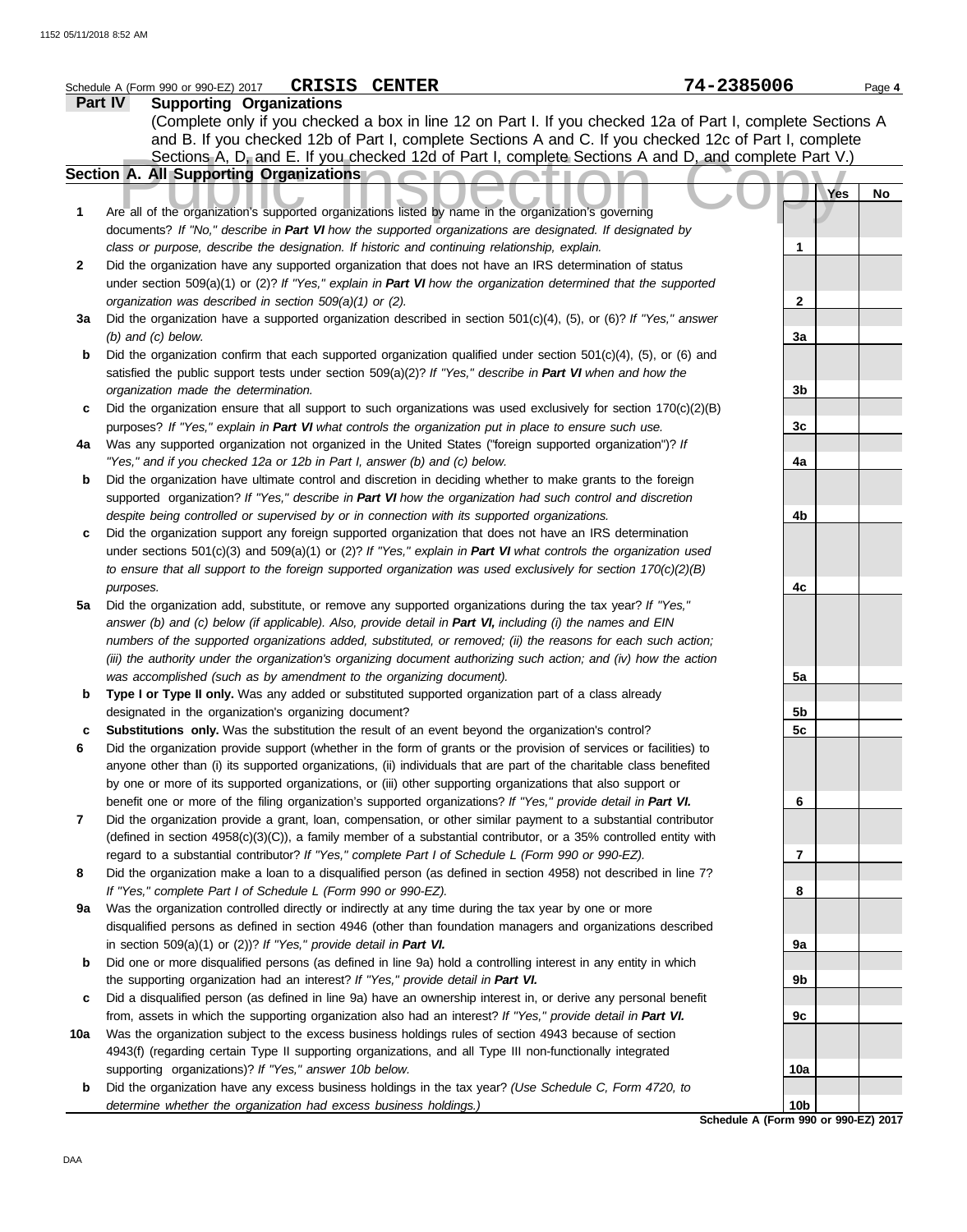|              | <b>CRISIS CENTER</b><br>Schedule A (Form 990 or 990-EZ) 2017                                                                                                                                                                           | 74-2385006      | Page 5 |
|--------------|----------------------------------------------------------------------------------------------------------------------------------------------------------------------------------------------------------------------------------------|-----------------|--------|
|              | <b>Supporting Organizations (continued)</b><br><b>Part IV</b>                                                                                                                                                                          |                 |        |
|              |                                                                                                                                                                                                                                        | Yes             | No     |
| 11           | Has the organization accepted a gift or contribution from any of the following persons?                                                                                                                                                |                 |        |
| а            | A person who directly or indirectly controls, either alone or together with persons described in (b) and (c)                                                                                                                           |                 |        |
|              | below, the governing body of a supported organization?                                                                                                                                                                                 | 11a             |        |
|              | <b>b</b> A family member of a person described in (a) above?                                                                                                                                                                           | 11 <sub>b</sub> |        |
| C            | A 35% controlled entity of a person described in (a) or (b) above? If "Yes" to a, b, or c, provide detail in Part VI.                                                                                                                  | 11c             |        |
|              | <b>Section B. Type I Supporting Organizations</b>                                                                                                                                                                                      |                 |        |
|              |                                                                                                                                                                                                                                        | Yes             | No     |
| 1            | Did the directors, trustees, or membership of one or more supported organizations have the power to                                                                                                                                    |                 |        |
|              | regularly appoint or elect at least a majority of the organization's directors or trustees at all times during the<br>tax year? If "No," describe in Part VI how the supported organization(s) effectively operated, supervised, or    |                 |        |
|              | controlled the organization's activities. If the organization had more than one supported organization,                                                                                                                                |                 |        |
|              | describe how the powers to appoint and/or remove directors or trustees were allocated among the supported                                                                                                                              |                 |        |
|              | organizations and what conditions or restrictions, if any, applied to such powers during the tax year.                                                                                                                                 | 1               |        |
| $\mathbf{2}$ | Did the organization operate for the benefit of any supported organization other than the supported                                                                                                                                    |                 |        |
|              | organization(s) that operated, supervised, or controlled the supporting organization? If "Yes," explain in Part                                                                                                                        |                 |        |
|              | VI how providing such benefit carried out the purposes of the supported organization(s) that operated,                                                                                                                                 |                 |        |
|              | supervised, or controlled the supporting organization.                                                                                                                                                                                 | $\mathbf{2}$    |        |
|              | Section C. Type II Supporting Organizations                                                                                                                                                                                            |                 |        |
|              |                                                                                                                                                                                                                                        | Yes             | No     |
| 1            | Were a majority of the organization's directors or trustees during the tax year also a majority of the directors                                                                                                                       |                 |        |
|              | or trustees of each of the organization's supported organization(s)? If "No," describe in Part VI how control                                                                                                                          |                 |        |
|              | or management of the supporting organization was vested in the same persons that controlled or managed                                                                                                                                 |                 |        |
|              | the supported organization(s).                                                                                                                                                                                                         | 1               |        |
|              | Section D. All Type III Supporting Organizations                                                                                                                                                                                       |                 |        |
|              |                                                                                                                                                                                                                                        | Yes             | No     |
| 1            | Did the organization provide to each of its supported organizations, by the last day of the fifth month of the                                                                                                                         |                 |        |
|              | organization's tax year, (i) a written notice describing the type and amount of support provided during the prior tax                                                                                                                  |                 |        |
|              | year, (ii) a copy of the Form 990 that was most recently filed as of the date of notification, and (iii) copies of the                                                                                                                 |                 |        |
|              | organization's governing documents in effect on the date of notification, to the extent not previously provided?                                                                                                                       | 1               |        |
| $\mathbf{2}$ | Were any of the organization's officers, directors, or trustees either (i) appointed or elected by the supported<br>organization(s) or (ii) serving on the governing body of a supported organization? If "No," explain in Part VI how |                 |        |
|              | the organization maintained a close and continuous working relationship with the supported organization(s).                                                                                                                            | $\mathbf{2}$    |        |
| 3            | By reason of the relationship described in (2), did the organization's supported organizations have a                                                                                                                                  |                 |        |
|              | significant voice in the organization's investment policies and in directing the use of the organization's                                                                                                                             |                 |        |
|              | income or assets at all times during the tax year? If "Yes," describe in Part VI the role the organization's                                                                                                                           |                 |        |
|              | supported organizations played in this regard.                                                                                                                                                                                         | 3               |        |
|              | Section E. Type III Functionally-Integrated Supporting Organizations                                                                                                                                                                   |                 |        |
| 1            | Check the box next to the method that the organization used to satisfy the Integral Part Test during the year (see instructions).                                                                                                      |                 |        |
| a            | The organization satisfied the Activities Test. Complete line 2 below.                                                                                                                                                                 |                 |        |
| b            | The organization is the parent of each of its supported organizations. Complete line 3 below.                                                                                                                                          |                 |        |
| c            | The organization supported a governmental entity. Describe in Part VI how you supported a government entity (see instructions).                                                                                                        |                 |        |
|              |                                                                                                                                                                                                                                        |                 |        |
| $\mathbf{2}$ | Activities Test. Answer (a) and (b) below.                                                                                                                                                                                             | Yes             | No     |
| a            | Did substantially all of the organization's activities during the tax year directly further the exempt purposes of                                                                                                                     |                 |        |
|              | the supported organization(s) to which the organization was responsive? If "Yes," then in Part VI identify                                                                                                                             |                 |        |
|              | those supported organizations and explain how these activities directly furthered their exempt purposes,                                                                                                                               |                 |        |
|              | how the organization was responsive to those supported organizations, and how the organization determined                                                                                                                              |                 |        |
|              | that these activities constituted substantially all of its activities.                                                                                                                                                                 | 2a              |        |
| b            | Did the activities described in (a) constitute activities that, but for the organization's involvement, one or more                                                                                                                    |                 |        |
|              | of the organization's supported organization(s) would have been engaged in? If "Yes," explain in Part VI the                                                                                                                           |                 |        |
|              | reasons for the organization's position that its supported organization(s) would have engaged in these                                                                                                                                 |                 |        |
|              | activities but for the organization's involvement.                                                                                                                                                                                     | 2b              |        |
| 3            | Parent of Supported Organizations. Answer (a) and (b) below.                                                                                                                                                                           |                 |        |
| а            | Did the organization have the power to regularly appoint or elect a majority of the officers, directors, or<br>trustees of each of the supported organizations? Provide details in Part VI.                                            | 3a              |        |
|              |                                                                                                                                                                                                                                        |                 |        |

**b** Did the organization exercise a substantial degree of direction over the policies, programs, and activities of each of its supported organizations? *If "Yes," describe in Part VI the role played by the organization in this regard.* **3b**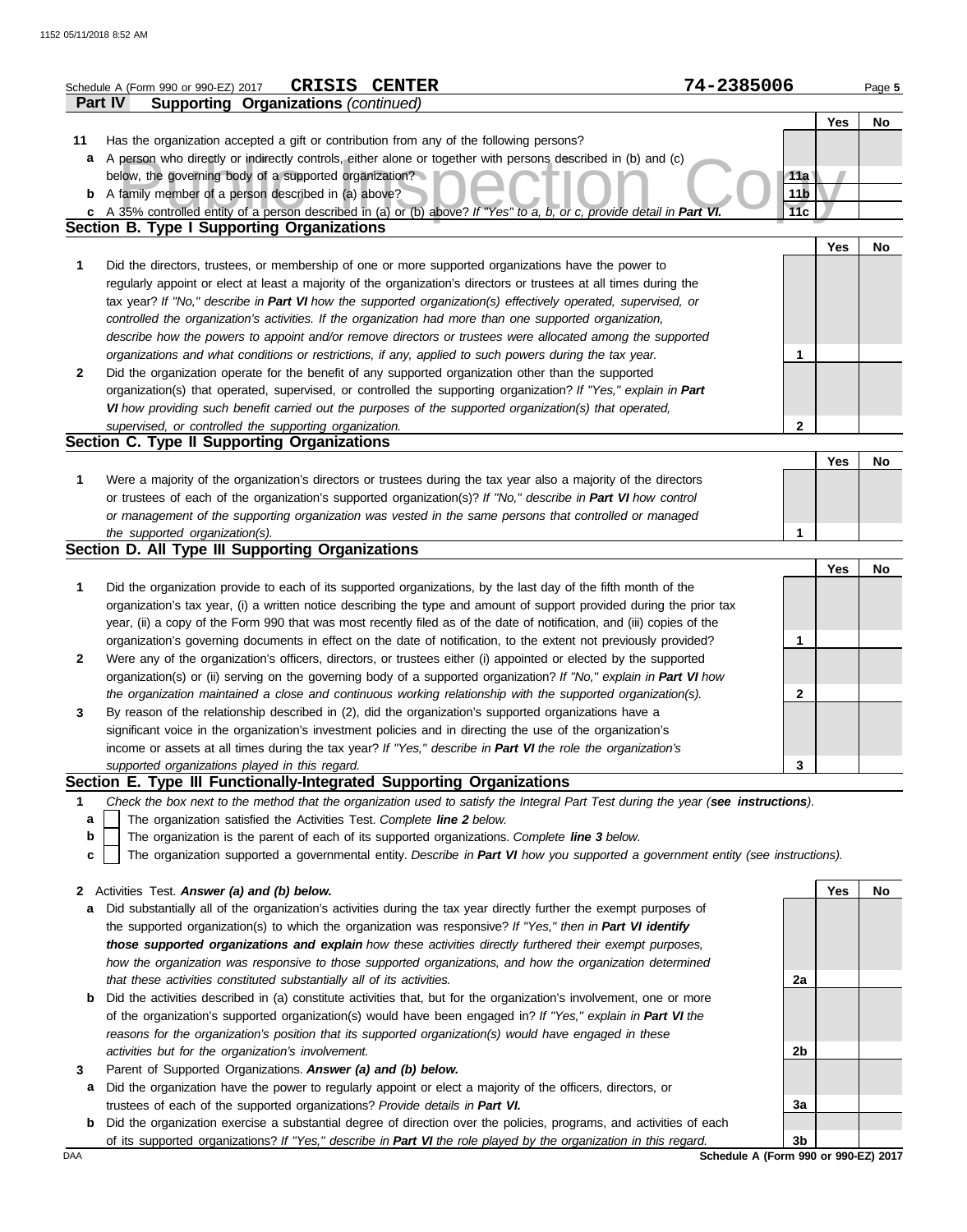| <b>CRISIS CENTER</b><br>Schedule A (Form 990 or 990-EZ) 2017                                                                           |                         | 74-2385006     | Page 6                         |
|----------------------------------------------------------------------------------------------------------------------------------------|-------------------------|----------------|--------------------------------|
| Type III Non-Functionally Integrated 509(a)(3) Supporting Organizations<br>Part V                                                      |                         |                |                                |
| Check here if the organization satisfied the Integral Part Test as a qualifying trust on Nov. 20, 1970 (explain in Part VI). See<br>1  |                         |                |                                |
| instructions. All other Type III non-functionally integrated supporting organizations must complete Sections A through E.              |                         |                |                                |
| Section A - Adjusted Net Income                                                                                                        |                         | (A) Prior Year | (B) Current Year<br>(optional) |
| Net short-term capital gain<br>1                                                                                                       |                         |                |                                |
| Recoveries of prior-year distributions<br>2                                                                                            | $\overline{\mathbf{2}}$ |                |                                |
| 3<br>Other gross income (see instructions)                                                                                             | 3                       |                |                                |
| Add lines 1 through 3.<br>4                                                                                                            | 4                       |                |                                |
| 5<br>Depreciation and depletion                                                                                                        | 5                       |                |                                |
| Portion of operating expenses paid or incurred for production or<br>6                                                                  |                         |                |                                |
| collection of gross income or for management, conservation, or                                                                         |                         |                |                                |
| maintenance of property held for production of income (see instructions)                                                               | 6                       |                |                                |
| Other expenses (see instructions)<br>7                                                                                                 | 7                       |                |                                |
| Adjusted Net Income (subtract lines 5, 6 and 7 from line 4).<br>8                                                                      | 8                       |                |                                |
| <b>Section B - Minimum Asset Amount</b>                                                                                                |                         | (A) Prior Year | (B) Current Year<br>(optional) |
| Aggregate fair market value of all non-exempt-use assets (see<br>1.                                                                    |                         |                |                                |
| instructions for short tax year or assets held for part of year):                                                                      |                         |                |                                |
| Average monthly value of securities<br>a                                                                                               | 1a                      |                |                                |
| Average monthly cash balances<br>b                                                                                                     | 1b                      |                |                                |
| Fair market value of other non-exempt-use assets<br>C                                                                                  | 1c                      |                |                                |
| <b>Total</b> (add lines 1a, 1b, and 1c)<br>d                                                                                           | 1d                      |                |                                |
| Discount claimed for blockage or other<br>е                                                                                            |                         |                |                                |
| factors (explain in detail in Part VI):                                                                                                |                         |                |                                |
| Acquisition indebtedness applicable to non-exempt-use assets<br>2                                                                      | 2                       |                |                                |
| 3<br>Subtract line 2 from line 1d.                                                                                                     | 3                       |                |                                |
| Cash deemed held for exempt use. Enter 1-1/2% of line 3 (for greater amount,<br>4                                                      |                         |                |                                |
| see instructions).                                                                                                                     | 4                       |                |                                |
| 5<br>Net value of non-exempt-use assets (subtract line 4 from line 3)                                                                  | 5                       |                |                                |
| 6<br>.035. Multiply line 5 by                                                                                                          | 6                       |                |                                |
| 7<br>Recoveries of prior-year distributions                                                                                            | 7                       |                |                                |
| 8<br>Minimum Asset Amount (add line 7 to line 6)                                                                                       | 8                       |                |                                |
| Section C - Distributable Amount                                                                                                       |                         |                | <b>Current Year</b>            |
| Adjusted net income for prior year (from Section A, line 8, Column A)<br>1                                                             | 1                       |                |                                |
| Enter 85% of line 1.<br>2                                                                                                              | 2                       |                |                                |
| 3<br>Minimum asset amount for prior year (from Section B, line 8, Column A)                                                            | 3                       |                |                                |
| Enter greater of line 2 or line 3.<br>4                                                                                                | 4                       |                |                                |
| 5<br>Income tax imposed in prior year                                                                                                  | 5                       |                |                                |
| Distributable Amount. Subtract line 5 from line 4, unless subject to<br>6                                                              |                         |                |                                |
| emergency temporary reduction (see instructions).                                                                                      | 6                       |                |                                |
| Check here if the current year is the organization's first as a non-functionally integrated Type III supporting organization (see<br>7 |                         |                |                                |
| instructions).                                                                                                                         |                         |                |                                |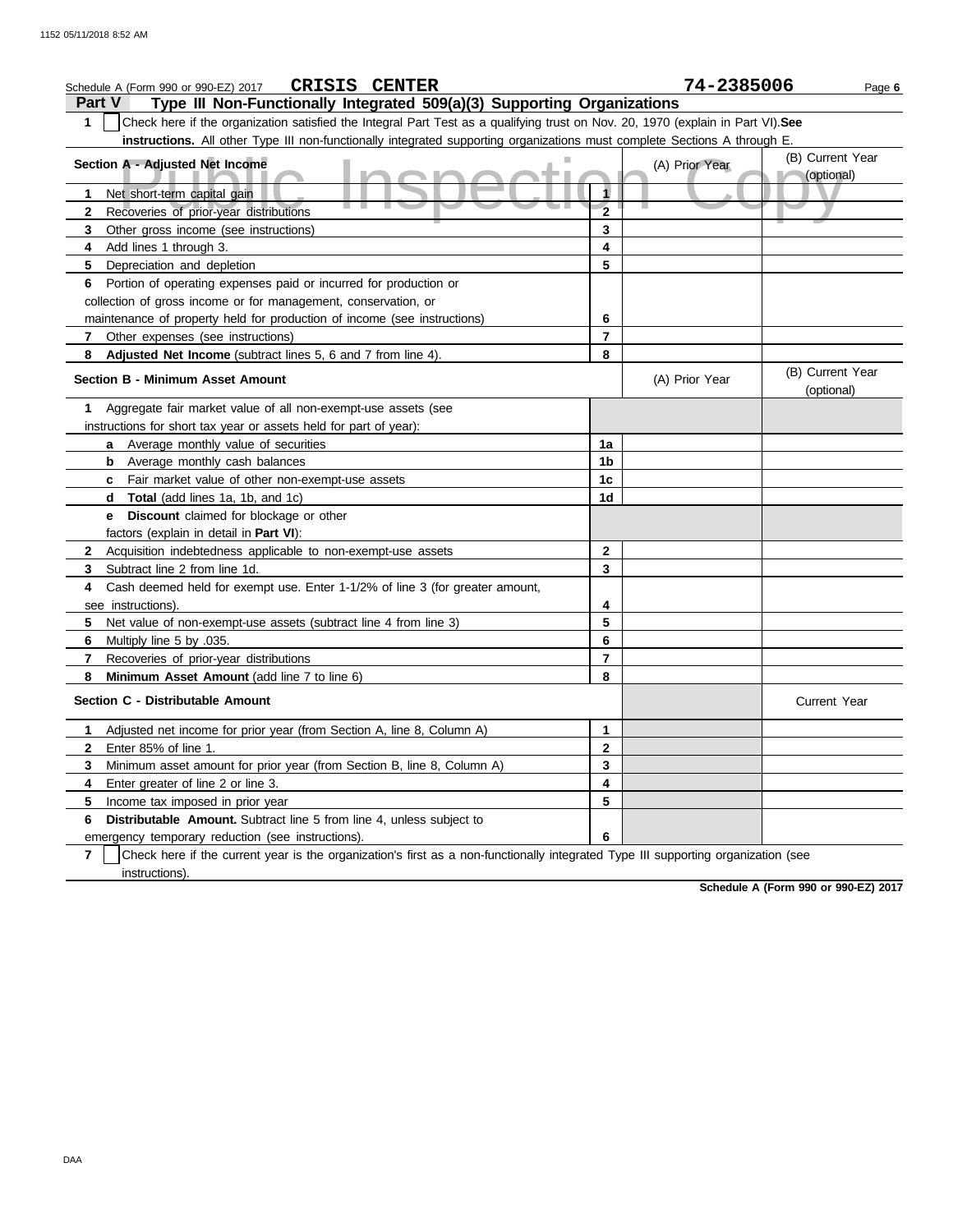|              | <b>CRISIS CENTER</b><br>Schedule A (Form 990 or 990-EZ) 2017                               |                             | 74-2385006                | Page 7               |
|--------------|--------------------------------------------------------------------------------------------|-----------------------------|---------------------------|----------------------|
| Part V       | Type III Non-Functionally Integrated 509(a)(3) Supporting Organizations (continued)        |                             |                           |                      |
|              | <b>Section D - Distributions</b>                                                           |                             |                           | <b>Current Year</b>  |
| 1            | Amounts paid to supported organizations to accomplish exempt purposes                      |                             |                           |                      |
| $\mathbf{2}$ | Amounts paid to perform activity that directly furthers exempt purposes of supported       |                             |                           |                      |
|              | organizations, in excess of income from activity                                           |                             |                           |                      |
| 3            | Administrative expenses paid to accomplish exempt purposes of supported organizations      |                             |                           |                      |
| 4            | Amounts paid to acquire exempt-use assets                                                  |                             |                           |                      |
| 5            | Qualified set-aside amounts (prior IRS approval required)                                  |                             |                           |                      |
| 6            | Other distributions (describe in Part VI). See instructions.                               |                             |                           |                      |
| 7            | Total annual distributions. Add lines 1 through 6.                                         |                             |                           |                      |
| 8            | Distributions to attentive supported organizations to which the organization is responsive |                             |                           |                      |
|              | (provide details in Part VI). See instructions.                                            |                             |                           |                      |
| 9            | Distributable amount for 2017 from Section C, line 6                                       |                             |                           |                      |
| 10           | Line 8 amount divided by line 9 amount                                                     | (i)                         | (ii)                      | (iii)                |
|              | Section E - Distribution Allocations (see instructions)                                    | <b>Excess Distributions</b> | <b>Underdistributions</b> | <b>Distributable</b> |
|              |                                                                                            |                             | Pre-2017                  | Amount for 2017      |
| 1.           | Distributable amount for 2017 from Section C, line 6                                       |                             |                           |                      |
| $\mathbf{2}$ | Underdistributions, if any, for years prior to 2017                                        |                             |                           |                      |
|              | (reasonable cause required-explain in Part VI). See                                        |                             |                           |                      |
|              | instructions.                                                                              |                             |                           |                      |
| 3            | Excess distributions carryover, if any, to 2017:                                           |                             |                           |                      |
| a            |                                                                                            |                             |                           |                      |
|              | <b>b</b> From 2013                                                                         |                             |                           |                      |
|              | <b>c</b> From 2014                                                                         |                             |                           |                      |
|              |                                                                                            |                             |                           |                      |
|              | e From 2016                                                                                |                             |                           |                      |
|              | f Total of lines 3a through e                                                              |                             |                           |                      |
|              | g Applied to underdistributions of prior years                                             |                             |                           |                      |
|              | h Applied to 2017 distributable amount                                                     |                             |                           |                      |
|              | <i>i</i> Carryover from 2012 not applied (see instructions)                                |                             |                           |                      |
| 4            | Remainder. Subtract lines 3g, 3h, and 3i from 3f.<br>Distributions for 2017 from           |                             |                           |                      |
|              | \$<br>Section D, line 7:                                                                   |                             |                           |                      |
|              | a Applied to underdistributions of prior years                                             |                             |                           |                      |
|              | <b>b</b> Applied to 2017 distributable amount                                              |                             |                           |                      |
|              | c Remainder. Subtract lines 4a and 4b from 4.                                              |                             |                           |                      |
| 5            | Remaining underdistributions for years prior to 2017, if                                   |                             |                           |                      |
|              | any. Subtract lines 3g and 4a from line 2. For result                                      |                             |                           |                      |
|              | greater than zero, explain in Part VI. See instructions.                                   |                             |                           |                      |
| 6            | Remaining underdistributions for 2017. Subtract lines 3h                                   |                             |                           |                      |
|              | and 4b from line 1. For result greater than zero, explain in                               |                             |                           |                      |
|              | Part VI. See instructions.                                                                 |                             |                           |                      |
| 7            | Excess distributions carryover to 2018. Add lines 3j                                       |                             |                           |                      |
|              | and 4c.                                                                                    |                             |                           |                      |
| 8            | Breakdown of line 7:                                                                       |                             |                           |                      |
|              | a Excess from 2013                                                                         |                             |                           |                      |
|              |                                                                                            |                             |                           |                      |
|              |                                                                                            |                             |                           |                      |
|              | d Excess from 2016                                                                         |                             |                           |                      |
|              |                                                                                            |                             |                           |                      |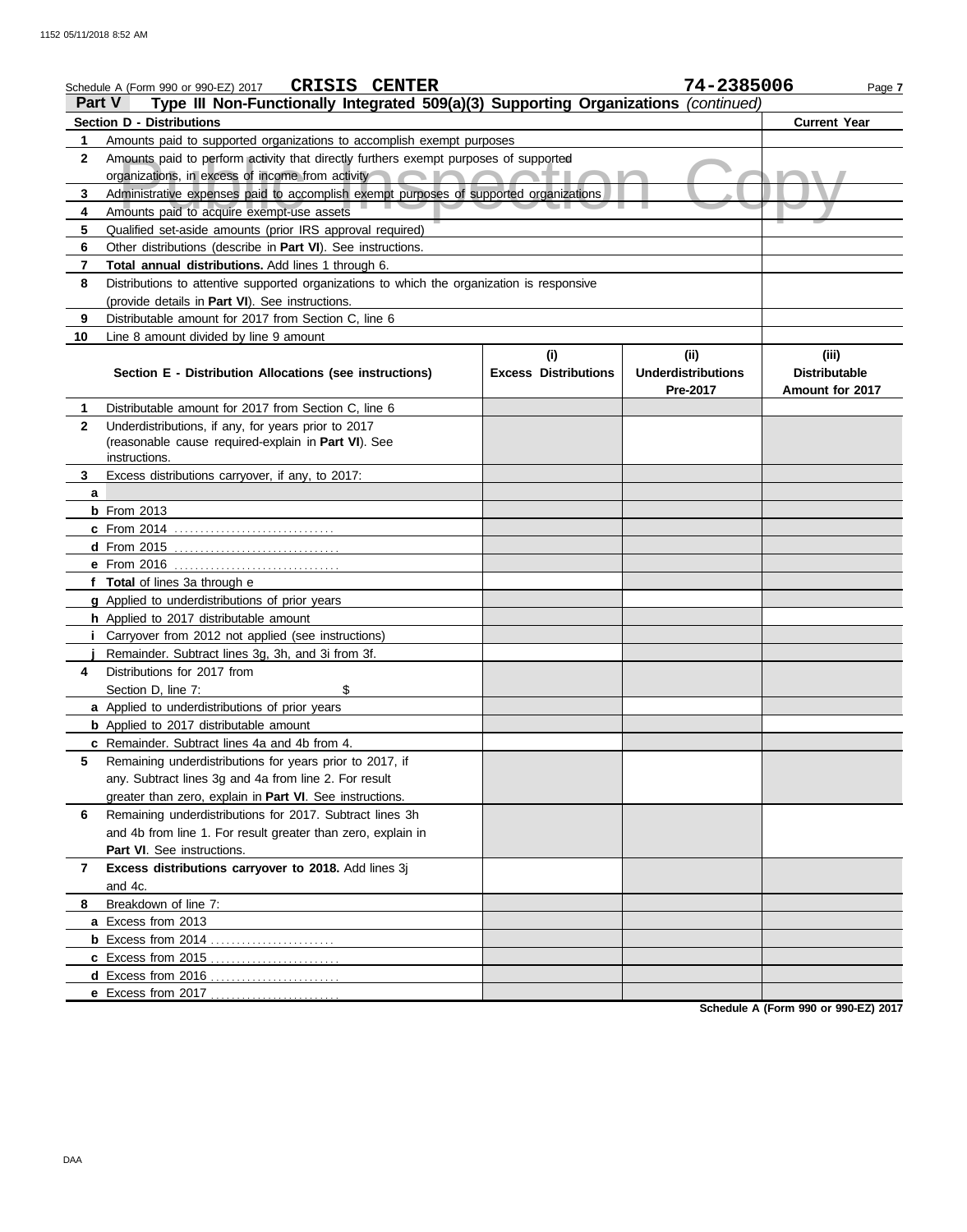| CRISIS CENTER<br>Schedule A (Form 990 or 990-EZ) 2017                                                                                                                                                                                              | 74-2385006<br>Page 8 |
|----------------------------------------------------------------------------------------------------------------------------------------------------------------------------------------------------------------------------------------------------|----------------------|
| Supplemental Information. Provide the explanations required by Part II, line 10; Part II, line 17a or 17b; Part<br>Part VI<br>III, line 12; Part IV, Section A, lines 1, 2, 3b, 3c, 4b, 4c, 5a, 6, 9a, 9b, 9c, 11a, 11b, and 11c; Part IV, Section |                      |
| B, lines 1 and 2; Part IV, Section C, line 1; Part IV, Section D, lines 2 and 3; Part IV, Section E, lines 1c, 2a, 2b,                                                                                                                             |                      |
| 3a and 3b; Part V, line 1; Part V, Section B, line 1e; Part V, Section D, lines 5, 6, and 8; and Part V, Section E,<br>lines 2, 5, and 6. Also complete this part for any additional information. (See instructions.)                              |                      |
|                                                                                                                                                                                                                                                    |                      |
| PART II, LINE 10 - OTHER INCOME DETAIL                                                                                                                                                                                                             |                      |
| 8,331<br>\$<br><b>MISCELLANEOUS</b>                                                                                                                                                                                                                |                      |
|                                                                                                                                                                                                                                                    |                      |
|                                                                                                                                                                                                                                                    |                      |
|                                                                                                                                                                                                                                                    |                      |
|                                                                                                                                                                                                                                                    |                      |
|                                                                                                                                                                                                                                                    |                      |
|                                                                                                                                                                                                                                                    |                      |
|                                                                                                                                                                                                                                                    |                      |
|                                                                                                                                                                                                                                                    |                      |
|                                                                                                                                                                                                                                                    |                      |
|                                                                                                                                                                                                                                                    |                      |
|                                                                                                                                                                                                                                                    |                      |
|                                                                                                                                                                                                                                                    |                      |
|                                                                                                                                                                                                                                                    |                      |
|                                                                                                                                                                                                                                                    |                      |
|                                                                                                                                                                                                                                                    |                      |
|                                                                                                                                                                                                                                                    |                      |
|                                                                                                                                                                                                                                                    |                      |
|                                                                                                                                                                                                                                                    |                      |
|                                                                                                                                                                                                                                                    |                      |
|                                                                                                                                                                                                                                                    |                      |
|                                                                                                                                                                                                                                                    |                      |
|                                                                                                                                                                                                                                                    |                      |
|                                                                                                                                                                                                                                                    |                      |
|                                                                                                                                                                                                                                                    |                      |
|                                                                                                                                                                                                                                                    |                      |
|                                                                                                                                                                                                                                                    |                      |
|                                                                                                                                                                                                                                                    |                      |
|                                                                                                                                                                                                                                                    |                      |
|                                                                                                                                                                                                                                                    |                      |
|                                                                                                                                                                                                                                                    |                      |
|                                                                                                                                                                                                                                                    |                      |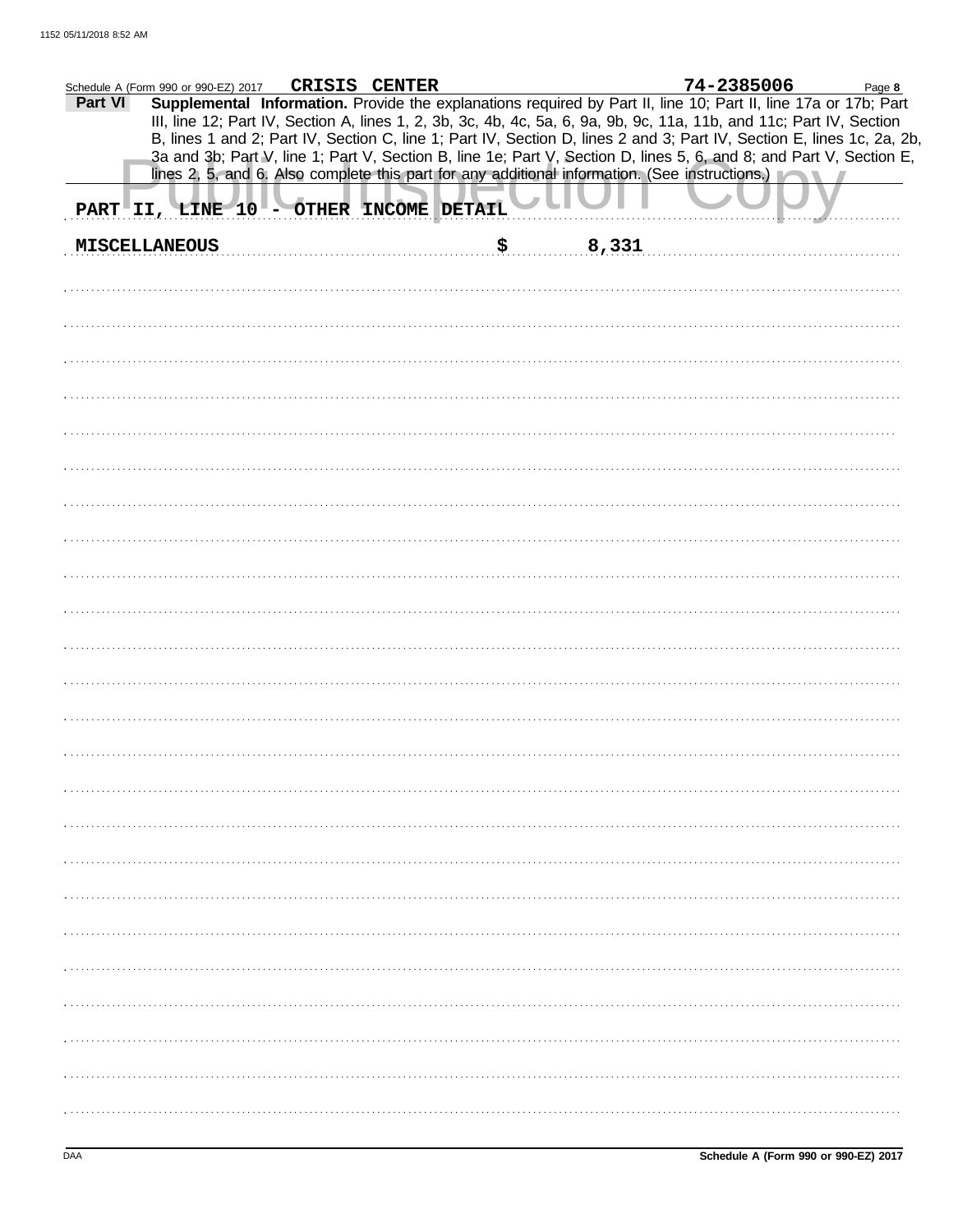| <b>Schedule B</b><br>(Form 990, 990-EZ,                                                                                                                                                                                      | <b>Schedule of Contributors</b>                                                                               | OMB No. 1545-0047                     |  |  |  |
|------------------------------------------------------------------------------------------------------------------------------------------------------------------------------------------------------------------------------|---------------------------------------------------------------------------------------------------------------|---------------------------------------|--|--|--|
| or 990-PF)<br>Department of the Treasury<br>Internal Revenue Service                                                                                                                                                         | u Attach to Form 990, Form 990-EZ, or Form 990-PF.<br>u Go to www.irs.gov/Form990 for the latest information. | 2017                                  |  |  |  |
| Name of the organization<br><b>CENTER</b><br>CRISIS<br>Organization type (check one):                                                                                                                                        | 74-2385006                                                                                                    | <b>Employer identification number</b> |  |  |  |
| Filers of:                                                                                                                                                                                                                   | Section:                                                                                                      |                                       |  |  |  |
| Form 990 or 990-EZ                                                                                                                                                                                                           | $ \mathbf{X} $ 501(c)(<br>3 ) (enter number) organization                                                     |                                       |  |  |  |
|                                                                                                                                                                                                                              | $4947(a)(1)$ nonexempt charitable trust <b>not</b> treated as a private foundation                            |                                       |  |  |  |
|                                                                                                                                                                                                                              | 527 political organization                                                                                    |                                       |  |  |  |
| Form 990-PF                                                                                                                                                                                                                  | 501(c)(3) exempt private foundation                                                                           |                                       |  |  |  |
|                                                                                                                                                                                                                              | 4947(a)(1) nonexempt charitable trust treated as a private foundation                                         |                                       |  |  |  |
|                                                                                                                                                                                                                              | 501(c)(3) taxable private foundation                                                                          |                                       |  |  |  |
|                                                                                                                                                                                                                              |                                                                                                               |                                       |  |  |  |
| Check if your organization is covered by the General Rule or a Special Rule.<br>Note: Only a section 501(c)(7), (8), or (10) organization can check boxes for both the General Rule and a Special Rule. See<br>instructions. |                                                                                                               |                                       |  |  |  |

### **General Rule**

For an organization filing Form 990, 990-EZ, or 990-PF that received, during the year, contributions totaling \$5,000 or more (in money or property) from any one contributor. Complete Parts I and II. See instructions for determining a contributor's total contributions.

## **Special Rules**

 $\overline{X}$  For an organization described in section 501(c)(3) filing Form 990 or 990-EZ that met the 33<sup>1</sup>/3% support test of the regulations under sections 509(a)(1) and 170(b)(1)(A)(vi), that checked Schedule A (Form 990 or 990-EZ), Part II, line 13, 16a, or 16b, and that received from any one contributor, during the year, total contributions of the greater of **(1)** \$5,000; or **(2)** 2% of the amount on (i) Form 990, Part VIII, line 1h; or (ii) Form 990-EZ, line 1. Complete Parts I and II.

literary, or educational purposes, or for the prevention of cruelty to children or animals. Complete Parts I, II, and III. For an organization described in section 501(c)(7), (8), or (10) filing Form 990 or 990-EZ that received from any one contributor, during the year, total contributions of more than \$1,000 *exclusively* for religious, charitable, scientific,

For an organization described in section  $501(c)(7)$ ,  $(8)$ , or  $(10)$  filing Form 990 or 990-EZ that received from any one contributor, during the year, contributions *exclusively* for religious, charitable, etc., purposes, but no such contributions totaled more than \$1,000. If this box is checked, enter here the total contributions that were received during the year for an *exclusively* religious, charitable, etc., purpose. Don't complete any of the parts unless the **General Rule** applies to this organization because it received *nonexclusively* religious, charitable, etc., contributions totaling \$5,000 or more during the year . . . . . . . . . . . . . . . . . . . . . . . . . . . . . . . . . . . . . . . . . . . . . . . . . . . . . . . . . . . . . . . . . . . . . . . . . . . .  $\triangleright$  \$

990-EZ, or 990-PF), but it **must** answer "No" on Part IV, line 2, of its Form 990; or check the box on line H of its Form 990-EZ or on its Form 990-PF, Part I, line 2, to certify that it doesn't meet the filing requirements of Schedule B (Form 990, 990-EZ, or 990-PF). **Caution:** An organization that isn't covered by the General Rule and/or the Special Rules doesn't file Schedule B (Form 990,

**For Paperwork Reduction Act Notice, see the instructions for Form 990, 990-EZ, or 990-PF.**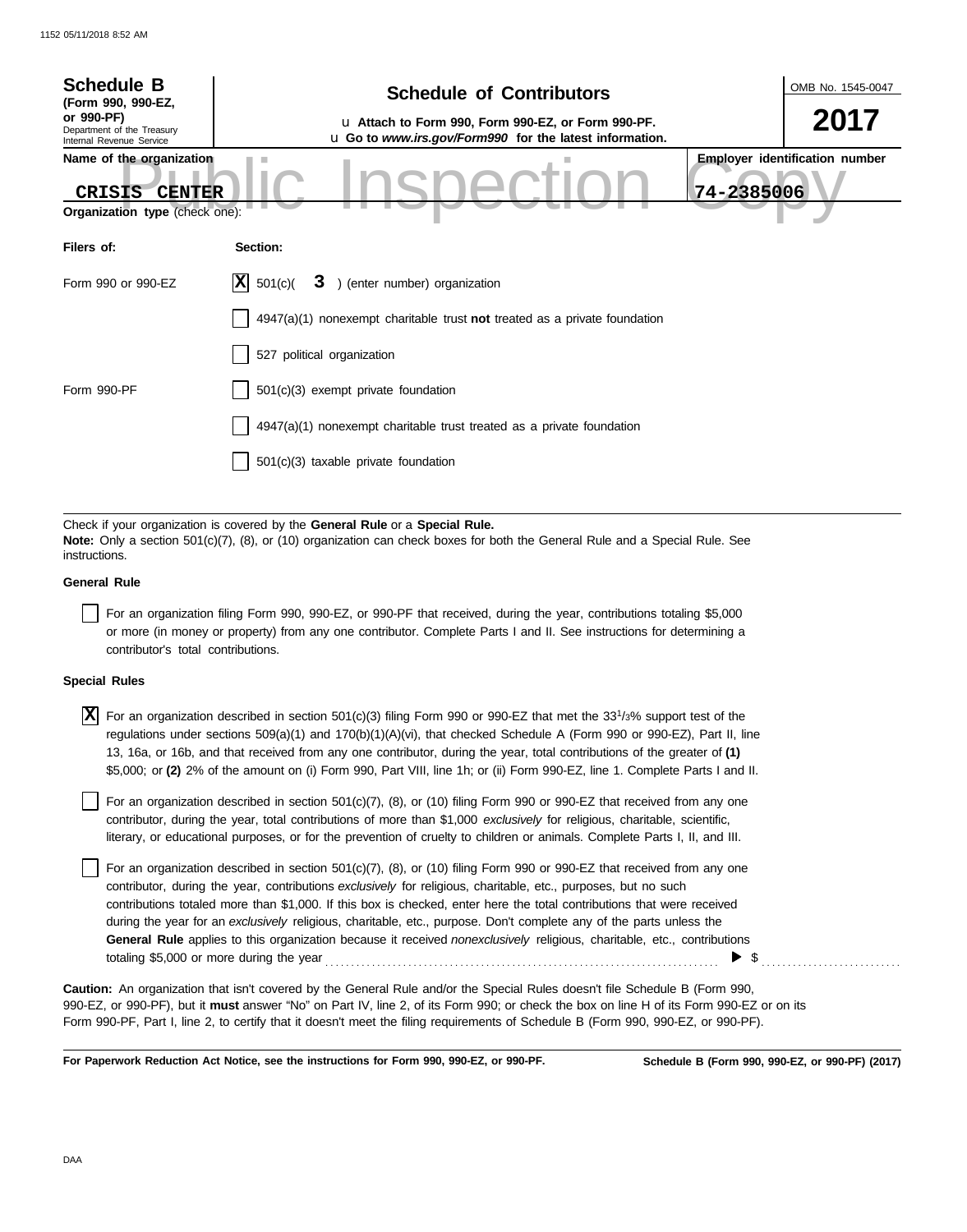|                       | Schedule B (Form 990, 990-EZ, or 990-PF) (2017)<br>Name of organization<br>CRISIS CENTER       |                                             | PAGE 1 OF 2<br>Page 2<br>Employer identification number<br>74-2385006                                                |
|-----------------------|------------------------------------------------------------------------------------------------|---------------------------------------------|----------------------------------------------------------------------------------------------------------------------|
| Part I                | Contributors (see instructions). Use duplicate copies of Part I if additional space is needed. |                                             |                                                                                                                      |
| (a)<br>No.            | (b)<br>Name, address, and ZIP + 4                                                              | (c)<br><b>Total contributions</b>           | (d)<br>Type of contribution                                                                                          |
| $\mathbf{1}$          |                                                                                                | 321,711<br>$\sim$                           | Χ<br>Person<br>Payroll<br><b>Noncash</b><br>(Complete Part II for<br>noncash contributions.)                         |
| (a)<br>No.            | (b)<br>Name, address, and ZIP + 4                                                              | (c)<br><b>Total contributions</b>           | (d)<br>Type of contribution                                                                                          |
| $\mathbf{2}$          |                                                                                                | 125,000<br>\$                               | X<br>Person<br>Payroll<br><b>Noncash</b><br>(Complete Part II for<br>noncash contributions.)                         |
| (a)                   | (b)                                                                                            | (c)                                         | (d)                                                                                                                  |
| No.<br>$\overline{3}$ | Name, address, and ZIP + 4                                                                     | <b>Total contributions</b><br>132,500<br>\$ | Type of contribution<br>Χ<br>Person<br>Payroll<br><b>Noncash</b><br>(Complete Part II for<br>noncash contributions.) |
| (a)<br>No.            | (b)<br>Name, address, and ZIP + 4                                                              | (c)<br><b>Total contributions</b>           | (d)<br>Type of contribution                                                                                          |
| 4                     |                                                                                                | 25,000<br>\$                                | Χ<br>Person<br>Payroll<br><b>Noncash</b><br>(Complete Part II for<br>noncash contributions.)                         |
| (a)<br>No.            | (b)<br>Name, address, and ZIP + 4                                                              | (c)<br><b>Total contributions</b>           | (d)<br>Type of contribution                                                                                          |
| 5 <sub>1</sub>        |                                                                                                | 25,000<br>$$^{\circ}$                       | Person<br>Payroll<br><b>Noncash</b><br>(Complete Part II for<br>noncash contributions.)                              |
| (a)<br>No.            | (b)<br>Name, address, and ZIP + 4                                                              | (c)<br><b>Total contributions</b>           | (d)<br>Type of contribution                                                                                          |
| $6 \overline{6}$      |                                                                                                | 31,360<br>\$                                | X<br>Person<br>Payroll<br><b>Noncash</b><br>(Complete Part II for<br>noncash contributions.)                         |

**Schedule B (Form 990, 990-EZ, or 990-PF) (2017)**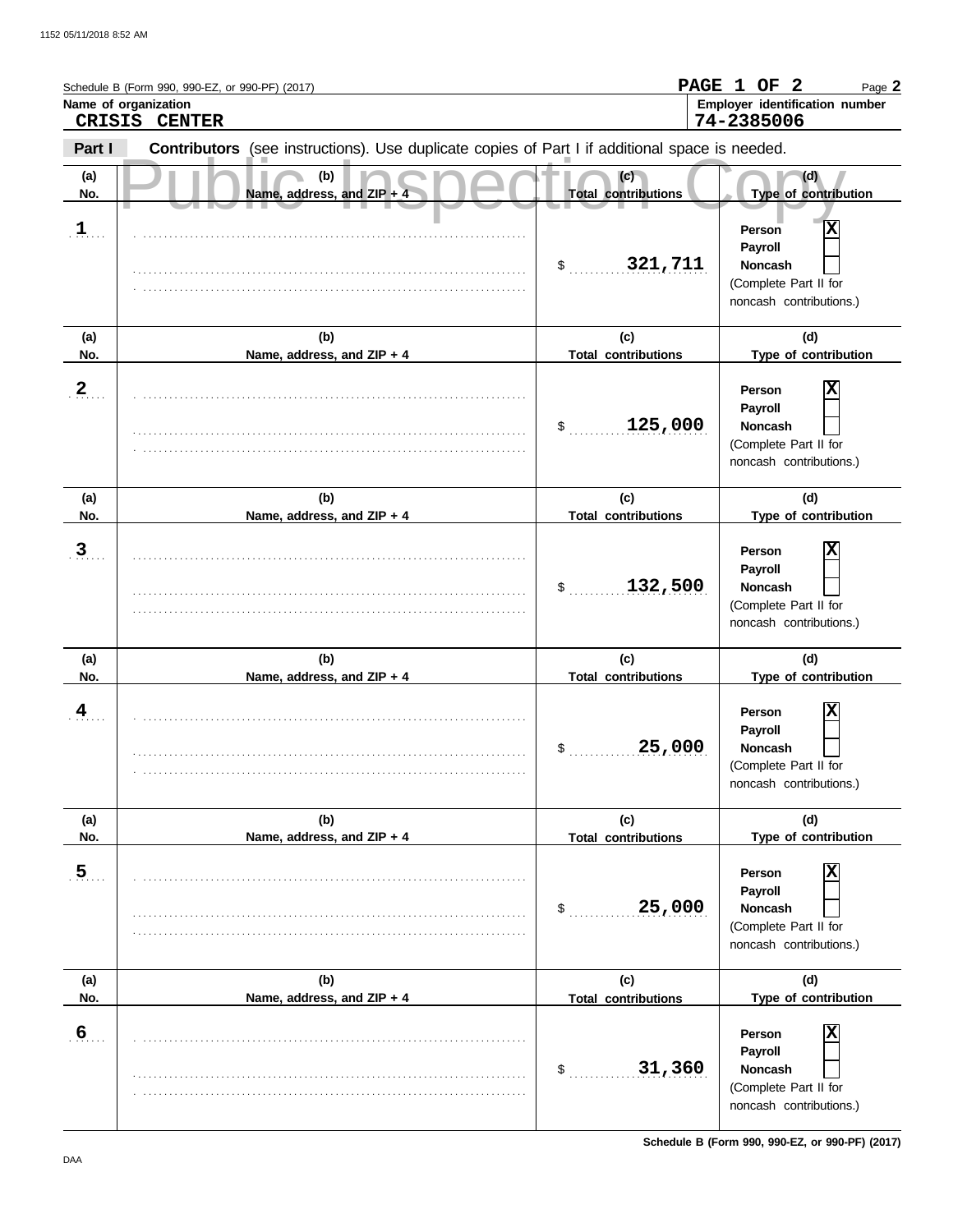|                | Schedule B (Form 990, 990-EZ, or 990-PF) (2017)<br>Name of organization<br>CRISIS CENTER       |                                   | PAGE 2 OF 2<br>Page 2<br>Employer identification number<br>74-2385006                        |
|----------------|------------------------------------------------------------------------------------------------|-----------------------------------|----------------------------------------------------------------------------------------------|
| Part I         | Contributors (see instructions). Use duplicate copies of Part I if additional space is needed. |                                   |                                                                                              |
| (a)<br>No.     | (b)<br>Name, address, and ZIP + 4                                                              | (c)<br><b>Total contributions</b> | (d)<br>Type of contribution                                                                  |
| $\overline{Z}$ |                                                                                                | 58,000<br>\$                      | Χ<br>Person<br>Payroll<br><b>Noncash</b><br>(Complete Part II for<br>noncash contributions.) |
| (a)<br>No.     | (b)<br>Name, address, and ZIP + 4                                                              | (c)<br><b>Total contributions</b> | (d)<br>Type of contribution                                                                  |
| $\overline{8}$ |                                                                                                | 65,494<br>\$                      | X<br>Person<br>Payroll<br><b>Noncash</b><br>(Complete Part II for<br>noncash contributions.) |
| (a)<br>No.     | (b)<br>Name, address, and ZIP + 4                                                              | (c)<br><b>Total contributions</b> | (d)<br>Type of contribution                                                                  |
| <u>9</u>       |                                                                                                | 70,111<br>\$                      | Χ<br>Person<br>Payroll<br><b>Noncash</b><br>(Complete Part II for<br>noncash contributions.) |
| (a)<br>No.     | (b)<br>Name, address, and ZIP + 4                                                              | (c)<br><b>Total contributions</b> | (d)<br>Type of contribution                                                                  |
|                |                                                                                                | \$                                | Person<br>Payroll<br>Noncash<br>(Complete Part II for<br>noncash contributions.)             |
| (a)<br>No.     | (b)<br>Name, address, and ZIP + 4                                                              | (c)<br><b>Total contributions</b> | (d)<br>Type of contribution                                                                  |
|                |                                                                                                | \$                                | Person<br>Payroll<br>Noncash<br>(Complete Part II for<br>noncash contributions.)             |
| (a)<br>No.     | (b)<br>Name, address, and ZIP + 4                                                              | (c)<br><b>Total contributions</b> | (d)<br>Type of contribution                                                                  |
|                |                                                                                                | \$                                | Person<br>Payroll<br>Noncash<br>(Complete Part II for<br>noncash contributions.)             |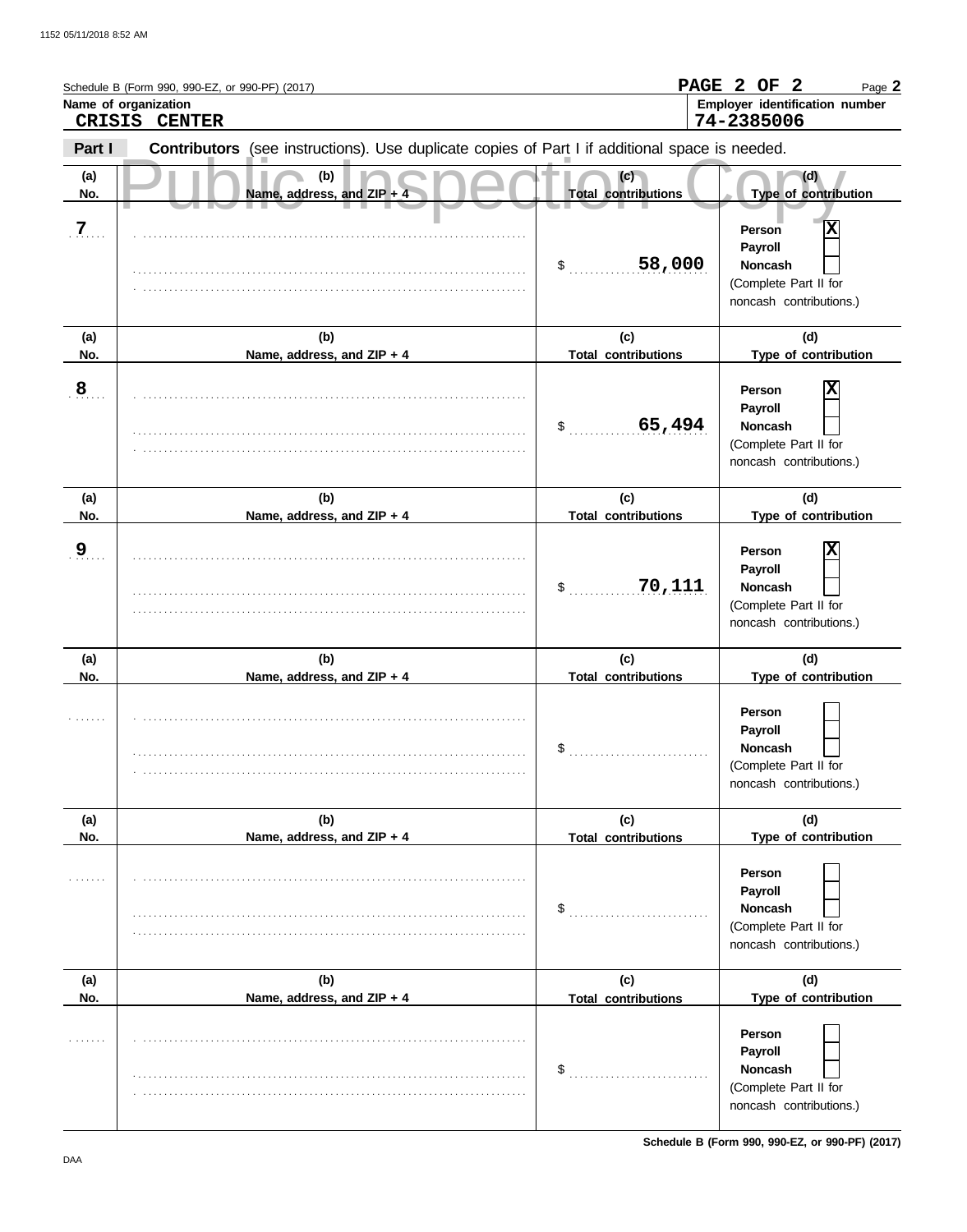| <b>SCHEDULE D</b><br>(Form 990)<br>Department of the Treasury<br>Internal Revenue Service<br>Name of the organization |                                          |                                                                                                                                                                                                                  | <b>Supplemental Financial Statements</b><br>u Complete if the organization answered "Yes" on Form 990,<br>Part IV, line 6, 7, 8, 9, 10, 11a, 11b, 11c, 11d, 11e, 11f, 12a, or 12b.<br>u Attach to Form 990.<br>u Go to www.irs.gov/Form990 for instructions and the latest information.<br><b>Employer identification number</b> |                                                    |            |                                 |  |
|-----------------------------------------------------------------------------------------------------------------------|------------------------------------------|------------------------------------------------------------------------------------------------------------------------------------------------------------------------------------------------------------------|----------------------------------------------------------------------------------------------------------------------------------------------------------------------------------------------------------------------------------------------------------------------------------------------------------------------------------|----------------------------------------------------|------------|---------------------------------|--|
|                                                                                                                       | <b>CRISIS</b><br><b>CENTER</b><br>Part I | Organizations Maintaining Donor Advised Funds or Other Similar Funds or Accounts.<br>Complete if the organization answered "Yes" on Form 990, Part IV, line 6.                                                   |                                                                                                                                                                                                                                                                                                                                  |                                                    | 74-2385006 |                                 |  |
|                                                                                                                       |                                          |                                                                                                                                                                                                                  |                                                                                                                                                                                                                                                                                                                                  | (a) Donor advised funds                            |            | (b) Funds and other accounts    |  |
| 1                                                                                                                     | Total number at end of year              |                                                                                                                                                                                                                  |                                                                                                                                                                                                                                                                                                                                  |                                                    |            |                                 |  |
| 2                                                                                                                     |                                          | Aggregate value of contributions to (during year)                                                                                                                                                                |                                                                                                                                                                                                                                                                                                                                  |                                                    |            |                                 |  |
| 3                                                                                                                     |                                          |                                                                                                                                                                                                                  |                                                                                                                                                                                                                                                                                                                                  |                                                    |            |                                 |  |
| 4                                                                                                                     |                                          |                                                                                                                                                                                                                  |                                                                                                                                                                                                                                                                                                                                  |                                                    |            |                                 |  |
| 5                                                                                                                     |                                          | Did the organization inform all donors and donor advisors in writing that the assets held in donor advised                                                                                                       |                                                                                                                                                                                                                                                                                                                                  |                                                    |            |                                 |  |
|                                                                                                                       |                                          |                                                                                                                                                                                                                  |                                                                                                                                                                                                                                                                                                                                  |                                                    |            | Yes<br>No                       |  |
| 6                                                                                                                     |                                          | Did the organization inform all grantees, donors, and donor advisors in writing that grant funds can be used                                                                                                     |                                                                                                                                                                                                                                                                                                                                  |                                                    |            |                                 |  |
|                                                                                                                       |                                          | only for charitable purposes and not for the benefit of the donor or donor advisor, or for any other purpose                                                                                                     |                                                                                                                                                                                                                                                                                                                                  |                                                    |            |                                 |  |
|                                                                                                                       |                                          |                                                                                                                                                                                                                  |                                                                                                                                                                                                                                                                                                                                  |                                                    |            | Yes<br>No                       |  |
|                                                                                                                       | Part II                                  | <b>Conservation Easements.</b><br>Complete if the organization answered "Yes" on Form 990, Part IV, line 7.                                                                                                      |                                                                                                                                                                                                                                                                                                                                  |                                                    |            |                                 |  |
| 1                                                                                                                     |                                          | Purpose(s) of conservation easements held by the organization (check all that apply).                                                                                                                            |                                                                                                                                                                                                                                                                                                                                  |                                                    |            |                                 |  |
|                                                                                                                       |                                          | Preservation of land for public use (e.g., recreation or education)                                                                                                                                              |                                                                                                                                                                                                                                                                                                                                  | Preservation of a historically important land area |            |                                 |  |
|                                                                                                                       | Protection of natural habitat            |                                                                                                                                                                                                                  |                                                                                                                                                                                                                                                                                                                                  | Preservation of a certified historic structure     |            |                                 |  |
|                                                                                                                       | Preservation of open space               |                                                                                                                                                                                                                  |                                                                                                                                                                                                                                                                                                                                  |                                                    |            |                                 |  |
| $\mathbf{2}$                                                                                                          |                                          | Complete lines 2a through 2d if the organization held a qualified conservation contribution in the form of a conservation<br>easement on the last day of the tax year.                                           |                                                                                                                                                                                                                                                                                                                                  |                                                    |            | Held at the End of the Tax Year |  |
| а                                                                                                                     |                                          |                                                                                                                                                                                                                  |                                                                                                                                                                                                                                                                                                                                  |                                                    | 2a         |                                 |  |
|                                                                                                                       |                                          |                                                                                                                                                                                                                  |                                                                                                                                                                                                                                                                                                                                  |                                                    | 2b         |                                 |  |
|                                                                                                                       |                                          | Number of conservation easements on a certified historic structure included in (a)                                                                                                                               |                                                                                                                                                                                                                                                                                                                                  |                                                    | 2c         |                                 |  |
|                                                                                                                       |                                          | d Number of conservation easements included in (c) acquired after 7/25/06, and not on a                                                                                                                          |                                                                                                                                                                                                                                                                                                                                  |                                                    |            |                                 |  |
|                                                                                                                       |                                          | historic structure listed in the National Register                                                                                                                                                               |                                                                                                                                                                                                                                                                                                                                  |                                                    | 2d         |                                 |  |
| 3                                                                                                                     |                                          | Number of conservation easements modified, transferred, released, extinguished, or terminated by the organization during the                                                                                     |                                                                                                                                                                                                                                                                                                                                  |                                                    |            |                                 |  |
|                                                                                                                       | tax year $\mathbf{u}$ ,                  |                                                                                                                                                                                                                  |                                                                                                                                                                                                                                                                                                                                  |                                                    |            |                                 |  |
|                                                                                                                       |                                          | Number of states where property subject to conservation easement is located u                                                                                                                                    |                                                                                                                                                                                                                                                                                                                                  |                                                    |            |                                 |  |
| 5                                                                                                                     |                                          | Does the organization have a written policy regarding the periodic monitoring, inspection, handling of                                                                                                           |                                                                                                                                                                                                                                                                                                                                  |                                                    |            | Yes<br>No                       |  |
| 6                                                                                                                     |                                          | violations, and enforcement of the conservation easements it holds?<br>Staff and volunteer hours devoted to monitoring, inspecting, handling of violations, and enforcing conservation easements during the year |                                                                                                                                                                                                                                                                                                                                  |                                                    |            |                                 |  |
|                                                                                                                       | u<br>.                                   |                                                                                                                                                                                                                  |                                                                                                                                                                                                                                                                                                                                  |                                                    |            |                                 |  |
| 7                                                                                                                     | u \$                                     | Amount of expenses incurred in monitoring, inspecting, handling of violations, and enforcing conservation easements during the year                                                                              |                                                                                                                                                                                                                                                                                                                                  |                                                    |            |                                 |  |
| 8                                                                                                                     |                                          | Does each conservation easement reported on line 2(d) above satisfy the requirements of section 170(h)(4)(B)(i)                                                                                                  |                                                                                                                                                                                                                                                                                                                                  |                                                    |            |                                 |  |
|                                                                                                                       |                                          |                                                                                                                                                                                                                  |                                                                                                                                                                                                                                                                                                                                  |                                                    |            | Yes<br>No                       |  |
| 9                                                                                                                     |                                          | In Part XIII, describe how the organization reports conservation easements in its revenue and expense statement, and                                                                                             |                                                                                                                                                                                                                                                                                                                                  |                                                    |            |                                 |  |
|                                                                                                                       |                                          | balance sheet, and include, if applicable, the text of the footnote to the organization's financial statements that describes the                                                                                |                                                                                                                                                                                                                                                                                                                                  |                                                    |            |                                 |  |
|                                                                                                                       |                                          | organization's accounting for conservation easements.                                                                                                                                                            |                                                                                                                                                                                                                                                                                                                                  |                                                    |            |                                 |  |
|                                                                                                                       | Part III                                 | Organizations Maintaining Collections of Art, Historical Treasures, or Other Similar Assets.<br>Complete if the organization answered "Yes" on Form 990, Part IV, line 8.                                        |                                                                                                                                                                                                                                                                                                                                  |                                                    |            |                                 |  |
|                                                                                                                       |                                          | 1a If the organization elected, as permitted under SFAS 116 (ASC 958), not to report in its revenue statement and balance sheet                                                                                  |                                                                                                                                                                                                                                                                                                                                  |                                                    |            |                                 |  |
|                                                                                                                       |                                          | works of art, historical treasures, or other similar assets held for public exhibition, education, or research in furtherance of                                                                                 |                                                                                                                                                                                                                                                                                                                                  |                                                    |            |                                 |  |
|                                                                                                                       |                                          | public service, provide, in Part XIII, the text of the footnote to its financial statements that describes these items.                                                                                          |                                                                                                                                                                                                                                                                                                                                  |                                                    |            |                                 |  |
| b                                                                                                                     |                                          | If the organization elected, as permitted under SFAS 116 (ASC 958), to report in its revenue statement and balance sheet                                                                                         |                                                                                                                                                                                                                                                                                                                                  |                                                    |            |                                 |  |
|                                                                                                                       |                                          | works of art, historical treasures, or other similar assets held for public exhibition, education, or research in furtherance of                                                                                 |                                                                                                                                                                                                                                                                                                                                  |                                                    |            |                                 |  |
|                                                                                                                       |                                          | public service, provide the following amounts relating to these items:                                                                                                                                           |                                                                                                                                                                                                                                                                                                                                  |                                                    |            |                                 |  |
|                                                                                                                       |                                          |                                                                                                                                                                                                                  |                                                                                                                                                                                                                                                                                                                                  |                                                    |            |                                 |  |
| 2                                                                                                                     |                                          | If the organization received or held works of art, historical treasures, or other similar assets for financial gain, provide the                                                                                 |                                                                                                                                                                                                                                                                                                                                  |                                                    |            |                                 |  |
|                                                                                                                       |                                          | following amounts required to be reported under SFAS 116 (ASC 958) relating to these items:                                                                                                                      |                                                                                                                                                                                                                                                                                                                                  |                                                    |            |                                 |  |
| a                                                                                                                     |                                          |                                                                                                                                                                                                                  |                                                                                                                                                                                                                                                                                                                                  |                                                    |            |                                 |  |
| b                                                                                                                     |                                          |                                                                                                                                                                                                                  |                                                                                                                                                                                                                                                                                                                                  |                                                    |            |                                 |  |
| nΔΔ                                                                                                                   |                                          | For Paperwork Reduction Act Notice, see the Instructions for Form 990.                                                                                                                                           |                                                                                                                                                                                                                                                                                                                                  |                                                    |            | Schedule D (Form 990) 2017      |  |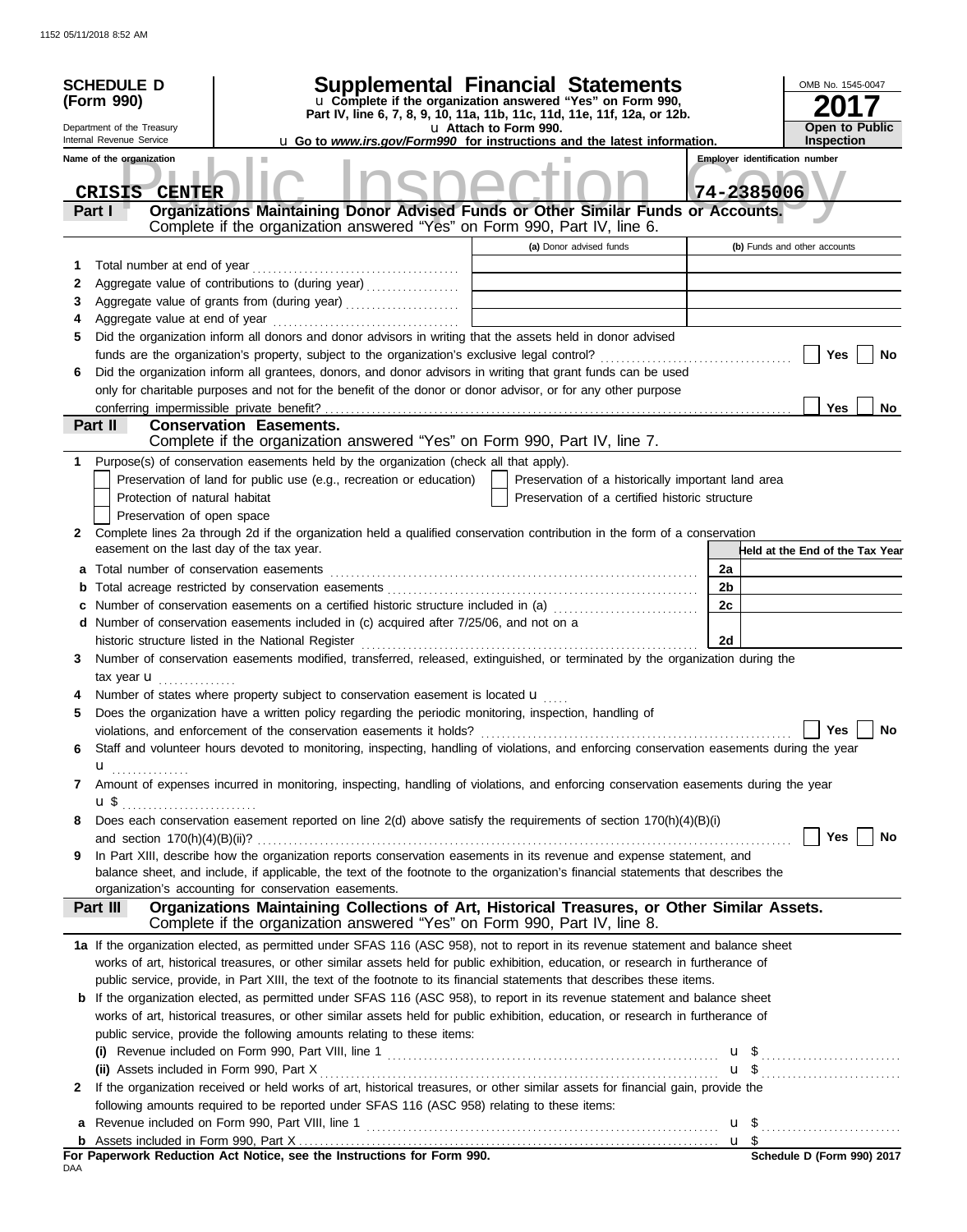|    | Schedule D (Form 990) 2017 CRISIS CENTER                                                                                                                                       |                             |                |                         | 74-2385006      |                      | Page 2              |
|----|--------------------------------------------------------------------------------------------------------------------------------------------------------------------------------|-----------------------------|----------------|-------------------------|-----------------|----------------------|---------------------|
|    | Organizations Maintaining Collections of Art, Historical Treasures, or Other Similar Assets (continued)<br>Part III                                                            |                             |                |                         |                 |                      |                     |
|    | 3 Using the organization's acquisition, accession, and other records, check any of the following that are a significant use of its<br>collection items (check all that apply): |                             |                |                         |                 |                      |                     |
| a  | Loan or exchange programs<br>Public exhibition<br>d                                                                                                                            |                             |                |                         |                 |                      |                     |
| b  | Scholarly research                                                                                                                                                             | e                           | Other          |                         |                 |                      |                     |
| c  | Preservation for future generations                                                                                                                                            |                             |                |                         |                 |                      |                     |
|    | Provide a description of the organization's collections and explain how they further the organization's exempt purpose in Part                                                 |                             |                |                         |                 |                      |                     |
|    | XIII.                                                                                                                                                                          |                             |                |                         |                 |                      |                     |
| 5. | During the year, did the organization solicit or receive donations of art, historical treasures, or other similar                                                              |                             |                |                         |                 |                      |                     |
|    | assets to be sold to raise funds rather than to be maintained as part of the organization's collection?<br>Part IV<br><b>Escrow and Custodial Arrangements.</b>                |                             |                |                         |                 |                      | Yes<br>No.          |
|    | Complete if the organization answered "Yes" on Form 990, Part IV, line 9, or reported an amount on Form                                                                        |                             |                |                         |                 |                      |                     |
|    | 990, Part X, line 21.                                                                                                                                                          |                             |                |                         |                 |                      |                     |
|    | 1a Is the organization an agent, trustee, custodian or other intermediary for contributions or other assets not<br>included on Form 990, Part X?                               |                             |                |                         |                 |                      | Yes<br><b>No</b>    |
|    | <b>b</b> If "Yes," explain the arrangement in Part XIII and complete the following table:                                                                                      |                             |                |                         |                 |                      |                     |
|    |                                                                                                                                                                                |                             |                |                         |                 |                      | Amount              |
|    | c Beginning balance                                                                                                                                                            |                             |                |                         |                 | 1c                   |                     |
|    |                                                                                                                                                                                |                             |                |                         |                 | 1d                   |                     |
|    | e Distributions during the year manufactured contains and the year manufactured with the set of the set of the                                                                 |                             |                |                         |                 | 1е                   |                     |
|    |                                                                                                                                                                                |                             |                |                         |                 | 1f                   |                     |
|    | 2a Did the organization include an amount on Form 990, Part X, line 21, for escrow or custodial account liability?                                                             |                             |                |                         |                 |                      | Yes<br>No           |
|    |                                                                                                                                                                                |                             |                |                         |                 |                      |                     |
|    | <b>Endowment Funds.</b><br><b>Part V</b>                                                                                                                                       |                             |                |                         |                 |                      |                     |
|    | Complete if the organization answered "Yes" on Form 990, Part IV, line 10.                                                                                                     |                             |                |                         |                 |                      |                     |
|    |                                                                                                                                                                                | (a) Current year            | (b) Prior year | (c) Two years back      |                 | (d) Three years back | (e) Four years back |
|    | 1a Beginning of year balance                                                                                                                                                   |                             |                |                         |                 |                      |                     |
|    | <b>b</b> Contributions <b>contributions</b>                                                                                                                                    |                             |                |                         |                 |                      |                     |
|    | c Net investment earnings, gains, and<br>losses                                                                                                                                |                             |                |                         |                 |                      |                     |
|    | <b>d</b> Grants or scholarships<br>.                                                                                                                                           |                             |                |                         |                 |                      |                     |
|    | e Other expenditures for facilities and                                                                                                                                        |                             |                |                         |                 |                      |                     |
|    |                                                                                                                                                                                |                             |                |                         |                 |                      |                     |
|    | f Administrative expenses                                                                                                                                                      |                             |                |                         |                 |                      |                     |
|    |                                                                                                                                                                                |                             |                |                         |                 |                      |                     |
|    | 2 Provide the estimated percentage of the current year end balance (line 1g, column (a)) held as:                                                                              |                             |                |                         |                 |                      |                     |
|    | a Board designated or quasi-endowment u                                                                                                                                        |                             |                |                         |                 |                      |                     |
|    | <b>b</b> Permanent endowment <b>u</b> %                                                                                                                                        |                             |                |                         |                 |                      |                     |
|    | c Temporarily restricted endowment u                                                                                                                                           | $\sim$ $\sim$ $\sim$ $\sim$ |                |                         |                 |                      |                     |
|    | The percentages on lines 2a, 2b, and 2c should equal 100%.                                                                                                                     |                             |                |                         |                 |                      |                     |
|    | 3a Are there endowment funds not in the possession of the organization that are held and administered for the                                                                  |                             |                |                         |                 |                      |                     |
|    | organization by:                                                                                                                                                               |                             |                |                         |                 |                      | <b>Yes</b><br>No    |
|    |                                                                                                                                                                                |                             |                |                         |                 |                      | 3a(i)               |
|    | (ii) related organizations                                                                                                                                                     |                             |                |                         |                 |                      | 3a(ii)              |
|    |                                                                                                                                                                                |                             |                |                         |                 |                      | 3b                  |
|    | Describe in Part XIII the intended uses of the organization's endowment funds.<br><b>Part VI</b><br>Land, Buildings, and Equipment.                                            |                             |                |                         |                 |                      |                     |
|    | Complete if the organization answered "Yes" on Form 990, Part IV, line 11a. See Form 990, Part X, line 10.                                                                     |                             |                |                         |                 |                      |                     |
|    | Description of property                                                                                                                                                        | (a) Cost or other basis     |                | (b) Cost or other basis | (c) Accumulated |                      | (d) Book value      |
|    |                                                                                                                                                                                | (investment)                | (other)        |                         | depreciation    |                      |                     |
|    |                                                                                                                                                                                |                             |                | 5,970                   |                 |                      | 5,970               |
|    |                                                                                                                                                                                |                             |                | 1,751,922               | 323,688         |                      | 1,428,234           |
|    | c Leasehold improvements                                                                                                                                                       |                             |                |                         |                 |                      |                     |
|    |                                                                                                                                                                                |                             |                | 109,961                 | 52,909          |                      | 57,052              |
|    |                                                                                                                                                                                |                             |                |                         |                 |                      |                     |
|    | Total. Add lines 1a through 1e. (Column (d) must equal Form 990, Part X, column (B), line 10c.)                                                                                |                             |                |                         |                 | $\mathbf u$          | 1,491,256           |

**Schedule D (Form 990) 2017**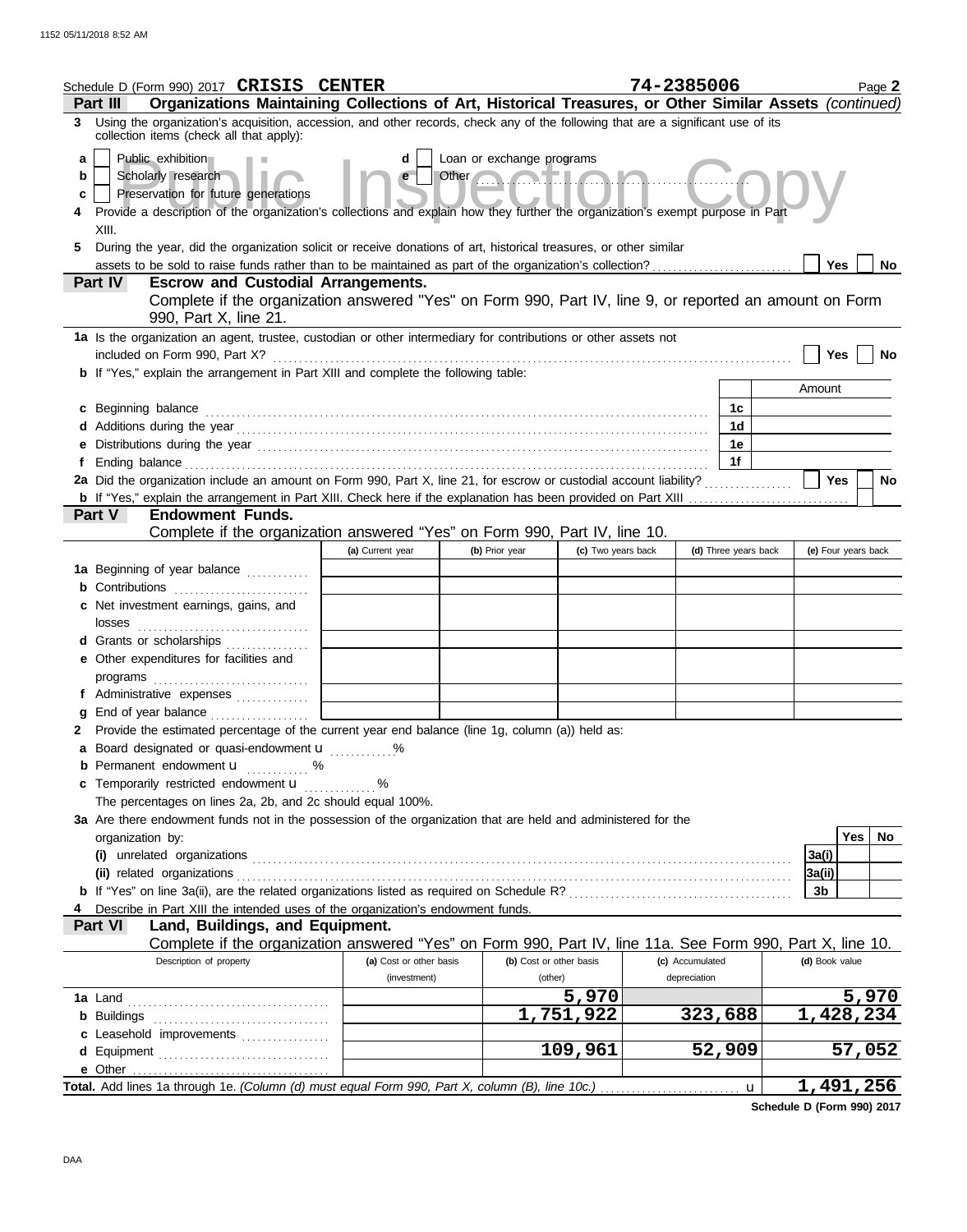|                           | Schedule D (Form 990) 2017 CRISIS CENTER                                                                                                          |                | 74-2385006                                                   | Page 3         |
|---------------------------|---------------------------------------------------------------------------------------------------------------------------------------------------|----------------|--------------------------------------------------------------|----------------|
| <b>Part VII</b>           | <b>Investments-Other Securities.</b>                                                                                                              |                |                                                              |                |
|                           | Complete if the organization answered "Yes" on Form 990, Part IV, line 11b. See Form 990, Part X, line 12.                                        |                |                                                              |                |
|                           | (a) Description of security or category                                                                                                           | (b) Book value | (c) Method of valuation:                                     |                |
|                           | (including name of security)                                                                                                                      |                | Cost or end-of-year market value                             |                |
| (1) Financial derivatives |                                                                                                                                                   |                |                                                              |                |
|                           | (2) Closely-held equity interests                                                                                                                 |                |                                                              |                |
| (3) Other                 | $\mathbb{R}$ .                                                                                                                                    |                |                                                              |                |
| $(A)$                     |                                                                                                                                                   |                |                                                              |                |
|                           |                                                                                                                                                   |                |                                                              |                |
|                           |                                                                                                                                                   |                |                                                              |                |
|                           |                                                                                                                                                   |                |                                                              |                |
| $\ldots$ (D)              |                                                                                                                                                   |                |                                                              |                |
| (E)                       |                                                                                                                                                   |                |                                                              |                |
|                           |                                                                                                                                                   |                |                                                              |                |
| (G)                       |                                                                                                                                                   |                |                                                              |                |
| (H)                       |                                                                                                                                                   |                |                                                              |                |
| <b>Part VIII</b>          | Total. (Column (b) must equal Form 990, Part X, col. (B) line 12.) $\mathbf u$<br>Investments-Program Related.                                    |                |                                                              |                |
|                           |                                                                                                                                                   |                |                                                              |                |
|                           | Complete if the organization answered "Yes" on Form 990, Part IV, line 11c. See Form 990, Part X, line 13.                                        | (b) Book value |                                                              |                |
|                           | (a) Description of investment                                                                                                                     |                | (c) Method of valuation:<br>Cost or end-of-year market value |                |
|                           |                                                                                                                                                   |                |                                                              |                |
| (1)                       |                                                                                                                                                   |                |                                                              |                |
| (2)                       |                                                                                                                                                   |                |                                                              |                |
| (3)                       |                                                                                                                                                   |                |                                                              |                |
| (4)                       |                                                                                                                                                   |                |                                                              |                |
| (5)                       |                                                                                                                                                   |                |                                                              |                |
| (6)                       |                                                                                                                                                   |                |                                                              |                |
| (7)                       |                                                                                                                                                   |                |                                                              |                |
| (8)                       |                                                                                                                                                   |                |                                                              |                |
| (9)                       |                                                                                                                                                   |                |                                                              |                |
| Part IX                   | Total. (Column (b) must equal Form 990, Part X, col. (B) line 13.) $\mathbf u$<br>Other Assets.                                                   |                |                                                              |                |
|                           | Complete if the organization answered "Yes" on Form 990, Part IV, line 11d. See Form 990, Part X, line 15.                                        |                |                                                              |                |
|                           | (a) Description                                                                                                                                   |                |                                                              | (b) Book value |
|                           |                                                                                                                                                   |                |                                                              |                |
| (1)                       |                                                                                                                                                   |                |                                                              |                |
| (2)                       |                                                                                                                                                   |                |                                                              |                |
| (3)                       |                                                                                                                                                   |                |                                                              |                |
| (4)                       |                                                                                                                                                   |                |                                                              |                |
| (5)                       |                                                                                                                                                   |                |                                                              |                |
| (6)                       |                                                                                                                                                   |                |                                                              |                |
| (7)                       |                                                                                                                                                   |                |                                                              |                |
| (8)<br>(9)                |                                                                                                                                                   |                |                                                              |                |
|                           | Total. (Column (b) must equal Form 990, Part X, col. (B) line 15.)                                                                                |                |                                                              |                |
| Part X                    | Other Liabilities.                                                                                                                                |                | u                                                            |                |
|                           | Complete if the organization answered "Yes" on Form 990, Part IV, line 11e or 11f. See Form 990, Part X,                                          |                |                                                              |                |
|                           | line 25.                                                                                                                                          |                |                                                              |                |
| 1.                        | (a) Description of liability                                                                                                                      | (b) Book value |                                                              |                |
| (1)                       | Federal income taxes                                                                                                                              |                |                                                              |                |
| (2)                       | CAPITAL LEASE                                                                                                                                     | 23,067         |                                                              |                |
| (3)                       |                                                                                                                                                   |                |                                                              |                |
| (4)                       |                                                                                                                                                   |                |                                                              |                |
| (5)                       |                                                                                                                                                   |                |                                                              |                |
| (6)                       |                                                                                                                                                   |                |                                                              |                |
| (7)                       |                                                                                                                                                   |                |                                                              |                |
| (8)                       |                                                                                                                                                   |                |                                                              |                |
| (9)                       |                                                                                                                                                   |                |                                                              |                |
|                           | <b>Total.</b> (Column (b) must equal Form 990, Part X, col. (B) line 25.) $\mathbf{u}$                                                            | 23,067         |                                                              |                |
|                           | 2 Lightlity for uncertain tay positions In Part XIII provide the text of the footpote to the organization's financial statements that reports the |                |                                                              |                |

Liability for uncertain tax positions. In Part XIII, provide the text of the footnote to the organization's financial statements that reports the **2.** organization's liability for uncertain tax positions under FIN 48 (ASC 740). Check here if the text of the footnote has been provided in Part XIII.

**X**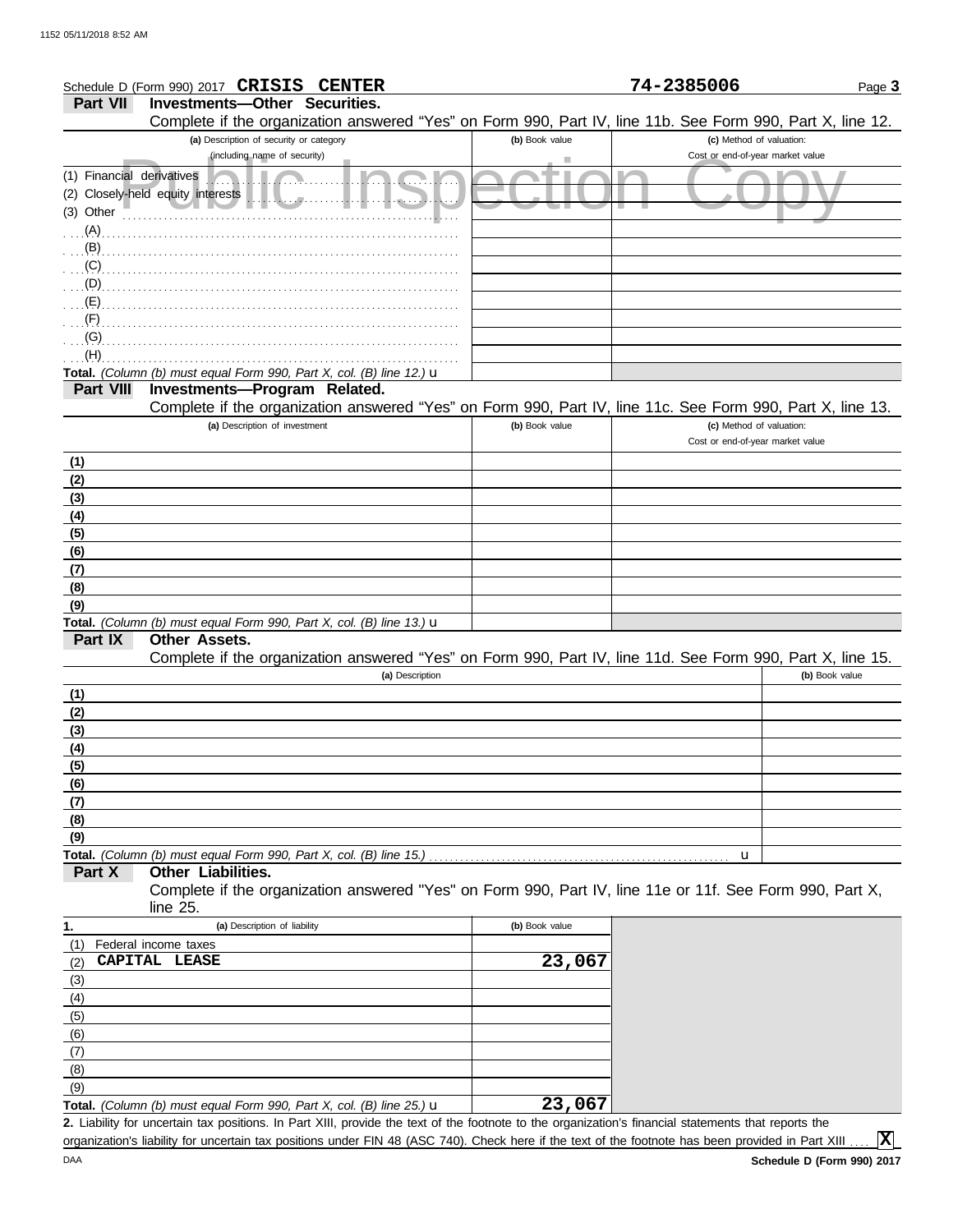|    | Schedule D (Form 990) 2017 CRISIS CENTER                                                                                                                                                                                             |                | 74-2385006 |              | Page 4       |
|----|--------------------------------------------------------------------------------------------------------------------------------------------------------------------------------------------------------------------------------------|----------------|------------|--------------|--------------|
|    | Reconciliation of Revenue per Audited Financial Statements With Revenue per Return.<br><b>Part XI</b>                                                                                                                                |                |            |              |              |
|    | Complete if the organization answered "Yes" on Form 990, Part IV, line 12a.                                                                                                                                                          |                |            |              |              |
| 1. |                                                                                                                                                                                                                                      |                |            | 1            | 1,174,793    |
| 2  | Amounts included on line 1 but not on Form 990, Part VIII, line 12:                                                                                                                                                                  |                |            |              |              |
| а  | Net unrealized gains (losses) on investments <b>the contract of the contract of the contract of the contract of the contract of the contract of the contract of the contract of the contract of the contract of the contract of </b> | 2a             |            |              |              |
| b  |                                                                                                                                                                                                                                      | 2 <sub>b</sub> |            |              |              |
| с  |                                                                                                                                                                                                                                      | 2c             |            |              |              |
| d  |                                                                                                                                                                                                                                      | 2d             | 7,039      |              |              |
| e  |                                                                                                                                                                                                                                      |                |            | <b>2e</b>    | <u>7,039</u> |
| 3. |                                                                                                                                                                                                                                      |                |            | $\mathbf{3}$ | 1,167,754    |
|    | Amounts included on Form 990, Part VIII, line 12, but not on line 1:                                                                                                                                                                 |                |            |              |              |
| a  | Investment expenses not included on Form 990, Part VIII, line 7b                                                                                                                                                                     | 4a             |            |              |              |
| b  |                                                                                                                                                                                                                                      | 4 <sub>b</sub> |            |              |              |
|    | Add lines 4a and 4b                                                                                                                                                                                                                  |                |            | 4c           |              |
|    |                                                                                                                                                                                                                                      |                |            | 5            | 1,167,754    |
|    | Reconciliation of Expenses per Audited Financial Statements With Expenses per Return.<br><b>Part XII</b>                                                                                                                             |                |            |              |              |
|    | Complete if the organization answered "Yes" on Form 990, Part IV, line 12a.                                                                                                                                                          |                |            |              |              |
| 1. | Total expenses and losses per audited financial statements                                                                                                                                                                           |                |            |              | 1,339,723    |
| 2  | Amounts included on line 1 but not on Form 990, Part IX, line 25:                                                                                                                                                                    |                |            |              |              |
| a  |                                                                                                                                                                                                                                      | 2a             |            |              |              |
| b  |                                                                                                                                                                                                                                      | 2 <sub>b</sub> |            |              |              |
| c  | Other losses                                                                                                                                                                                                                         | 2c             |            |              |              |
|    |                                                                                                                                                                                                                                      | 2d             | 7,039      |              |              |
| e  |                                                                                                                                                                                                                                      |                |            | <b>2e</b>    | <u>7,039</u> |
| З  |                                                                                                                                                                                                                                      |                |            | $\mathbf{3}$ | 1,332,684    |
|    | Amounts included on Form 990, Part IX, line 25, but not on line 1:                                                                                                                                                                   |                |            |              |              |
| a  | Investment expenses not included on Form 990, Part VIII, line 7b                                                                                                                                                                     | 4a             |            |              |              |
|    |                                                                                                                                                                                                                                      | 4b             |            |              |              |
|    | Add lines 4a and 4b                                                                                                                                                                                                                  |                |            | 4c           |              |
|    |                                                                                                                                                                                                                                      |                |            | 5            | 1,332,684    |
|    | Part XIII Supplemental Information.                                                                                                                                                                                                  |                |            |              |              |

Provide the descriptions required for Part II, lines 3, 5, and 9; Part III, lines 1a and 4; Part IV, lines 1b and 2b; Part V, line 4; Part X, line 2; Part XI, lines 2d and 4b; and Part XII, lines 2d and 4b. Also complete this part to provide any additional information.

**PART X - FIN 48 FOOTNOTE**

THE ORGANIZATION FOLLOWS ACCOUNTING FOR UNCERTAINTY IN INCOME TAXES WHICH REQUIRES THEM TO DETERMINE WHETHER A TAX POSITION (AND THE RELATED TAX BENEFIT) IS MORE LIKELY THAN NOT TO BE SUSTAINED UPON EXAMINATION BY THE APPLICABLE TAXING AUTHORITY, BASED SOLELY ON THE TECHNICAL MERITS OF THE POSITION. THE TAX BENEFIT TO BE RECOGNIZED IS MEASURED AS THE LARGEST AMOUNT OF BENEFIT THAT IS GREATER THAN FIFTY PERCENT LIKELY OF BEING INFORMATION. DURING THE YEAR ENDED DECEMBER 31, 2017, THE ORGANIZATION'S REALIZED UPON SETTLEMENT, PRESUMING THAT THE TAX POSITION IS EXAMINED BY THE APPROPRIATE TAXING AUTHORITY THAT HAS FULL KNOWLEDGE OF ALL RELEVANT MANAGEMENT EVALUATED ITS TAX POSITIONS TO DETERMINE THE EXISTENCE OF UNCERTAINTIES, AND DID NOT NOTE ANY MATTERS THAT WOULD REQUIRE RECOGNITION

. . . . . . . . . . . . . . . . . . . . . . . . . . . . . . . . . . . . . . . . . . . . . . . . . . . . . . . . . . . . . . . . . . . . . . . . . . . . . . . . . . . . . . . . . . . . . . . . . . . . . . . . . . . . . . . . . . . . . . . . . . . . . . . . . . . . . . . . . . . . . . . . . . . . . . . . . . . . . . . . .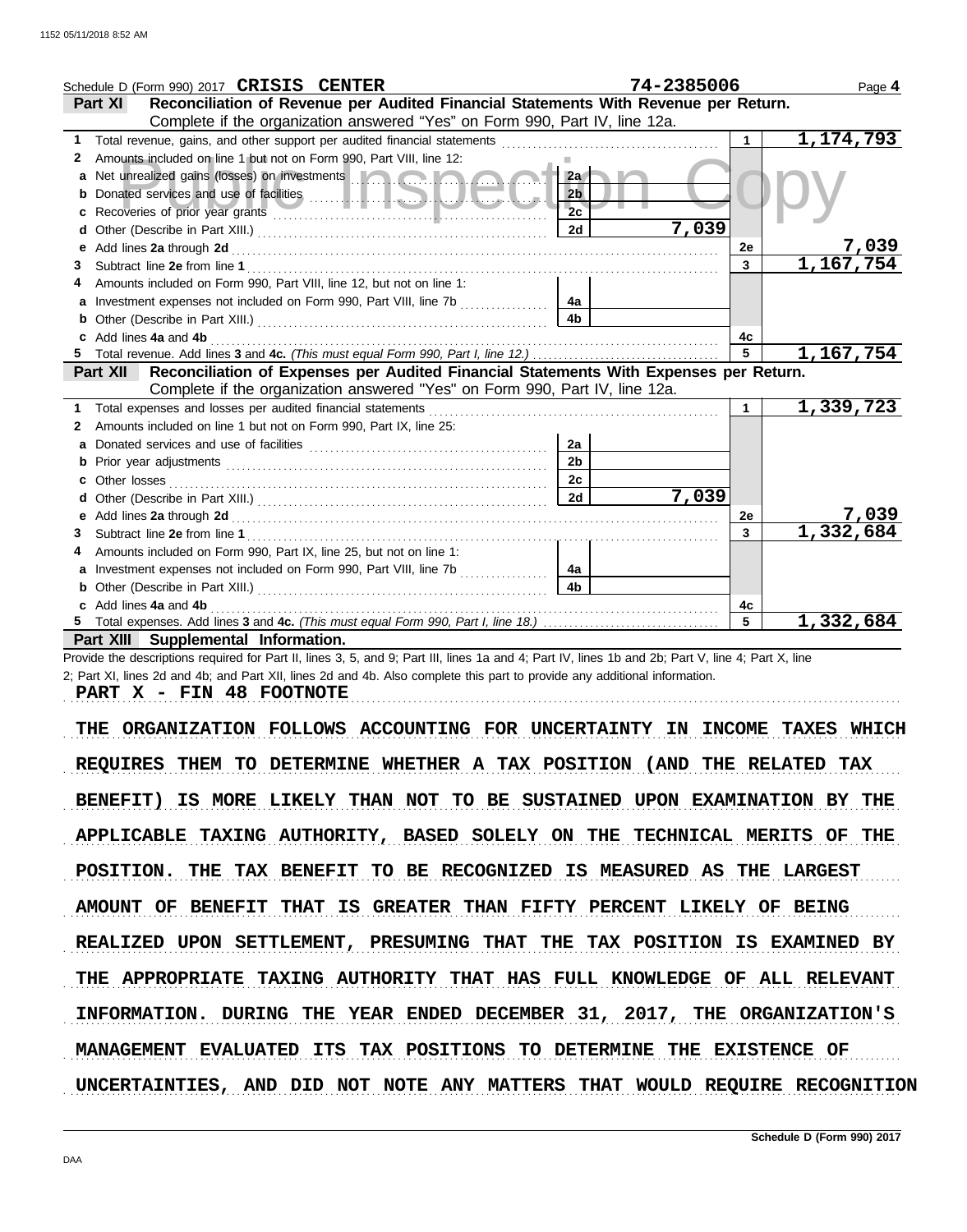| Schedule D (Form 990) 2017 CRISIS CENTER                                   | 74-2385006                             |       |
|----------------------------------------------------------------------------|----------------------------------------|-------|
| Part XIII Supplemental Information (continued)                             |                                        |       |
| OR WHICH MAY HAVE AN AFFECT ON ITS TAX-EXEMPT                              | <b>STATUS.</b>                         |       |
| $\pi_{\cdot\cdot\cdot}$<br><b>REVENUE AMOUNTS</b><br>PART XI, LINE 2D<br>− | INCLUDED IN FINANCIALS<br><b>OTHER</b> |       |
|                                                                            |                                        |       |
| ADDITIONAL SPECIAL EVENT EXPENSES                                          | \$                                     | 7,039 |
|                                                                            |                                        |       |
| PART XII, LINE 2D - EXPENSE AMOUNTS INCLUDED                               | IN FINANCIALS<br><b>OTHER</b>          |       |
| ADDITIONAL SPECIAL EVENT<br><b>EXPENSES</b>                                | \$                                     | 7,039 |
|                                                                            |                                        |       |
|                                                                            |                                        |       |
|                                                                            |                                        |       |
|                                                                            |                                        |       |
|                                                                            |                                        |       |
|                                                                            |                                        |       |
|                                                                            |                                        |       |
|                                                                            |                                        |       |
|                                                                            |                                        |       |
|                                                                            |                                        |       |
|                                                                            |                                        |       |
|                                                                            |                                        |       |
|                                                                            |                                        |       |
|                                                                            |                                        |       |
|                                                                            |                                        |       |
|                                                                            |                                        |       |
|                                                                            |                                        |       |
|                                                                            |                                        |       |
|                                                                            |                                        |       |
|                                                                            |                                        | .     |
|                                                                            |                                        |       |
|                                                                            |                                        |       |
|                                                                            |                                        |       |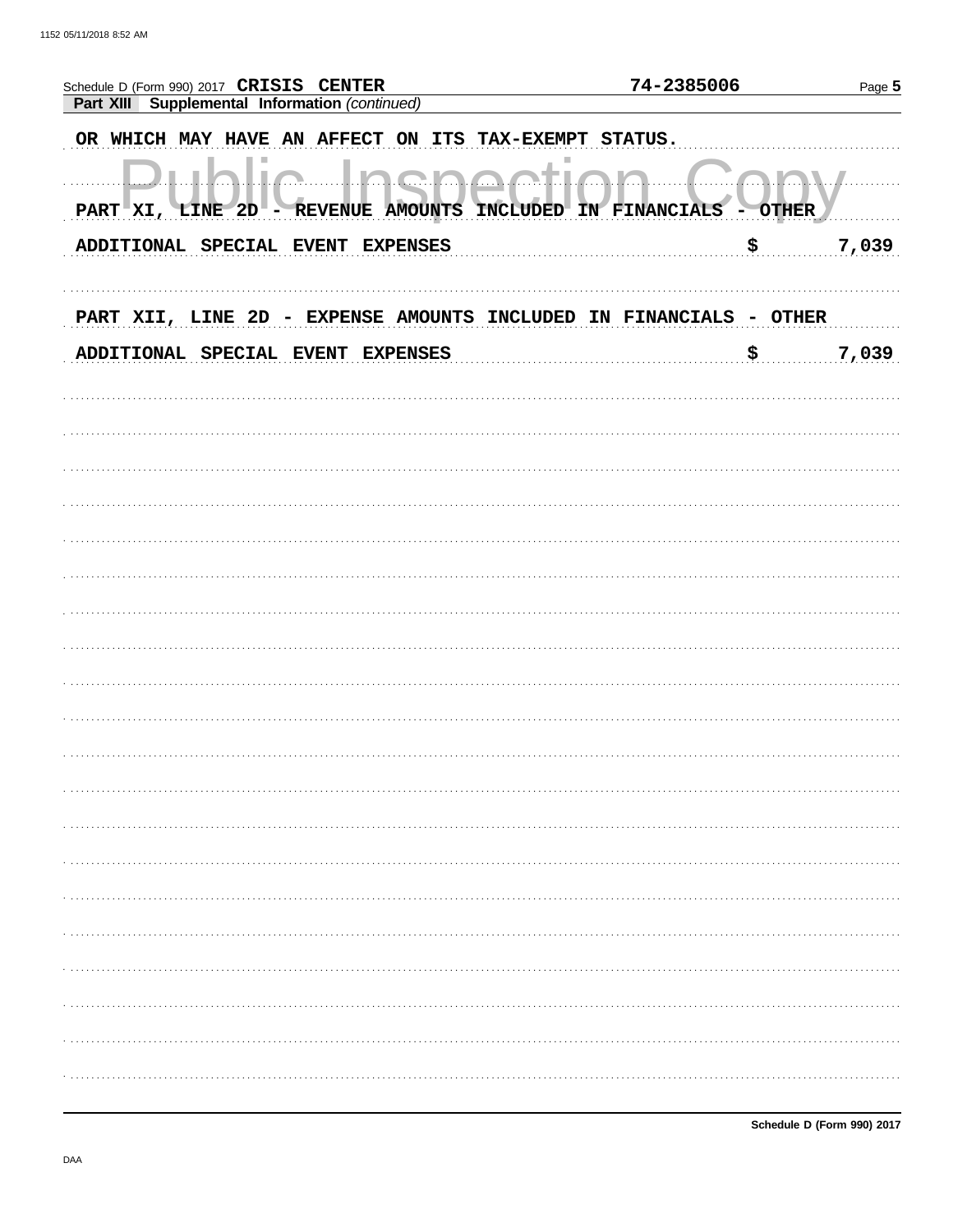| <b>SCHEDULE G</b><br>Supplemental Information Regarding Fundraising or Gaming Activities<br>Complete if the organization answered "Yes" on Form 990, Part IV, line 17, 18, or 19, or if the<br>(Form 990 or 990-EZ)<br>organization entered more than \$15,000 on Form 990-EZ, line 6a.                             |  |                                                                                                         |                |                                |                                       | OMB No. 1545-0047                        |                                      |
|---------------------------------------------------------------------------------------------------------------------------------------------------------------------------------------------------------------------------------------------------------------------------------------------------------------------|--|---------------------------------------------------------------------------------------------------------|----------------|--------------------------------|---------------------------------------|------------------------------------------|--------------------------------------|
| Department of the Treasury<br>Internal Revenue Service                                                                                                                                                                                                                                                              |  | U Attach to Form 990 or Form 990-EZ.<br><b>U</b> Go to www.irs.gov/Form990 for the latest instructions. |                |                                |                                       | Open to Public<br>Inspection             |                                      |
| Name of the organization                                                                                                                                                                                                                                                                                            |  |                                                                                                         |                |                                |                                       | Employer identification number           |                                      |
| <b>CRISIS CENTER</b>                                                                                                                                                                                                                                                                                                |  |                                                                                                         |                |                                |                                       | 74-2385006                               |                                      |
| Fundraising Activities. Complete if the organization answered "Yes" on Form 990, Part IV, line 17.<br>Part I<br>Form 990-EZ filers are not required to complete this part.                                                                                                                                          |  |                                                                                                         |                |                                |                                       |                                          |                                      |
| Indicate whether the organization raised funds through any of the following activities. Check all that apply.<br>1                                                                                                                                                                                                  |  |                                                                                                         |                |                                |                                       |                                          |                                      |
| Mail solicitations<br>a                                                                                                                                                                                                                                                                                             |  | e                                                                                                       |                |                                | Solicitation of non-government grants |                                          |                                      |
| Internet and email solicitations<br>b                                                                                                                                                                                                                                                                               |  |                                                                                                         |                |                                | Solicitation of government grants     |                                          |                                      |
| Phone solicitations                                                                                                                                                                                                                                                                                                 |  | Special fundraising events<br>g                                                                         |                |                                |                                       |                                          |                                      |
| In-person solicitations<br>d                                                                                                                                                                                                                                                                                        |  |                                                                                                         |                |                                |                                       |                                          |                                      |
| 2a Did the organization have a written or oral agreement with any individual (including officers, directors, trustees,                                                                                                                                                                                              |  |                                                                                                         |                |                                |                                       |                                          |                                      |
| or key employees listed in Form 990, Part VII) or entity in connection with professional fundraising services?<br><b>b</b> If "Yes," list the 10 highest paid individuals or entities (fundraisers) pursuant to agreements under which the fundraiser is to be<br>compensated at least \$5,000 by the organization. |  |                                                                                                         |                |                                |                                       |                                          | Yes<br>No                            |
|                                                                                                                                                                                                                                                                                                                     |  |                                                                                                         |                | (iii) Did fund-<br>raiser have |                                       | (v) Amount paid to                       | (vi) Amount paid to                  |
| (i) Name and address of individual<br>or entity (fundraiser)                                                                                                                                                                                                                                                        |  | (ii) Activity                                                                                           |                | custody or<br>control of       | (iv) Gross receipts<br>from activity  | (or retained by)<br>fundraiser listed in | (or retained by)<br>organization     |
|                                                                                                                                                                                                                                                                                                                     |  |                                                                                                         | contributions? |                                |                                       | col. (i)                                 |                                      |
| 1                                                                                                                                                                                                                                                                                                                   |  |                                                                                                         |                | Yes No                         |                                       |                                          |                                      |
| $\mathbf{2}$                                                                                                                                                                                                                                                                                                        |  |                                                                                                         |                |                                |                                       |                                          |                                      |
|                                                                                                                                                                                                                                                                                                                     |  |                                                                                                         |                |                                |                                       |                                          |                                      |
| 3                                                                                                                                                                                                                                                                                                                   |  |                                                                                                         |                |                                |                                       |                                          |                                      |
|                                                                                                                                                                                                                                                                                                                     |  |                                                                                                         |                |                                |                                       |                                          |                                      |
| 4                                                                                                                                                                                                                                                                                                                   |  |                                                                                                         |                |                                |                                       |                                          |                                      |
|                                                                                                                                                                                                                                                                                                                     |  |                                                                                                         |                |                                |                                       |                                          |                                      |
| 5                                                                                                                                                                                                                                                                                                                   |  |                                                                                                         |                |                                |                                       |                                          |                                      |
|                                                                                                                                                                                                                                                                                                                     |  |                                                                                                         |                |                                |                                       |                                          |                                      |
| 6                                                                                                                                                                                                                                                                                                                   |  |                                                                                                         |                |                                |                                       |                                          |                                      |
|                                                                                                                                                                                                                                                                                                                     |  |                                                                                                         |                |                                |                                       |                                          |                                      |
| 7                                                                                                                                                                                                                                                                                                                   |  |                                                                                                         |                |                                |                                       |                                          |                                      |
|                                                                                                                                                                                                                                                                                                                     |  |                                                                                                         |                |                                |                                       |                                          |                                      |
| 8                                                                                                                                                                                                                                                                                                                   |  |                                                                                                         |                |                                |                                       |                                          |                                      |
|                                                                                                                                                                                                                                                                                                                     |  |                                                                                                         |                |                                |                                       |                                          |                                      |
|                                                                                                                                                                                                                                                                                                                     |  |                                                                                                         |                |                                |                                       |                                          |                                      |
| 9                                                                                                                                                                                                                                                                                                                   |  |                                                                                                         |                |                                |                                       |                                          |                                      |
|                                                                                                                                                                                                                                                                                                                     |  |                                                                                                         |                |                                |                                       |                                          |                                      |
| 10                                                                                                                                                                                                                                                                                                                  |  |                                                                                                         |                |                                |                                       |                                          |                                      |
|                                                                                                                                                                                                                                                                                                                     |  |                                                                                                         |                |                                |                                       |                                          |                                      |
| Total                                                                                                                                                                                                                                                                                                               |  |                                                                                                         |                |                                |                                       |                                          |                                      |
| List all states in which the organization is registered or licensed to solicit contributions or has been notified it is exempt from<br>3<br>registration or licensing.                                                                                                                                              |  |                                                                                                         |                |                                |                                       |                                          |                                      |
|                                                                                                                                                                                                                                                                                                                     |  |                                                                                                         |                |                                |                                       |                                          |                                      |
|                                                                                                                                                                                                                                                                                                                     |  |                                                                                                         |                |                                |                                       |                                          |                                      |
|                                                                                                                                                                                                                                                                                                                     |  |                                                                                                         |                |                                |                                       |                                          |                                      |
|                                                                                                                                                                                                                                                                                                                     |  |                                                                                                         |                |                                |                                       |                                          |                                      |
| For Paperwork Reduction Act Notice, see the Instructions for Form 990 or 990-EZ.<br>DAA                                                                                                                                                                                                                             |  |                                                                                                         |                |                                |                                       |                                          | Schedule G (Form 990 or 990-EZ) 2017 |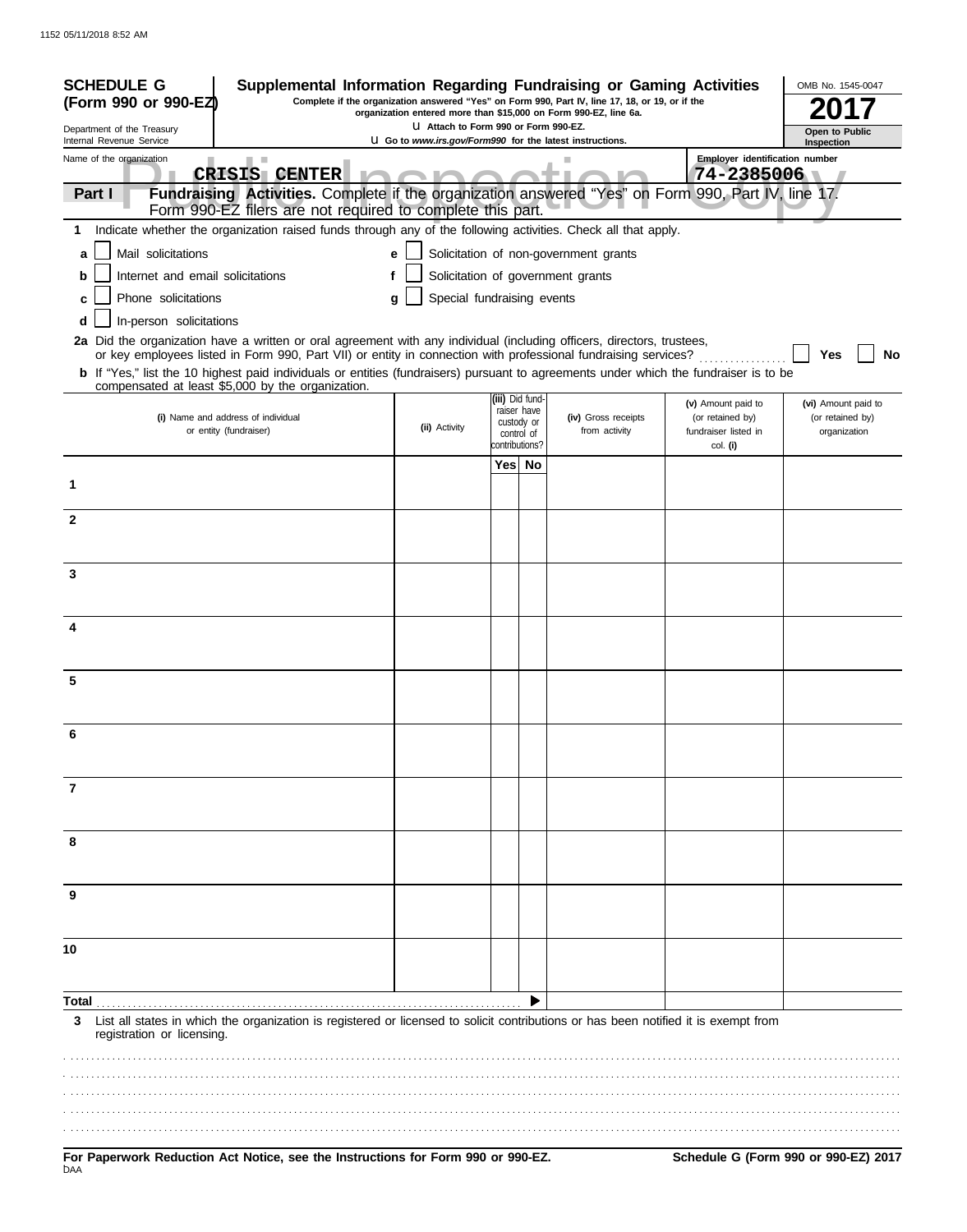#### Schedule G (Form 990 or 990-EZ) 2017 **CRISIS CENTER** 74-2385006 Page 2 **CRISIS CENTER 74-2385006**

**Part II Fundraising Events.** Complete if the organization answered "Yes" on Form 990, Part IV, line 18, or reported more gross receipts greater than \$5,000. than \$15,000 of fundraising event contributions and gross income on Form 990-EZ, lines 1 and 6b. List events with

|                        |                                    |                              | arooo roccipio groator triam volooo.          |                                                                                                               |                                                   |                                                       |  |  |
|------------------------|------------------------------------|------------------------------|-----------------------------------------------|---------------------------------------------------------------------------------------------------------------|---------------------------------------------------|-------------------------------------------------------|--|--|
|                        |                                    |                              | (a) Event $#1$<br><b>GALA</b><br>(event type) | (b) Event $#2$<br>ш<br>3RD<br>PARTY EVENT<br>(event type)                                                     | (c) Other events<br><b>NONE</b><br>(total number) | (d) Total events<br>(add col. (a) through<br>col. (c) |  |  |
| Revenue                |                                    | 1 Gross receipts             | 123,170                                       | 16,672                                                                                                        |                                                   | 139,842                                               |  |  |
|                        |                                    | 2 Less: Contributions        | 89,015                                        |                                                                                                               |                                                   | 89,015                                                |  |  |
|                        |                                    | 3 Gross income (line 1 minus | 34,155                                        | 16,672                                                                                                        |                                                   | 50,827                                                |  |  |
|                        |                                    | 4 Cash prizes                |                                               |                                                                                                               |                                                   |                                                       |  |  |
|                        |                                    | 5 Noncash prizes             |                                               |                                                                                                               |                                                   |                                                       |  |  |
|                        |                                    | 6 Rent/facility costs        |                                               |                                                                                                               |                                                   |                                                       |  |  |
| Direct Expenses        |                                    | 7 Food and beverages         |                                               |                                                                                                               |                                                   |                                                       |  |  |
|                        |                                    | 8 Entertainment              |                                               |                                                                                                               |                                                   |                                                       |  |  |
|                        |                                    | 9 Other direct expenses      | 37,833                                        |                                                                                                               |                                                   | 37,833                                                |  |  |
|                        |                                    |                              |                                               |                                                                                                               |                                                   | 37,833<br>12,994                                      |  |  |
|                        |                                    |                              |                                               |                                                                                                               |                                                   |                                                       |  |  |
|                        |                                    | Part III                     | than \$15,000 on Form 990-EZ, line 6a.        | Gaming. Complete if the organization answered "Yes" on Form 990, Part IV, line 19, or reported more           |                                                   |                                                       |  |  |
|                        |                                    |                              | (a) Bingo                                     | (b) Pull tabs/instant<br>bingo/progressive bingo                                                              | (c) Other gaming                                  | (d) Total gaming (add<br>col. (a) through col. (c))   |  |  |
| Revenue                |                                    |                              |                                               |                                                                                                               |                                                   |                                                       |  |  |
|                        |                                    | 1 Gross revenue              |                                               |                                                                                                               |                                                   |                                                       |  |  |
|                        |                                    | 2 Cash prizes                |                                               |                                                                                                               |                                                   |                                                       |  |  |
| <b>Direct Expenses</b> |                                    | 3 Noncash prizes             |                                               |                                                                                                               |                                                   |                                                       |  |  |
|                        |                                    | 4 Rent/facility costs        |                                               |                                                                                                               |                                                   |                                                       |  |  |
|                        |                                    | 5 Other direct expenses      |                                               |                                                                                                               |                                                   |                                                       |  |  |
|                        |                                    | 6 Volunteer labor            | %<br>Yes<br>No                                | $\%$<br>Yes<br>No                                                                                             | %<br>Yes<br>No                                    |                                                       |  |  |
|                        |                                    |                              |                                               | 7 Direct expense summary. Add lines 2 through 5 in column (d) [11] content content content content content of | ▶                                                 |                                                       |  |  |
|                        |                                    |                              |                                               |                                                                                                               |                                                   |                                                       |  |  |
| 9                      | Yes<br>No<br>b If "No," explain:   |                              |                                               |                                                                                                               |                                                   |                                                       |  |  |
|                        | Yes<br><b>b</b> If "Yes," explain: |                              |                                               |                                                                                                               |                                                   |                                                       |  |  |
|                        |                                    |                              |                                               |                                                                                                               |                                                   |                                                       |  |  |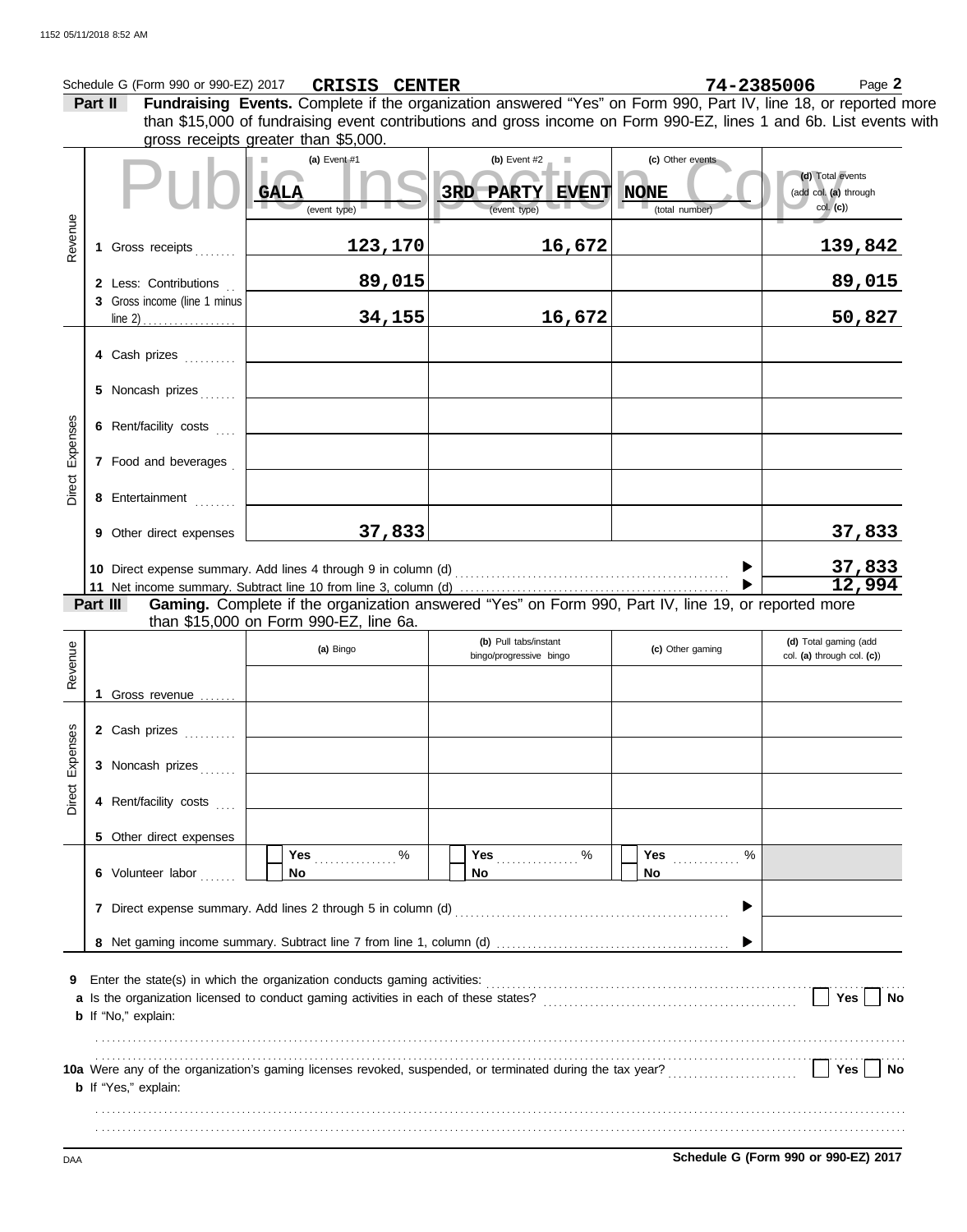|         | Schedule G (Form 990 or 990-EZ) 2017 CRISIS CENTER                                  |          |                                                                                                                                                                                                                                      | 74-2385006                           | Page 3           |
|---------|-------------------------------------------------------------------------------------|----------|--------------------------------------------------------------------------------------------------------------------------------------------------------------------------------------------------------------------------------------|--------------------------------------|------------------|
| 11      |                                                                                     |          |                                                                                                                                                                                                                                      |                                      | <b>No</b><br>Yes |
| 12      |                                                                                     |          | Is the organization a grantor, beneficiary or trustee of a trust, or a member of a partnership or other entity                                                                                                                       |                                      |                  |
|         |                                                                                     |          |                                                                                                                                                                                                                                      |                                      | Yes<br>No        |
| 13      | Indicate the percentage of gaming activity conducted in:                            |          |                                                                                                                                                                                                                                      |                                      |                  |
| a       |                                                                                     |          | The organization's facility <b>the contract of the contract of the contract of the contract of the contract of the contract of the contract of the contract of the contract of the contract of the contract of the contract of t</b> | 13a                                  | %                |
| b<br>14 |                                                                                     |          | An outside facility <b>And the Contract of Law 2018</b> and 2019 <b>Contract of Law 2019</b> and 2019 <b>And 2019</b><br>Enter the name and address of the person who prepares the organization's gaming/special events books and    | $\parallel$ 13b $\parallel$          | $\%$             |
|         | records:                                                                            |          |                                                                                                                                                                                                                                      |                                      |                  |
|         |                                                                                     |          |                                                                                                                                                                                                                                      |                                      |                  |
|         |                                                                                     |          |                                                                                                                                                                                                                                      |                                      |                  |
|         |                                                                                     |          |                                                                                                                                                                                                                                      |                                      |                  |
|         |                                                                                     |          |                                                                                                                                                                                                                                      |                                      |                  |
|         |                                                                                     |          |                                                                                                                                                                                                                                      |                                      |                  |
| 15а     |                                                                                     |          | Does the organization have a contract with a third party from whom the organization receives gaming                                                                                                                                  |                                      | Yes<br>No        |
|         | revenue?                                                                            |          |                                                                                                                                                                                                                                      | and the                              |                  |
|         |                                                                                     |          | amount of gaming revenue retained by the third party <b>u</b> \$                                                                                                                                                                     |                                      |                  |
|         | If "Yes," enter name and address of the third party:                                |          |                                                                                                                                                                                                                                      |                                      |                  |
|         |                                                                                     |          |                                                                                                                                                                                                                                      |                                      |                  |
|         |                                                                                     |          |                                                                                                                                                                                                                                      |                                      |                  |
|         |                                                                                     |          |                                                                                                                                                                                                                                      |                                      |                  |
|         | Address <b>u</b>                                                                    |          |                                                                                                                                                                                                                                      |                                      |                  |
| 16      | Gaming manager information:                                                         |          |                                                                                                                                                                                                                                      |                                      |                  |
|         |                                                                                     |          |                                                                                                                                                                                                                                      |                                      |                  |
|         |                                                                                     |          |                                                                                                                                                                                                                                      |                                      |                  |
|         |                                                                                     |          |                                                                                                                                                                                                                                      |                                      |                  |
|         |                                                                                     |          |                                                                                                                                                                                                                                      |                                      |                  |
|         |                                                                                     |          |                                                                                                                                                                                                                                      |                                      |                  |
|         |                                                                                     |          |                                                                                                                                                                                                                                      |                                      |                  |
|         | Director/officer                                                                    | Employee | Independent contractor                                                                                                                                                                                                               |                                      |                  |
|         |                                                                                     |          |                                                                                                                                                                                                                                      |                                      |                  |
| 17      | Mandatory distributions:                                                            |          |                                                                                                                                                                                                                                      |                                      |                  |
| a       |                                                                                     |          | Is the organization required under state law to make charitable distributions from the gaming proceeds to                                                                                                                            |                                      |                  |
|         | retain the state gaming license?                                                    |          |                                                                                                                                                                                                                                      |                                      | Yes  <br>No      |
|         |                                                                                     |          | <b>b</b> Enter the amount of distributions required under state law to be distributed to other exempt organizations or                                                                                                               |                                      |                  |
|         | spent in the organization's own exempt activities during the tax year uß<br>Part IV |          | Supplemental Information. Provide the explanations required by Part I, line 2b, columns (iii) and (v); and                                                                                                                           |                                      |                  |
|         |                                                                                     |          | Part III, lines 9, 9b, 10b, 15b, 15c, 16, and 17b, as applicable. Also provide any additional information.                                                                                                                           |                                      |                  |
|         | See instructions.                                                                   |          |                                                                                                                                                                                                                                      |                                      |                  |
|         |                                                                                     |          |                                                                                                                                                                                                                                      |                                      |                  |
|         |                                                                                     |          |                                                                                                                                                                                                                                      |                                      |                  |
|         |                                                                                     |          |                                                                                                                                                                                                                                      |                                      |                  |
|         |                                                                                     |          |                                                                                                                                                                                                                                      |                                      |                  |
|         |                                                                                     |          |                                                                                                                                                                                                                                      |                                      |                  |
|         |                                                                                     |          |                                                                                                                                                                                                                                      |                                      |                  |
|         |                                                                                     |          |                                                                                                                                                                                                                                      |                                      |                  |
|         |                                                                                     |          |                                                                                                                                                                                                                                      |                                      |                  |
|         |                                                                                     |          |                                                                                                                                                                                                                                      |                                      |                  |
|         |                                                                                     |          |                                                                                                                                                                                                                                      |                                      |                  |
|         |                                                                                     |          |                                                                                                                                                                                                                                      |                                      |                  |
|         |                                                                                     |          |                                                                                                                                                                                                                                      | Schedule G (Form 990 or 990-EZ) 2017 |                  |
|         |                                                                                     |          |                                                                                                                                                                                                                                      |                                      |                  |